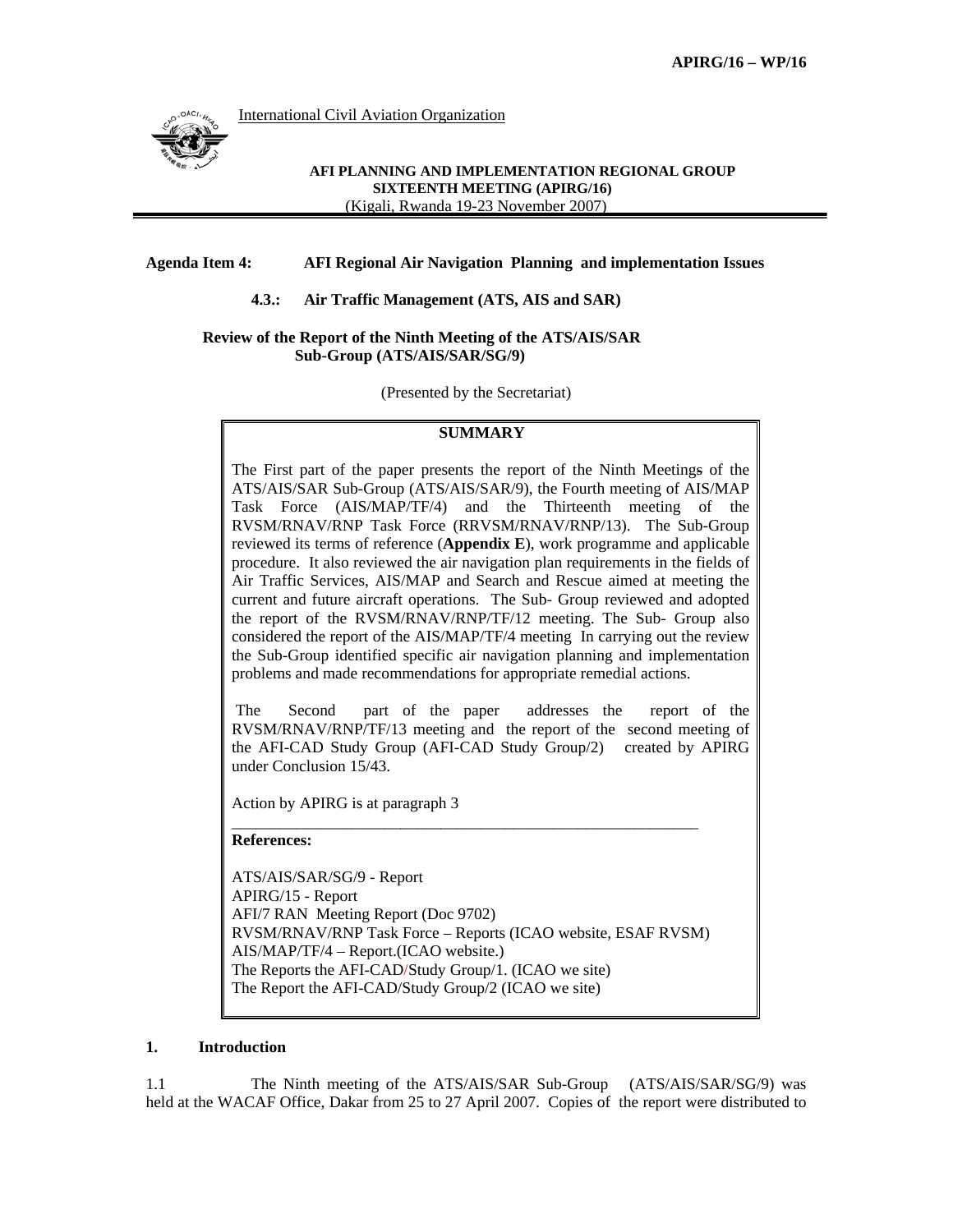members of the Sub-Group as well as to AFI provider and user States. It can be obtained from the ICAO website: www.icao.int. The meeting was attended by **86** participants and experts from **28** AFI Member States and 5 international Organizations, namely, ARMA, ASECNA, IATA, IFALPA and ROBERTS FIR

1.2 The Sub-Group recorded its action in the form of draft Conclusions. Apart from endorsement of the report, the action required from APIRG is related to **20** draft conclusions which are submitted for consideration in **Appendix A** to this paper.

# **2 Review of outstanding Conclusions and Decisions of APIRG, Decisions of the ATS/AIS/SAR/SG and its future work programme**

2.1 The Sub-Group reviewed outstanding APIRG Conclusions and its outstanding Decisions in the light of developments in order to keep them current and limit their number to a minimum consistent with the progress achieved in their implementation. The Sub-Group validated and amended the conclusions that were still in force. The meeting thus endorsed draft conclusions 9**/1** which contains those Conclusions/Decisions of APIRG that are still in force. Furthermore, the Subgroup concluded that draft Conclusions **9/1,9/2,9/11,9/15, 9/17,9/19 and 9/20,**should be brought to the attention of APIRG.

2.2 The Sub-Group reviewed its terms of reference and future work programme and accorded priority for implementation of the tasks.

# **3. Review of the report of the Reports of the RVSM/RNAV/RNP Task Force**

3.1 Under this item, the Sub-Group reviewed the report of the Twelfth meeting of RVSM/RNAV/RNP Task Force meeting which was held in Dakar from **23 to 24 April 2007** and endorsed report and amended/adopted **20** Conclusions of the meeting. 3.2 Furthermore, the meeting will wish to note that at the thirteen RVSM Task Force which was held in Nairobi from 12 to 14 in September 2007 reviewed those conclusions of the ATS Sub Group relating to the RVSM and amended/adopted and noted that conclusions **13/7,13/12,13/13,13/14 and 13/15** (reproduced below) would require consideration by APIRG.

| <b>Conclusion 13/7:</b> | <b>Pre-Implementation Safety Case (PISC)</b>                                                                                                 |
|-------------------------|----------------------------------------------------------------------------------------------------------------------------------------------|
|                         | That after submission of the PISC to the Task Force for review, it will be submitted to the<br>ANC for review and approval by 31 March 2008. |

| Conclusion 13/12: | <b>AFI RVSM Implementation – Funding</b>                                                                                                                                                                                                                                 |  |  |  |
|-------------------|--------------------------------------------------------------------------------------------------------------------------------------------------------------------------------------------------------------------------------------------------------------------------|--|--|--|
|                   | That IATA member airlines continue to finance within the available funds to support<br>specific projects relating to the RVSM implementation effort in order to improve safety<br>and economy of Air Traffic in AFI Region and keep the Task Force informed accordingly. |  |  |  |
| Conclusion 13/13: | <b>AFI RVSM Strategy/Action Plan</b>                                                                                                                                                                                                                                     |  |  |  |
|                   | That the updated AFI RVSM Strategy/Action Plan at Appendix B be circulated to States<br>for quality assurance.                                                                                                                                                           |  |  |  |
| Conclusion 13/14: | Alternative approach for the achievement of the TLS                                                                                                                                                                                                                      |  |  |  |
|                   | That the TF noted the proposed alternative approach for the achievement of the TLS and<br>that certain elements of this proposal would be of interest to APIRG to consider.                                                                                              |  |  |  |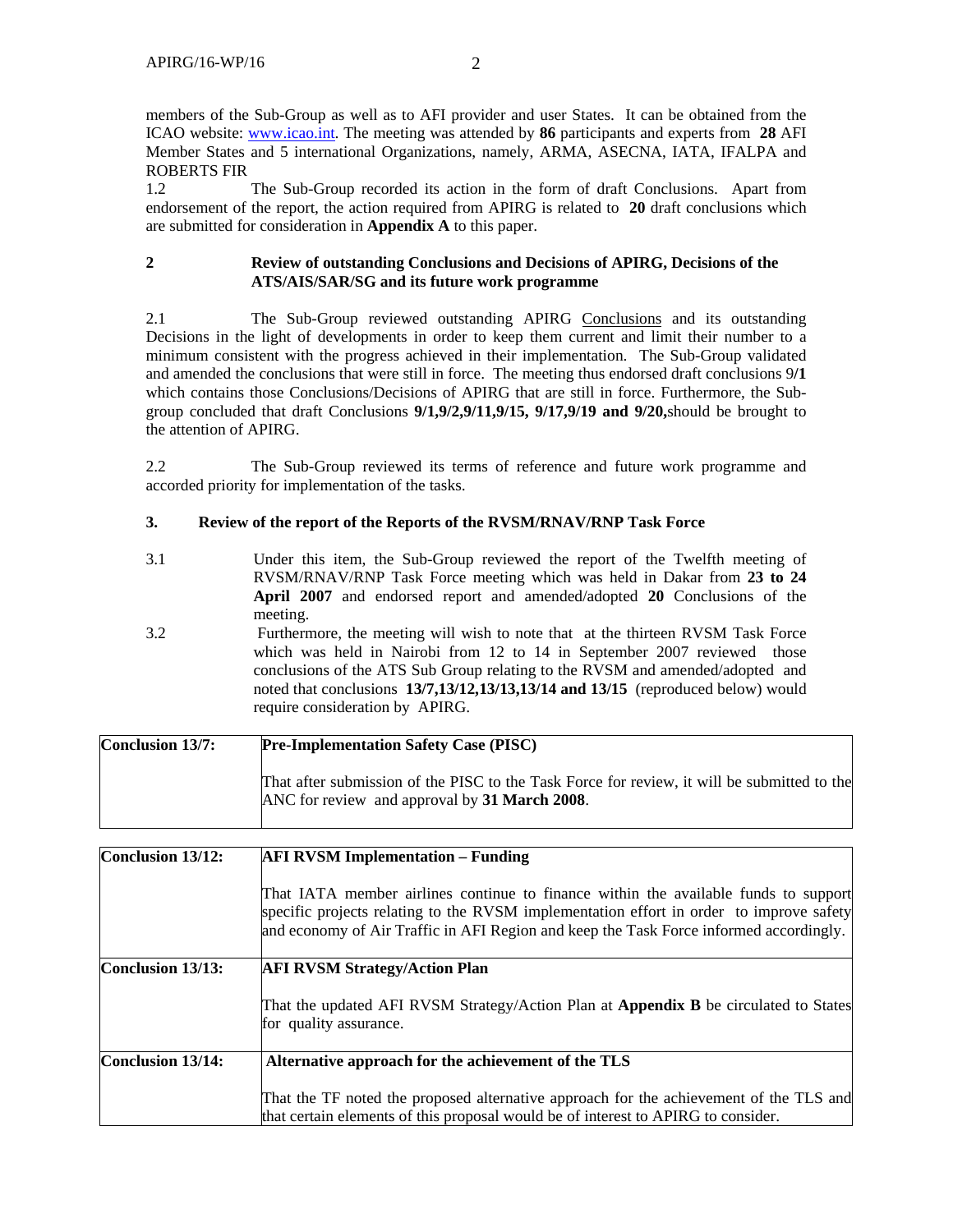| Conclusion 13/15: | <b>Target date for AFI RVSM Implementation</b>                                                                                                                                                                                                                                                                                                  |  |  |  |  |  |
|-------------------|-------------------------------------------------------------------------------------------------------------------------------------------------------------------------------------------------------------------------------------------------------------------------------------------------------------------------------------------------|--|--|--|--|--|
|                   | $\boldsymbol{T}$ <i>hat</i> :                                                                                                                                                                                                                                                                                                                   |  |  |  |  |  |
|                   | The Task Force, having taken account of:                                                                                                                                                                                                                                                                                                        |  |  |  |  |  |
|                   | The completion of the activities in the AFI RVSM Strategy/Action<br>a)<br>Plan;                                                                                                                                                                                                                                                                 |  |  |  |  |  |
|                   | b)<br>The approval by ICAO ANC of AFI RVSM Regional SUPP's<br>(Doc. 7030/4) relating to RVSM in June 2007; and                                                                                                                                                                                                                                  |  |  |  |  |  |
|                   | Conclusion 13/14 proposing alternative approach for the achievement<br>$\mathbf{c})$<br>of the TLS; and                                                                                                                                                                                                                                         |  |  |  |  |  |
|                   | $\rm d$<br>After the consideration of the results of the second CRA submitted by<br>the NLR, which indicated progressive improvement on the TLS (from<br>$63x10-9$ to $15x10-9$ and eventually to $5x10-9$ and consequently the<br>PISC, recommended the target date for implementation of RVSM in<br>the AFI Region will be 25 September 2008. |  |  |  |  |  |

# **4. Review of the Report of the Fourth Meeting of the AIS/MAP Task Force (AIS/MAP/TF/4) and the second meeting of the AFI-CAD Study Group (AFI-CAD Study Group/2)**

4.1 Under this Agenda Item, the Sub-Group reviewed the report of the Fourth meeting of the AFI AIS/MAP Task Force which was held in Dakar, Senegal from 18-19 April 2007. The meeting also noted that the development of the centralized AFI Region AIS Database (AFI-CAD) Program will implement and initiate the operation of a reference database of quality assured aeronautical information from the AFI Region for the benefit of the whole aviation community. The meeting thus endorsed draft conclusions 9/9 to 9/14.The Sub-Group considered that conclusions **9/11,9/12 and 9/14** would be of interest to APIRG.

4.2 In addition to the processing of NOTAMS and of Static data, the Centralized AFI AIS Database (AFI-CAD) will be used to produce Aeronautical Information Publications (AIPs) AIP Amendments, Supplements, AICs and Charts according to data/information stored in a document management system (PAMS) allowing retrieved, viewing and downloading of documents.

4.3 The meeting noted with appreciation, the work of the First Meeting of the AFI Region Study Group on the Establishment of a Centralized AFI Region AIS Database (AFI-CAD/STUDY GROUP/1), reaffirmed the validity of the APIRG/Conclusion 15/43 by which the Study Group was established and endorsed the Framework and Guidance material for the establishment of AFI-CAD at **Appendix E** to this Report.

4.4 Furthermore, the meeting may wish to note that pursuant to Conclusion 15/43 of the  $APIRG/15<sup>th</sup>$  meeting, ICAO organized the first meeting of the AFI-CAD Study Group in Johannesburg, South Africa from 8-10 November 2006. The Study Group then acted on Conclusion  $15/43$  of the APIRG/ $15<sup>th</sup>$  meeting and developed the framework and guidance material for the establishment of AFI-CAD as per Conclusion 9/11 of the ATS/AIS/SAR SG/9 which calls for its adoption by the APIRG/16<sup>th</sup> meeting.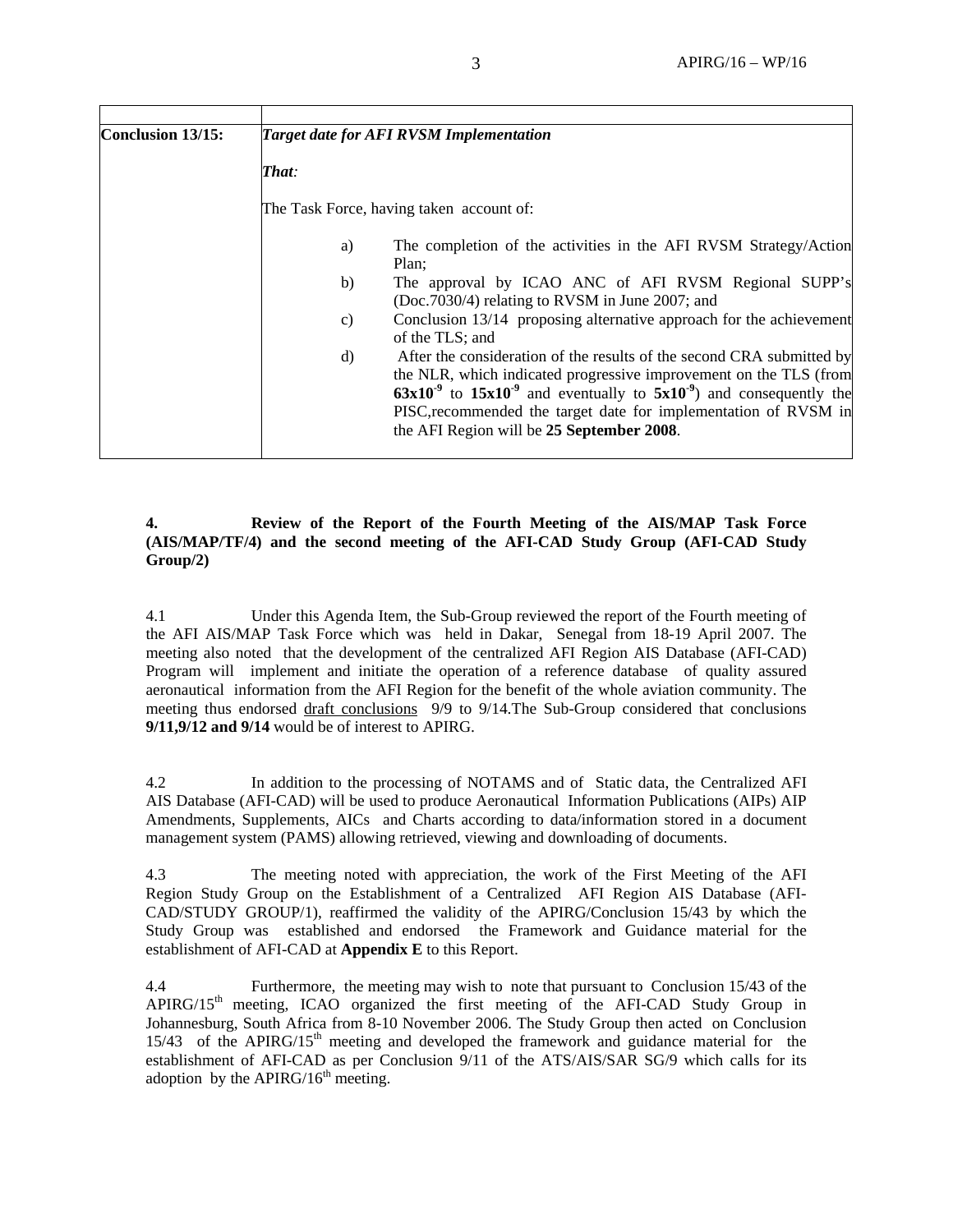4.5 The Second AFI-CAD Study Group meeting (AFI-CAD Study Group/2) was held in Nairobi, Kenya from 3-5 October 2007 pursuant to Draft Conclusion 4/9 of the AIS/MAP TF/4 meeting and Conclusion 9/12 of the ATS/AIS/SAR SG/9. The meeting then acted under the above Conclusions which calls the development of user requirements specifications (URS) for AFI-CAD and the development of a business model and financial model for the AFI-CAD. The meeting also developed the Recommendations relating to evaluation criteria of the AFI-CAD Operating Centres, the development of a Quality Management System within the AFI-CAD and the requirements for ICAO to synchronize the most suitable timelines for development and implementation of AFI-CAD based on the evolution of events. The meeting then specified that AFI-CAD through its cooperation with Group EAD, develops the required training modules for the member states and also develop the required sample service level agreement of the AFI-CAD and its members.

4.6 The meeting noted that Timeline schedule for setting up and implementing the AFI-CAD needs careful planning due to its complex legal organisation, technical and political nature. Roughly the the AFI-CAD Timeline covers about the next four years between 2008-2012 until the first Center /Area could move into operational use . *(See Attachment on Addendum to WP/16 which gives an overview)* APIRG/16 is therefore invited to inaugurate a permanent AFI-CAD Working Group (AFI-CAD WG) to pursue the development and implementation of AFI-CAD *(See Attachment on Addendum to WP/16 which gives the 10 principle phases of development and implementation of AFI-CAD )*.

4.7 The meeting then formulated the following draft conclusions/decisions for the consideration and adoption by APIRG/16 :

**Draft Conclusion XX(1)**- **Evaluation criteria for the identification of the AFI-CAD Operating Centers:**

- **a. Geographical Location**
- **b**. **Communication Infrastructure**
- **c. Sustainability of Economy**
- **d. Political Stability**
- **e. Information Technology currently available and sustainable**
- **f. Provision of training Training ability / infrastructure**
- **g. Power supply :**
- **availability**
- **reliability**
- **sustainability**
- **h. Human Resource availability** 
	- **i. AIM**
	- **ii. Management**
	- **iii. Project Management**
	- **iv. Information Technology**
	- **v. Training**
- **i. Financial availability / sustainability**
- **j. Previous experience Track record**
- **k. Common consensus**
- **l. Infrastructure Buildings**

**m Evaluation to be conducted by an International Organization with a proven track record of successfully completing similar evaluations (e.g. ICAO/ United Nations/ EUROCONTROL, etc.)**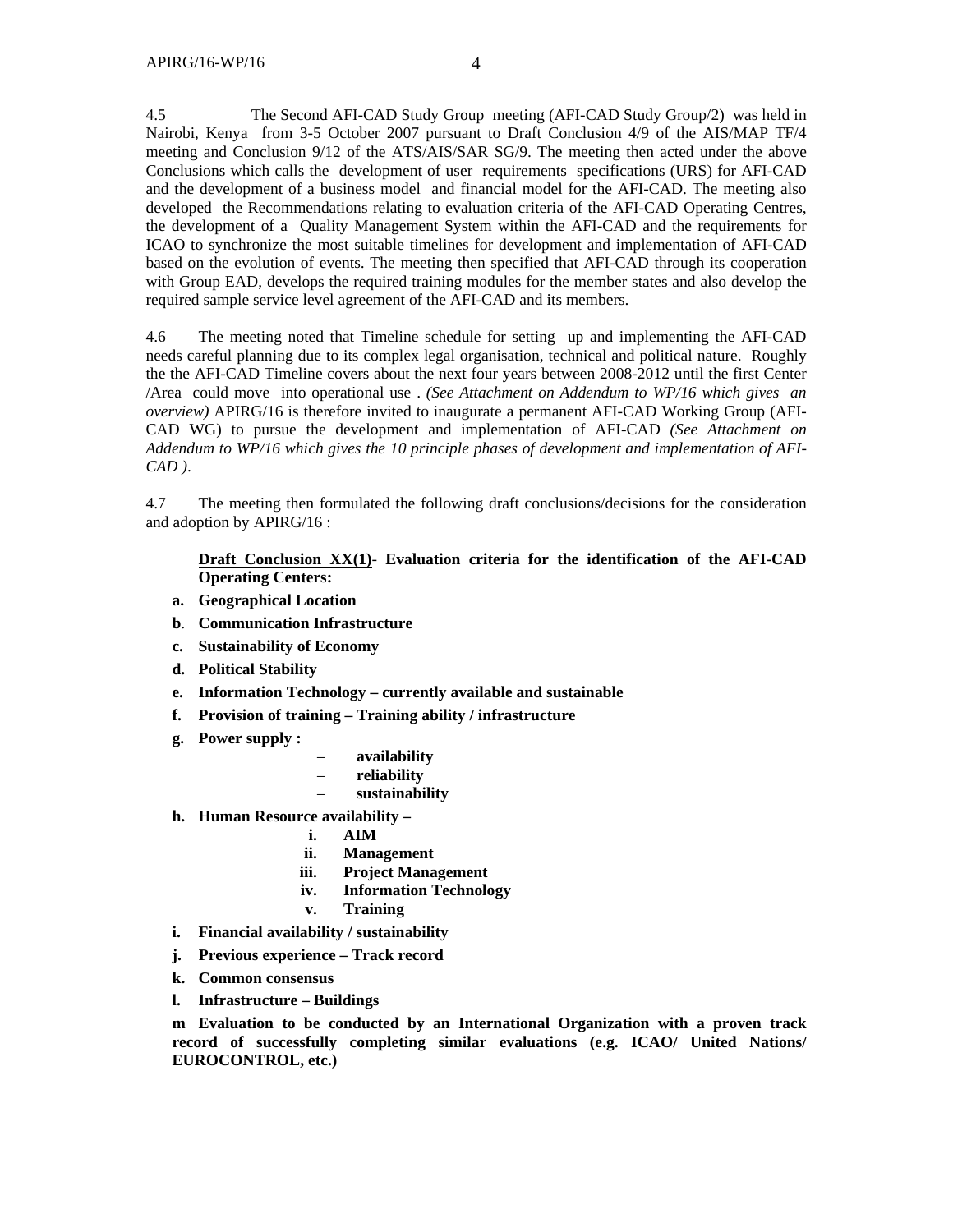**Draft Conclusion XX(2)**- **Adoption of the EUROCONTTROL EAD URS for application in the AFI Region.** 

**That APIRG Consider the adoption of the Eurocontrol EAD URS as the basis for the AFI-CAD URS taking into account the specific AFI Requirements.** 

**Draft Conclusion XX(3)**- **Development of Business model anD Financial model for AFI-CAD** 

*That ICAO appoints Business/Financial experts to formulate the required Business/Financial model based on the elements listed in Recommendation 10 of the adopted AFI-CAD Guidance material for a Business Plan and Financial Plan as follows***:** 

- **a) Business Plan**:
	- i) **Setup Capital**: The business plan to be adopted must define the total set-up cost and where this capital will be obtained (e.g. loans, donations/aid, State contributions). Each States responsibility in this regard must be defined and be enforceable in any AFI-CAD membership agreement.
	- ii) **Financial Sustainability**: The business plan to be adopted must also define how financial sustainability will be ensured e.g. by state contributions, fees to be charged for access by users, en-route charges, etc). This must also show how continuous improvement and safety monitoring systems will be maintained and funded.
	- (iii) **Service Providers:** The resources that the service provider will bring to the project must be defined and enforced in the service provider's contract. It should not be the sole responsibility of the member states or the Agency to fund this project as it should base on the user/beneficiary principle.
- b) **Financial Plan**: The financial model for AFI CAD as discussed above also needs to address the following operational consideration.
	- **(i) Continuous Operational Cost Recovery:** Continuous operational list recovery must be endorsed as a minimum requirement. It this does not occur, AFI – CAD will not be a viable concern.
	- **(ii) Cost-Benefit Analysis**: A cost benefit analysis reflecting the advantages and disadvantages of all business models discussed above needs to be performed before a particular model can be recommended and accepted by AFI CAD member States.
	- **(iii) Future Cost Benefits:** To AFI CAD (eg. Via provision of services additional to what is presently being provided will need to assess to ensure organizational structuring to take advantage of these future benefits.

c) **Leasing** :That leasing rather than outright ownership would not be accepted as an alternative in the AFI-CAD system and service provisions in the financial model.

#### **Draft Conclusion XX(4)**- **AFI-CAD Quality Management Systems**

*That each contracting AFI – CAD Member State shall take all necessary measures to introduce a properly organized QMS containing procedures, processes and resources necessary to*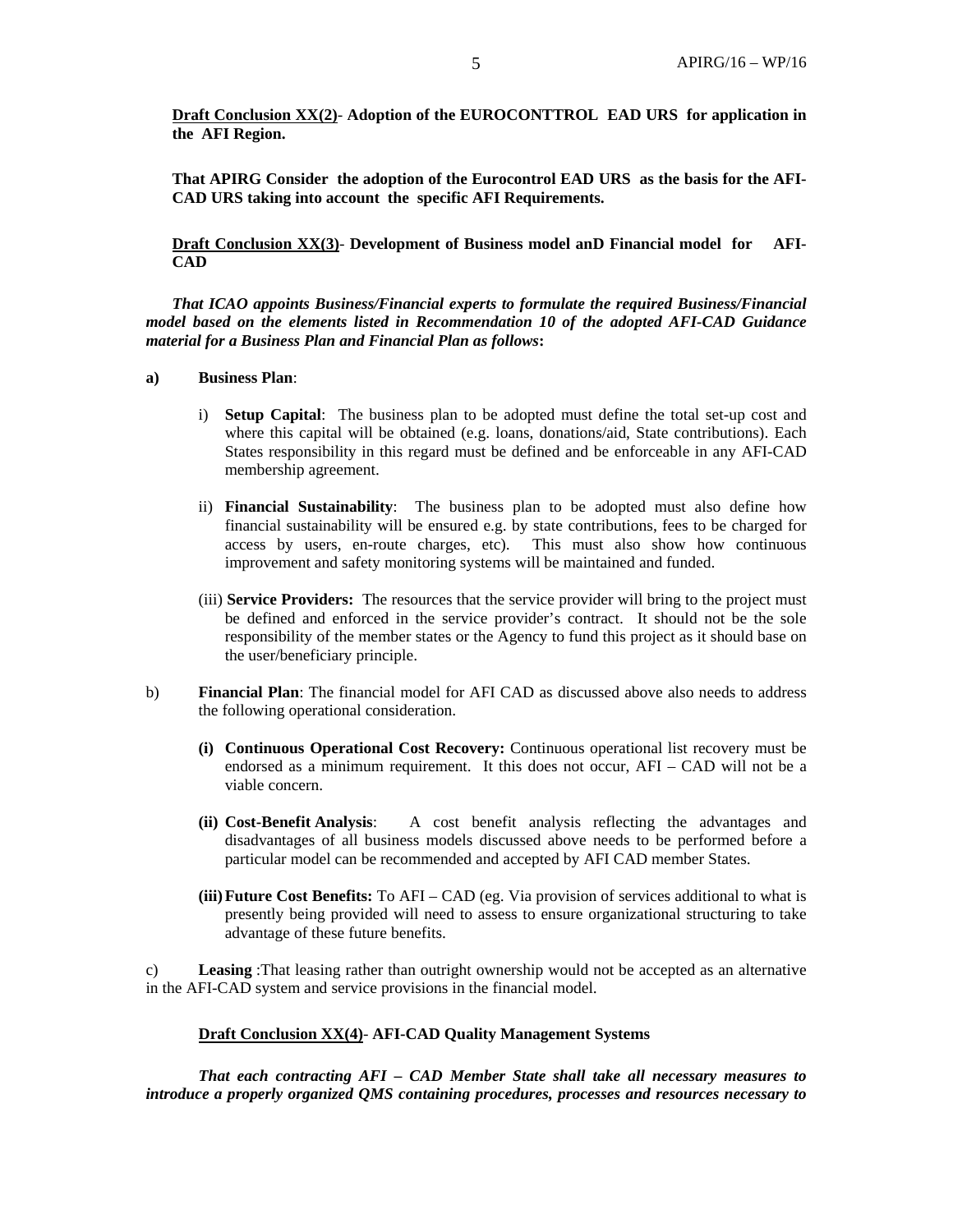*implement the quality management at each function stage. The execution of such quality management shall be in accordance with of Annex 15, Chapter 3 paragraph 3.2.1.* 

**Draft Conclusion XX(5)**- **Timelines for the development and implementation of the AFI-CAD** 

*That ICAO would synchronize the most suitable timelines for the development and implementation of the AFI – CAD based on the evolution of events.* 

**Draft Conclusion XX(6)**- **Development of AFI-CAD Training modules and sample service level agreements** 

*That AFI-CAD through the cooperation with Group EAD develop the required training modules for the member states and the required sample service level agreements of AFI-CAD and its member states.* 

**Draft Decision XX(7)-** Re-validation of Conclusion 15/43 of the APIRG/15<sup>th</sup> meeting

*That APIRG considers the establishment of the AFI-CAD Study Group as per Conclusion 15/43 of the APIRG/15th meeting as a permanent Working Group* 

# **5 Review of implementation of the Area Control Service**

5.1 Under this Agenda item, the Sub-Group reviewed the requirements for implementation of the Area Control Service in the Region.

5.2 The Sub-Group recalled the Statement of the Basic Operational Requirements and Planning Criteria in AFI Region requiring that Area Control Service should be provided for all

 IFR flights along all ATS routes to be used by international aircraft operations, except where the type and density of traffic do not justify the provision of such service. Furthermore, the Statement requires that Approach Control Service should be provided at all aerodromes used for international aircraft operations and that control areas should be established so as to encompass at least the climb to cruising levels of departing

aircraft and the descent from cruising level of arriving aircraft. The AFI/7 RAN meeting in reviewing the status of implementation of the area control service in the region developed an implementation strategy which was the subject of its Recommendation 5/21.

5.3 The Sub-Group noted with concern that the status of implementation of the area control service has been encouraging. It however, considered necessary to request the few States which have not done so implement the segments of ATS routes at **Appendix C** as soon as possible but not later than **14 February 2008.** Based on the foregoing, the Sub-Group formulated draft C**onclusion 9/15**.

#### **6. Review of the implementation of the required CNS infrastructure to support the implementation of RVSM in the AFI Region.**

6.1 Under this Agenda item, the Sub-Group recalled that in order for the implementation of ATC service it was necessary to have adequate and reliable CNS infrastructure at the disposal of the ATC personnel. Furthermore, ATC service is a pre-requisite for the implementation of RVSM. The Sub-Group thus formulated Draft **Conclusion 9/16**.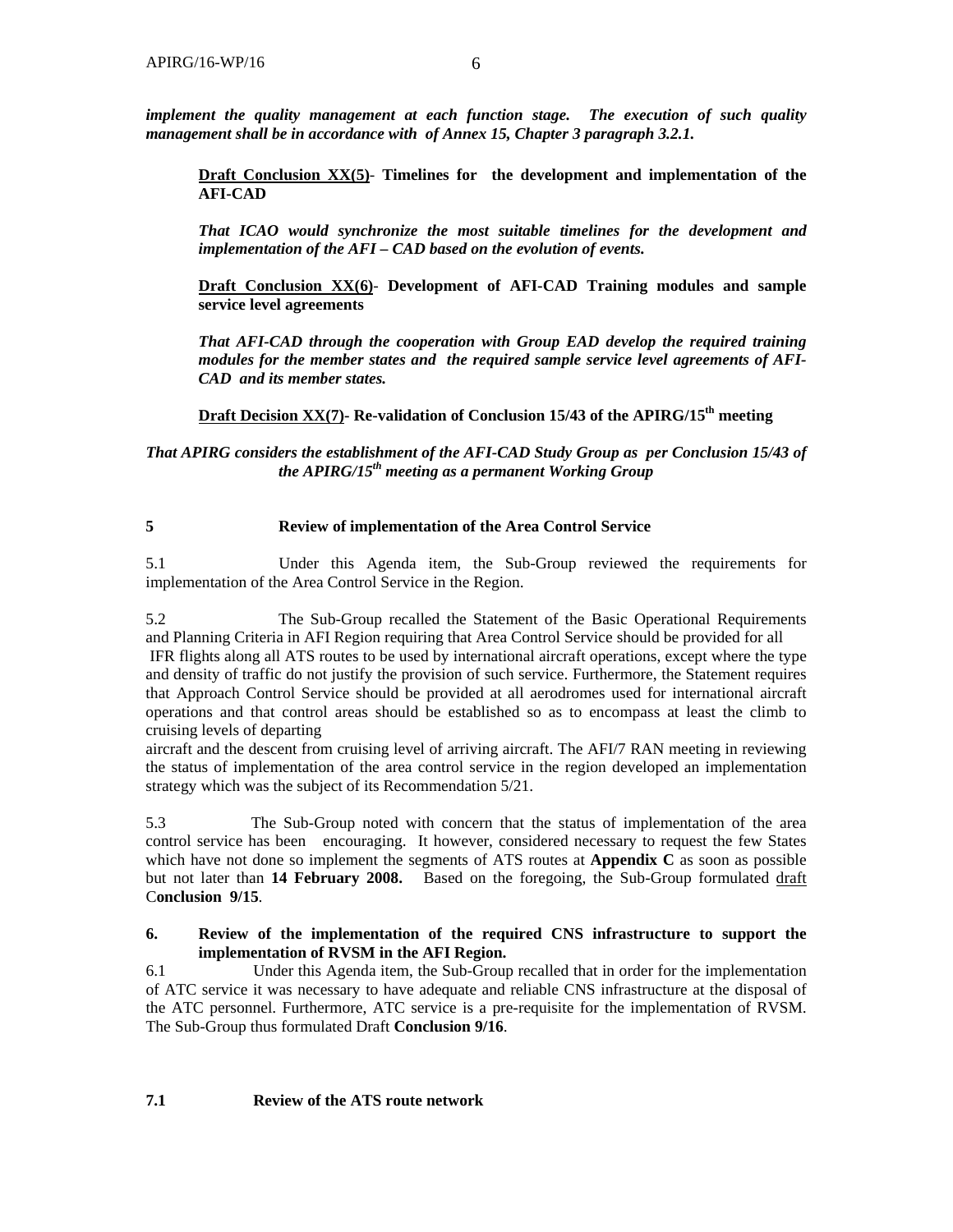# **{**tc \l1 "**2.1 Review of the ATS route network}**

7.1.1 Under this Agenda item, the Sub-Group considered in detail the overall status of implementation of the basic ATS route network including RNAV routes contained in the ICAO AFI Air Navigation Plan (Doc 7474/27) Table ATS 1, Charts ATS 2 and ATS 3 in order to:

- a) identify additional route requirements;
- b) identify route segments requiring realignment;
- c) identify routes which can be deleted from the Air Navigation Plan (ANP);
- d) identify the non implemented routes and establish target date(s) for their implementation.

7.1.2 The Sub-Group prepared an implementation tabulation for all the non-implemented routes and agreed that the States concerned be requested to implement those segments of routes at **Appendix C** not later than **14 February 2008**. (para. 6.1 above refers)**.**

# **8. Review of the implementation of ICAO requirements in the field of Search and Rescue (SAR)**

8.1 Under this agenda item the Sub-Group reviewed the status of implementation of the ICAO provisions relating to search and rescue services. It was noted with concern that some few of the provisions had remained unimplemented for decades and the meeting was of the view that States should now be sensitized on the need to take remedial action. Furthermore, the Sub-Group sustained that assistance should be provided by ICAO in order to improve the provision of search and rescue services in the Region.

8.2 It was pointed out that main deficiences still existed in the establishment of appropriate SAR Agreements and Legislation.

8.3 The Sub-Group also noted that AFCAC continued to assist States in the region in bringing improvement in their SAR services and emphasized on the need for States to support the AFCAC SAR initiative.

8.4 In view of the foregoing, the Sub-Group included in the **draft conclusions 9/1** as being those still in force which APIRG needed to note.

# **9. Consideration of specific air navigation planning and implementation problems and the review of air navigation field deficiencies**

9.1 The Sub-Group, using the approved methodology, updated the list of deficiencies in the ATS, SAR and AIS/MAP and formulated draft **conlusion 9/19 and the updated list appear at Appendix D to this report.**

# **10. Action required**

10.1 APIRG is invited to:

- a) note the report of the Ninth meeting of the ATS/AIS/SAR Sub-Group;
- b) take action on the draft conclusions of the Ninth meeting of the Sub-Group, and the draft conclusions of the Second AFI-CAD meeting as contained in this paper;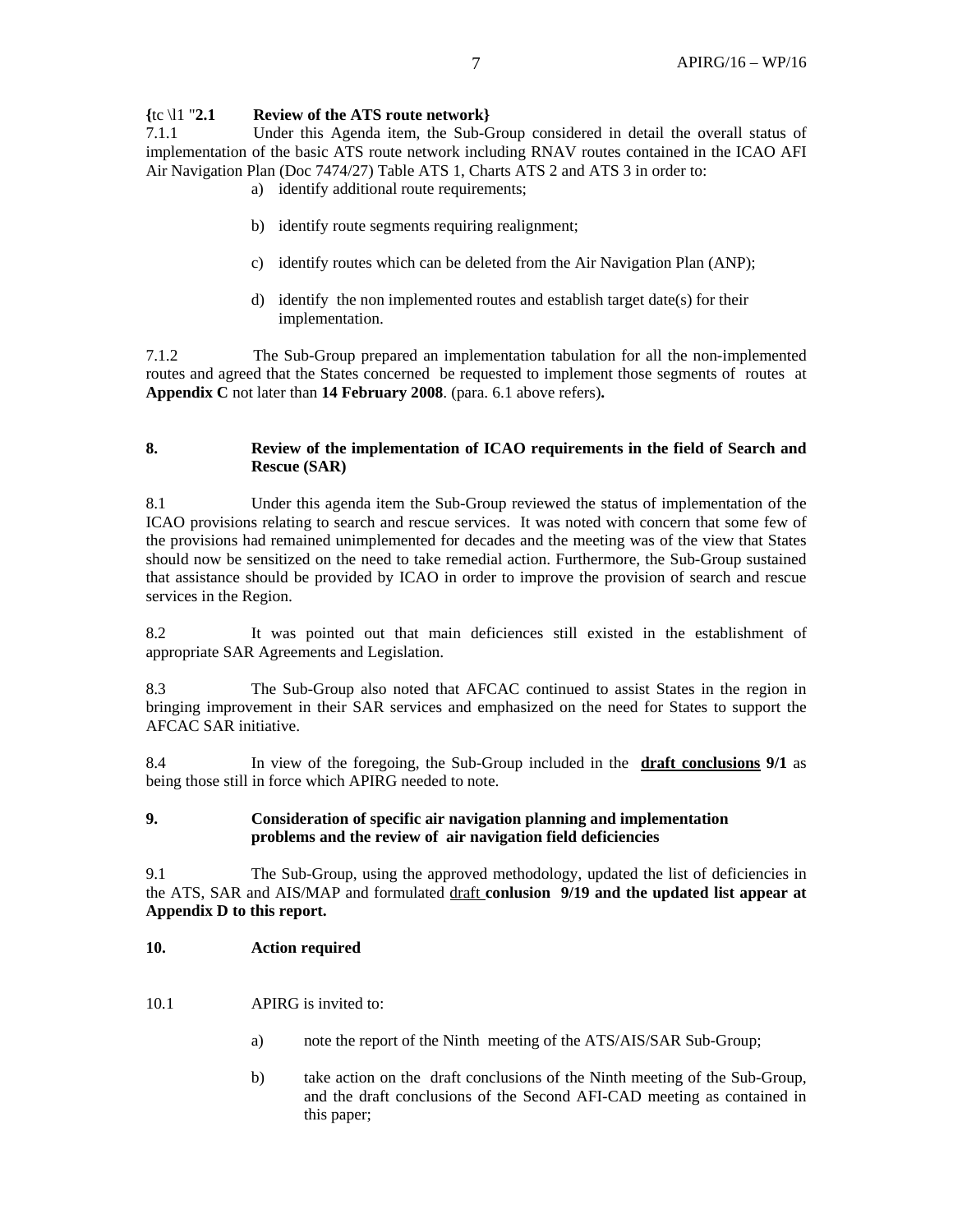- c) review the timeline for development and implementation of the AFI-CAD as per attachment on Addendum to WP/16.
- d) ask the States concerned to take the necessary actions on the deficiencies in the fields of ATS/AIS/SAR at **Appendix D**
- e) approve the future work programme of the ATS/AIS/SAR Sub-Group at **Appendix E**.

--------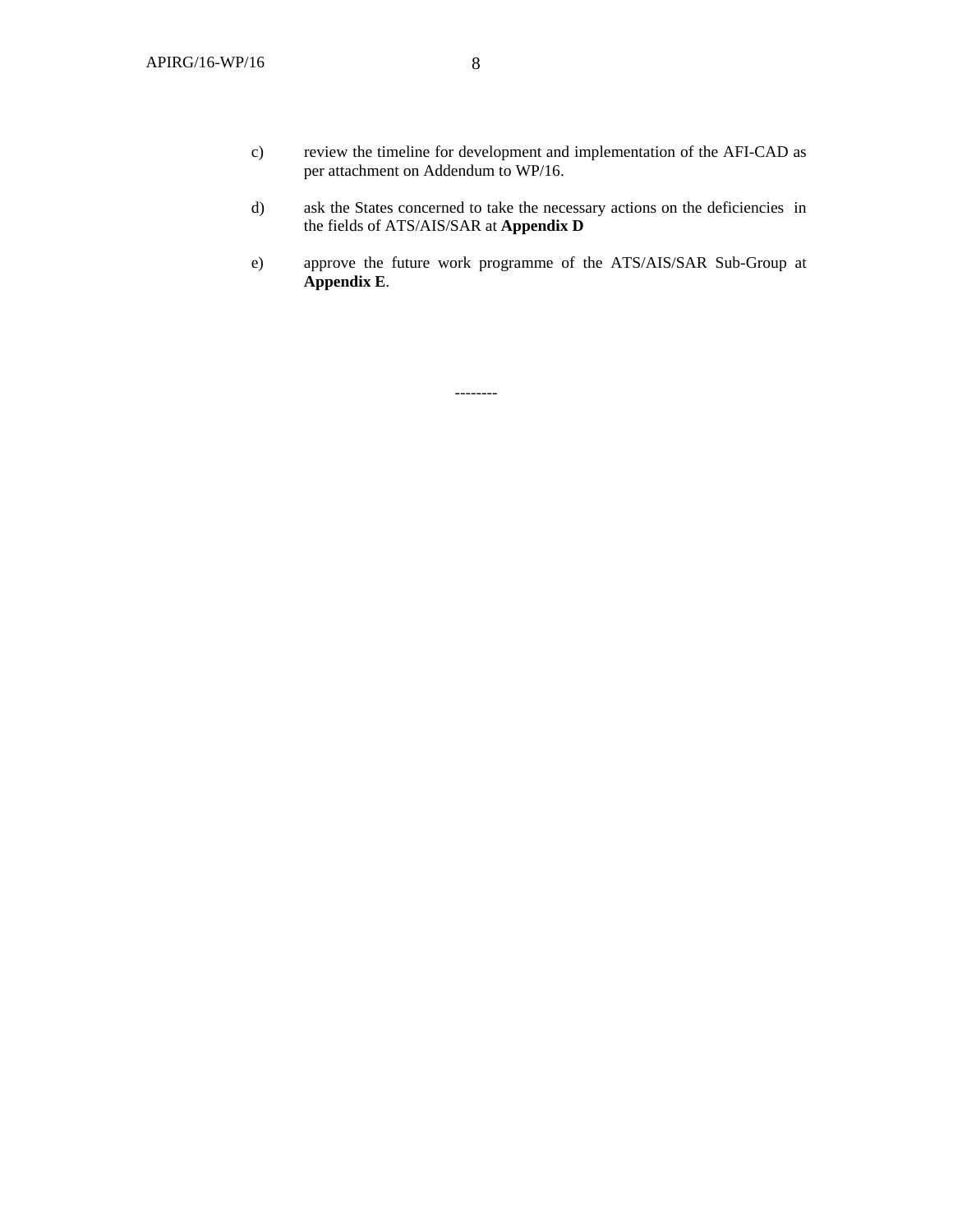# **LIST OF CONCLUSIONS/DECISIONS OF THE ATS/AIS/SAR SUB-GROUP (ATSG-9) MEETING (DAKAR, 25 TO 27 APRIL 2007)**

# **List of Conclusions and Decisions**

| <b>Number</b>          | <b>Title</b>                                                                                                                                                                                                                                                                                                                                                                                                                                                                                                                                                                                                                                        |  |  |  |  |  |  |
|------------------------|-----------------------------------------------------------------------------------------------------------------------------------------------------------------------------------------------------------------------------------------------------------------------------------------------------------------------------------------------------------------------------------------------------------------------------------------------------------------------------------------------------------------------------------------------------------------------------------------------------------------------------------------------------|--|--|--|--|--|--|
| <b>Conclusion 9/1:</b> | <b>Follow up on Previous APIRG Conclusions and Decisions</b>                                                                                                                                                                                                                                                                                                                                                                                                                                                                                                                                                                                        |  |  |  |  |  |  |
|                        | That, noting that APIRG Conclusions 5/27,15/28, 15/29, 15/30,<br>15/31,<br>$15/55$ , $15/56$ ,<br>15/32, 15/45, 15/51, 15/52, 15/54,<br>$15/57$ , $15/58$ ,<br>15/59,<br>15/60,15/61,15/62,15/63,15/64 and 15/67, 15/71, 15/73,15/74 and<br>15/75<br>Decisions;15/23,15/53,15/65,15/66,15/68,15/69,15/70,15/72,15/76,<br>15/77,15/78,15/79, and 15/80 on ATS; Conclusions 15/48, 15/49 and 15/50 on<br>SAR and AIS/MAP Conclusions 15/33, 15/34, 15/35, 15/36, 15/37, 15/38, 15/39,<br>15/40, 15/41, 15/42, 15/43 and 15/44 were still valid, ICAO undertake follow- up<br>action with the States on the intent of these Conclusions and Decisions. |  |  |  |  |  |  |
| <b>Conclusion 9/2:</b> | FANS 1/A Operational Manual for application in the AFI Region                                                                                                                                                                                                                                                                                                                                                                                                                                                                                                                                                                                       |  |  |  |  |  |  |
|                        | That:                                                                                                                                                                                                                                                                                                                                                                                                                                                                                                                                                                                                                                               |  |  |  |  |  |  |
|                        | the FANS 1/A Operational Manual at Appendix B be applied in the AFI<br>a)<br>Region; and                                                                                                                                                                                                                                                                                                                                                                                                                                                                                                                                                            |  |  |  |  |  |  |
|                        | South Africa manages the FANS 1/A Operational Manual for the AFI Region.<br>b)                                                                                                                                                                                                                                                                                                                                                                                                                                                                                                                                                                      |  |  |  |  |  |  |
| <b>Conclusion 9/3:</b> | <b>Target date for AFI RVSM Implementation</b>                                                                                                                                                                                                                                                                                                                                                                                                                                                                                                                                                                                                      |  |  |  |  |  |  |
|                        | That:<br>a) The actual date/time of implementation of RVSM will be determined                                                                                                                                                                                                                                                                                                                                                                                                                                                                                                                                                                       |  |  |  |  |  |  |
|                        | taking into account:                                                                                                                                                                                                                                                                                                                                                                                                                                                                                                                                                                                                                                |  |  |  |  |  |  |
|                        | The completion of the activities in the AFI RVSM<br>$\mathbf{i}$<br>Strategy/Action Plan;                                                                                                                                                                                                                                                                                                                                                                                                                                                                                                                                                           |  |  |  |  |  |  |
|                        | The development of an acceptable PISC which includes an<br>$\mathbf{ii}$<br>acceptable CRA and its subsequent approval by the ANC;<br>The approval by ICAO ANC of AFI RVSM Regional SUPP's<br>iii)                                                                                                                                                                                                                                                                                                                                                                                                                                                  |  |  |  |  |  |  |
|                        | (Doc.7030/4) relating to RVSM; and                                                                                                                                                                                                                                                                                                                                                                                                                                                                                                                                                                                                                  |  |  |  |  |  |  |
|                        | b) The target date for implementation of RVSM in the AFI Region will be<br>determined by the Task Force, after the second CRA, which is to be<br>undertaken, and the completion of the other outstanding elements of the<br>PISC.                                                                                                                                                                                                                                                                                                                                                                                                                   |  |  |  |  |  |  |
| <b>Conclusion 9/4:</b> | <b>Completion and signing of National Safety Plans</b>                                                                                                                                                                                                                                                                                                                                                                                                                                                                                                                                                                                              |  |  |  |  |  |  |
|                        | That States of Central African Republic, Comoros, Equatorial Guinea, Gabon<br>Guinea Bissau, La Reunion (France), Mozambique, Sao Tome and Principe, South<br>Africa, Swaziland, and Togo complete and sign their National Safety Plans (NSPs)<br>and send them to ARPO as soon as possible but not later than 1 August, 2007.                                                                                                                                                                                                                                                                                                                      |  |  |  |  |  |  |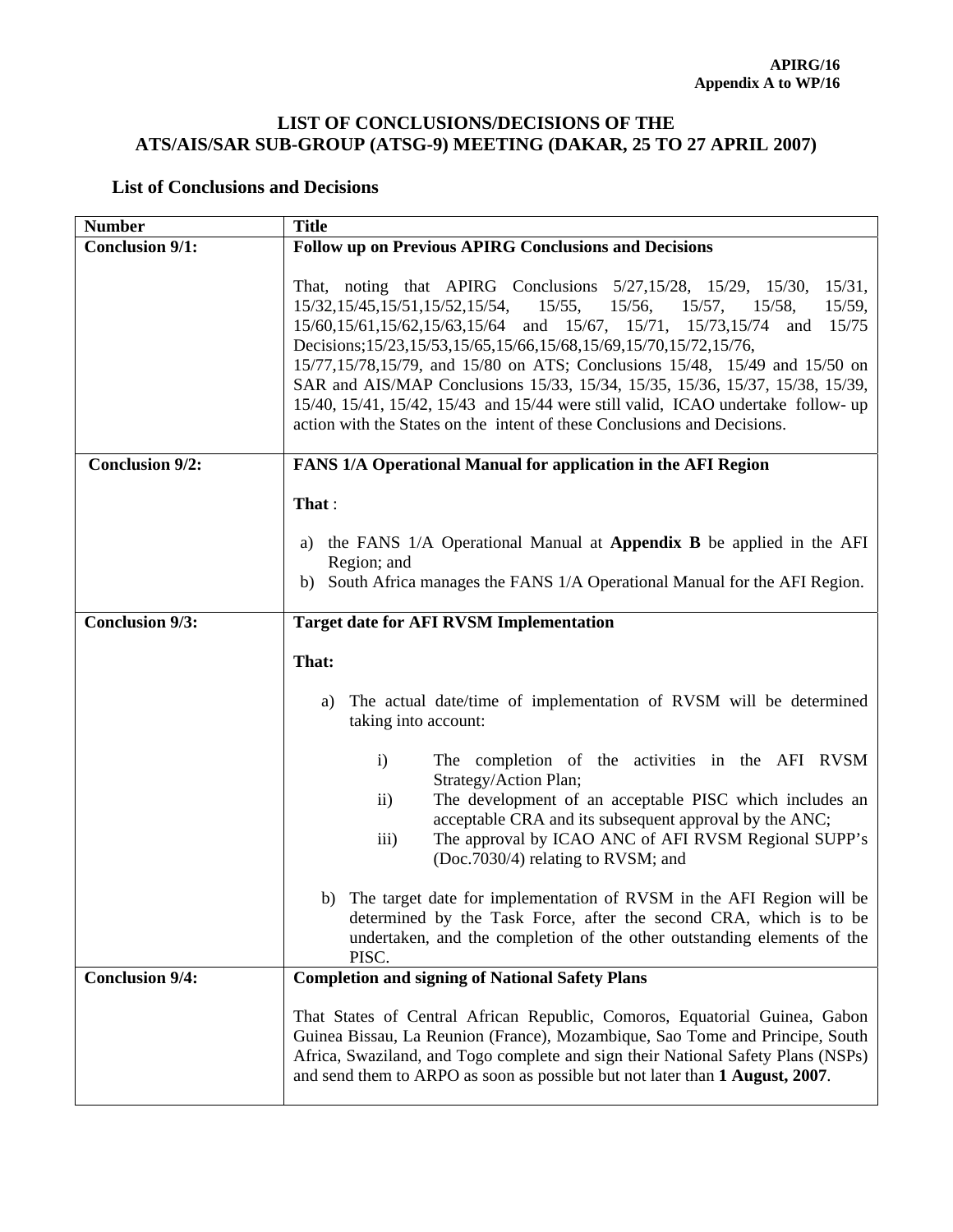| <b>Number</b>          | <b>Title</b>                                                                                                                                                                                                                                                                                                                                                                                                                                                                                  |
|------------------------|-----------------------------------------------------------------------------------------------------------------------------------------------------------------------------------------------------------------------------------------------------------------------------------------------------------------------------------------------------------------------------------------------------------------------------------------------------------------------------------------------|
| <b>Conclusion 9/5:</b> | <b>AFI RVSM Implementation - Funding</b>                                                                                                                                                                                                                                                                                                                                                                                                                                                      |
|                        | That IATA member airlines continue to finance within the available funds specific<br>projects relating to the RVSM implementation effort in order to improve safety and<br>economy of Air Traffic in AFI Region and keep the Task Force informed<br>accordingly.                                                                                                                                                                                                                              |
| <b>Conclusion 9/6:</b> | <b>Amendment to the Regional Supplementary Procedures - Doc 7030/4</b>                                                                                                                                                                                                                                                                                                                                                                                                                        |
|                        | That the revised proposed amendments to the Regional Supplementary Procedures<br>$-$ Doc.7030/4 at <b>Appendix C</b> be processed by the secretariat in accordance with the<br>established practice.                                                                                                                                                                                                                                                                                          |
| <b>Conclusion 9/7:</b> | <b>AFI RVSM Strategy/Action Plan</b>                                                                                                                                                                                                                                                                                                                                                                                                                                                          |
|                        | That the updated AFI RVSM Strategy/Action Plan at Appendix D be circulated to<br>States for action.                                                                                                                                                                                                                                                                                                                                                                                           |
| <b>Conclusion 9/8:</b> | <b>Non-receipt of Flight Plans</b>                                                                                                                                                                                                                                                                                                                                                                                                                                                            |
|                        | That:<br>a) the Project Management Team develop the format and contents of a survey<br>to identify the reasons and causes for missing flight plans; and<br>b) ICAO, using the methodology developed by the PMT and as early as<br>possible but not later than 1 August 2007, send the survey relating to<br>missing flight plans and propose remedial action.                                                                                                                                 |
| <b>Conclusion 9/9:</b> | <b>Quality, Infrastructure and Status of AIS Personnel</b>                                                                                                                                                                                                                                                                                                                                                                                                                                    |
|                        | That:                                                                                                                                                                                                                                                                                                                                                                                                                                                                                         |
|                        | States take necessary action to ensure that:                                                                                                                                                                                                                                                                                                                                                                                                                                                  |
|                        | AIS is accorded a status commensurate with the current technological<br>a)<br>developments requiring high calibre and skilled personnel;<br>Personnel recruited for AIS receive adequate professional training;<br>b)<br>Such personnel are accorded same status as that of personnel of other air<br>C)<br>navigation services; and<br>Adequate facilities and funds needed for the efficient performance of AIS<br>d)<br>duties and priorities are provided as contained in the AIS manual. |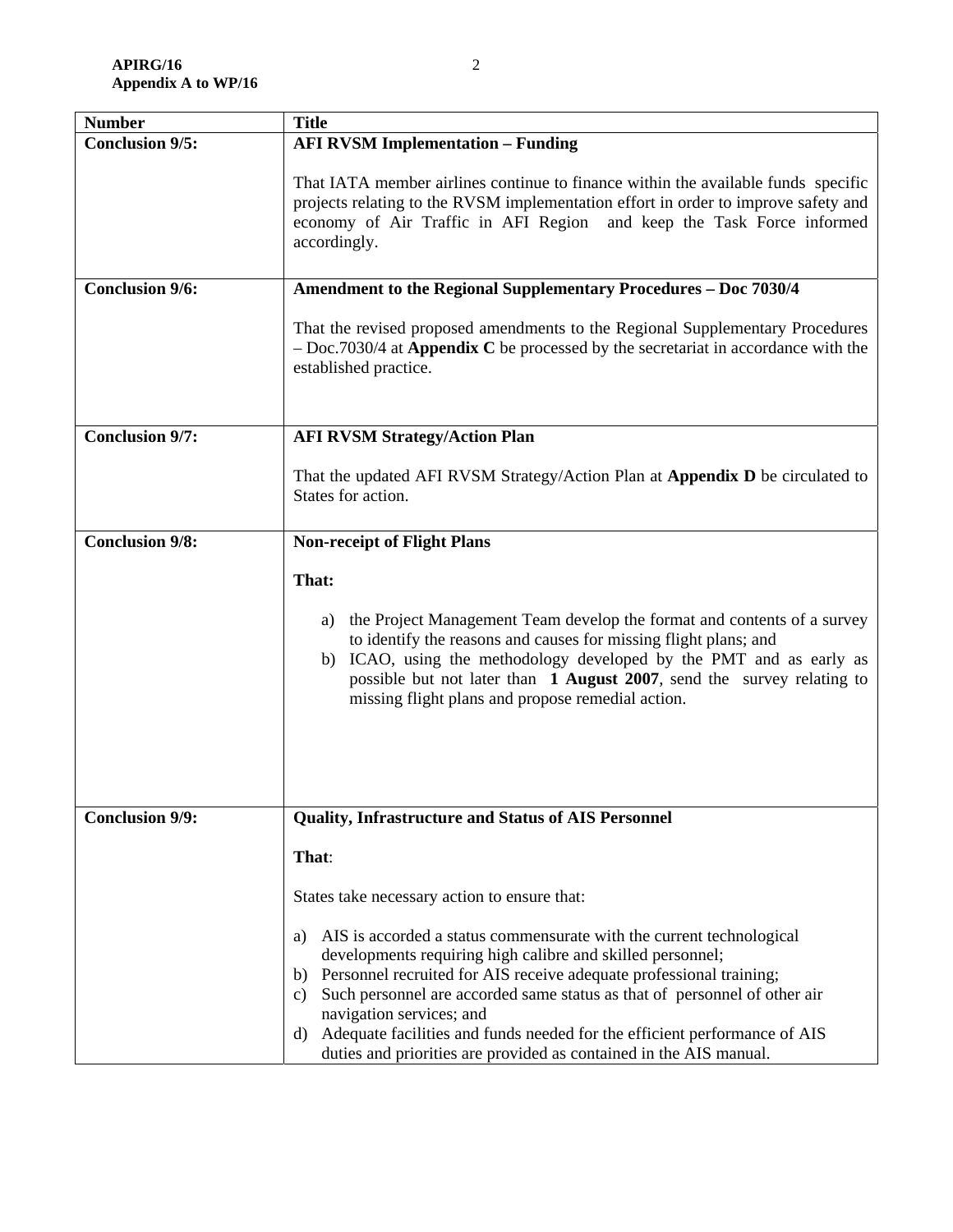| <b>Number</b>           | <b>Title</b>                                                                                                                                                                                                                                                                                                                                                                                                                |  |  |  |  |  |  |
|-------------------------|-----------------------------------------------------------------------------------------------------------------------------------------------------------------------------------------------------------------------------------------------------------------------------------------------------------------------------------------------------------------------------------------------------------------------------|--|--|--|--|--|--|
| <b>Conclusion 9/10:</b> | <b>Training Guidelines for AIS personnel</b>                                                                                                                                                                                                                                                                                                                                                                                |  |  |  |  |  |  |
|                         | That ICAO expedite the publication of the revised Training Manual<br>a)<br>(Doc.7192), Part E-3 as recommended by the AIS/MAP Divisional Meeting in<br>1998 (Doc. 9733), so as to facilitate the introduction of the basic requirements<br>for States to consider the licensing issue of their AIS personnel; and<br>ICAO develop AIS training guidance material relating to the implementation of<br>b)<br>CNS/ATM system. |  |  |  |  |  |  |
| <b>Conclusion 9/11:</b> | Adoption of the framework and guidance material for the establishment of<br><b>AFI-CAD</b>                                                                                                                                                                                                                                                                                                                                  |  |  |  |  |  |  |
|                         | That the framework and guidance material at Appendix E be adopted for the AFI<br>Region for the establishment of the centralized AFI Region AIS Database.                                                                                                                                                                                                                                                                   |  |  |  |  |  |  |
| <b>Conclusion 9/12:</b> | Development of AFI CAD Business Model and Financial Model                                                                                                                                                                                                                                                                                                                                                                   |  |  |  |  |  |  |
|                         | That the Study Group develops a business model and financial model for the AFI<br>CAD.                                                                                                                                                                                                                                                                                                                                      |  |  |  |  |  |  |
| <b>Conclusion 9/13:</b> | Seminars/Workshops on the provision of Digital Electronic Terrain and                                                                                                                                                                                                                                                                                                                                                       |  |  |  |  |  |  |
|                         | <b>Obstacle Data.</b><br>That ICAO organise Seminars/Workshops on the provision of Digital Electronic<br>Terrain and Obstacle Data in accordance with the new provisions in Annex 15 not<br>later than 31 December 2007.                                                                                                                                                                                                    |  |  |  |  |  |  |
| <b>Conclusion 9/14:</b> | Membership of Roberts FIR and Senegal to the AFI AIS/MAP Task Force.                                                                                                                                                                                                                                                                                                                                                        |  |  |  |  |  |  |
|                         | That the Roberts FIR and Senegal be admitted as members of the AFI AIS/MAP<br>Task Force.                                                                                                                                                                                                                                                                                                                                   |  |  |  |  |  |  |
| <b>Conclusion 9/15:</b> | <b>Implementation of ATC Service</b>                                                                                                                                                                                                                                                                                                                                                                                        |  |  |  |  |  |  |
|                         | That States which have not yet done so, implement ATC service along all ATS<br>routes contained in Table ATS 1 of the AFI Plan (Doc.7474) as soon as possible,<br>but not later than 20 November 2008 in the spirit of AFI/7 Rec.5/21.                                                                                                                                                                                      |  |  |  |  |  |  |
| <b>Conclusion 9/16:</b> | Implementation of the required CNS infrastructure<br>to support the<br>implementation of RVSM in the AFI Region                                                                                                                                                                                                                                                                                                             |  |  |  |  |  |  |
|                         | That in view of the implementation of RVSM and provision of ATC service,<br>States are urged to implement the required supportive CNS infrastructure namely:<br>ATS DS circuits AMS and appropriate NAVAIDS as soon as possible, but not later<br>25 October 2007.                                                                                                                                                          |  |  |  |  |  |  |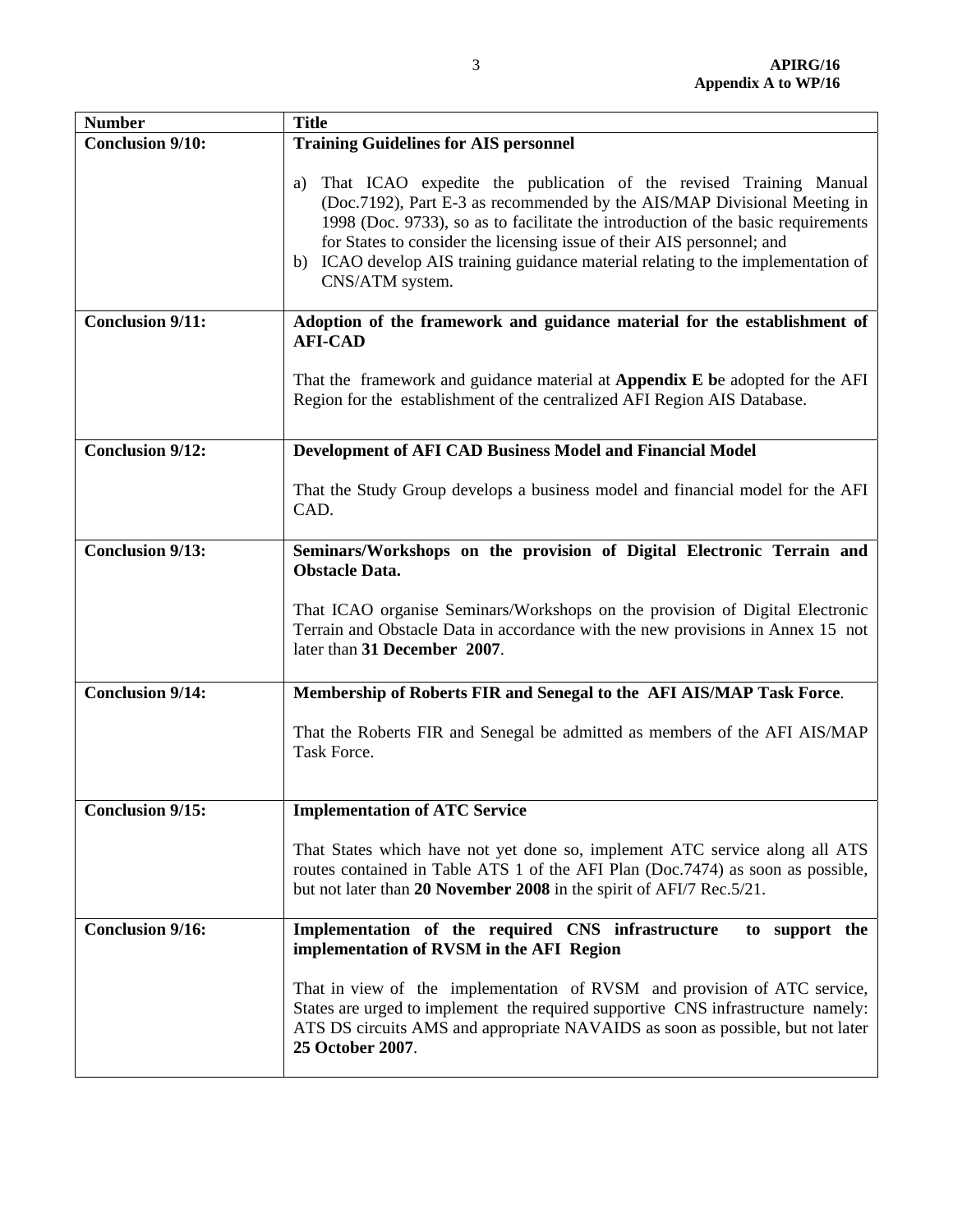| <b>Number</b>           | <b>Title</b>                                                                                                                                                                                                                                                                                  |
|-------------------------|-----------------------------------------------------------------------------------------------------------------------------------------------------------------------------------------------------------------------------------------------------------------------------------------------|
| <b>Conclusion 9/17:</b> | Implementation of the non-implemented routes including RNAV routes and<br><b>ATC Service</b>                                                                                                                                                                                                  |
|                         | That States concerned implement the ATS routes at Appendix F and provide ATC<br>service (a prerequisite for RVSM implementation), as soon as possible, but not<br>later than AIRAC date of 25 October 2007.                                                                                   |
| <b>Conclusion 9/18:</b> | Consequential Amendment to AFI ANP Doc.7474 - Table ATS 1                                                                                                                                                                                                                                     |
|                         | That the meeting Table ATS $1 - Doc.7474$ be replaced with the Table ATS 1 at<br>Appendix G to this report.                                                                                                                                                                                   |
| <b>Conclusion 9/19:</b> | Consideration of specific air navigation planning and implementation<br>problems and the review of air navigation deficiencies in the Region                                                                                                                                                  |
|                         | That:                                                                                                                                                                                                                                                                                         |
|                         | Considering the negative impact of non implementation of the air navigation plan<br>requirements and the persistence of serious cases of deficiencies in several parts of<br>the AFI region;                                                                                                  |
|                         | States concerned should take as soon as possible concrete measures to<br>a)<br>eliminate all deficiencies at <b>Appendix H</b> to this report.                                                                                                                                                |
|                         | b) the matter be regularly followed up by the ICAO regional offices; and<br>c) results be brought to the attention of APIRG.                                                                                                                                                                  |
| <b>Conclusion 9/20:</b> | Appellation of the current ATM Sub-Group to be reverted to the<br><b>ATS/AIS/SAR Sub-Group:</b>                                                                                                                                                                                               |
|                         | That the appellation of the current ATM Sub-Group be reverted to the<br>ATS/AIS/SAR Sub-Group. Its revised Terms of Reference are at Appendix I.                                                                                                                                              |
| Decision 9/1:           | Alternative approach for the achievement of the TLS                                                                                                                                                                                                                                           |
|                         | That the RVSM TF noted the proposed alternative approach for the achievement of<br>the TLS and that certain elements of this proposal would be considered by the PMT<br>in conjunction with the result of the PISC, incorporating the second CRA and<br>subsequently report it to Task Force. |
| Decision 9/2:           | <b>Target for the implementation of RVSM</b>                                                                                                                                                                                                                                                  |
|                         | That the Task Force, in light of APIRG Conclusion 15/51 give high priority to<br>determine the target date for implementation of RVSM and report same to APIRG.                                                                                                                               |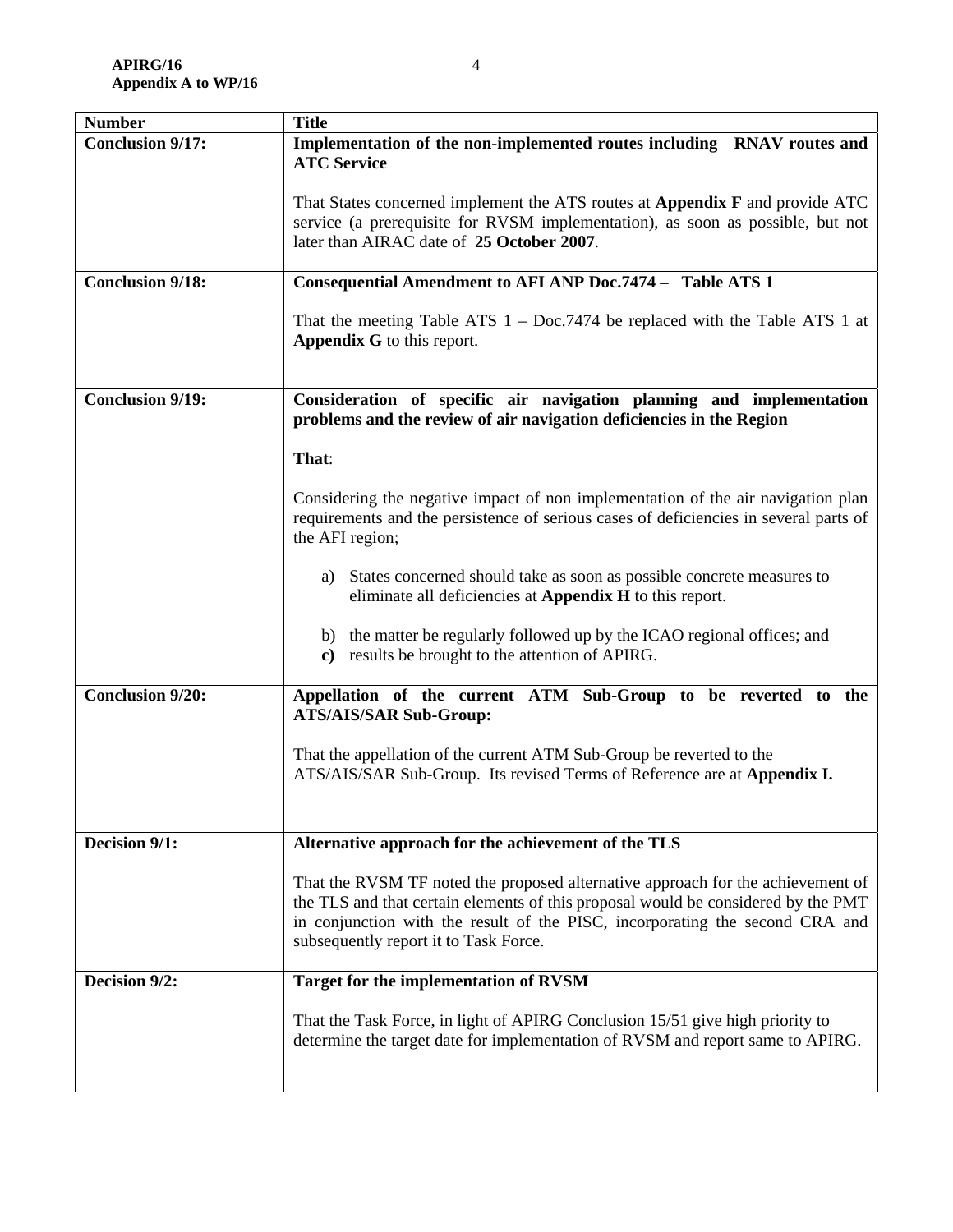5

-----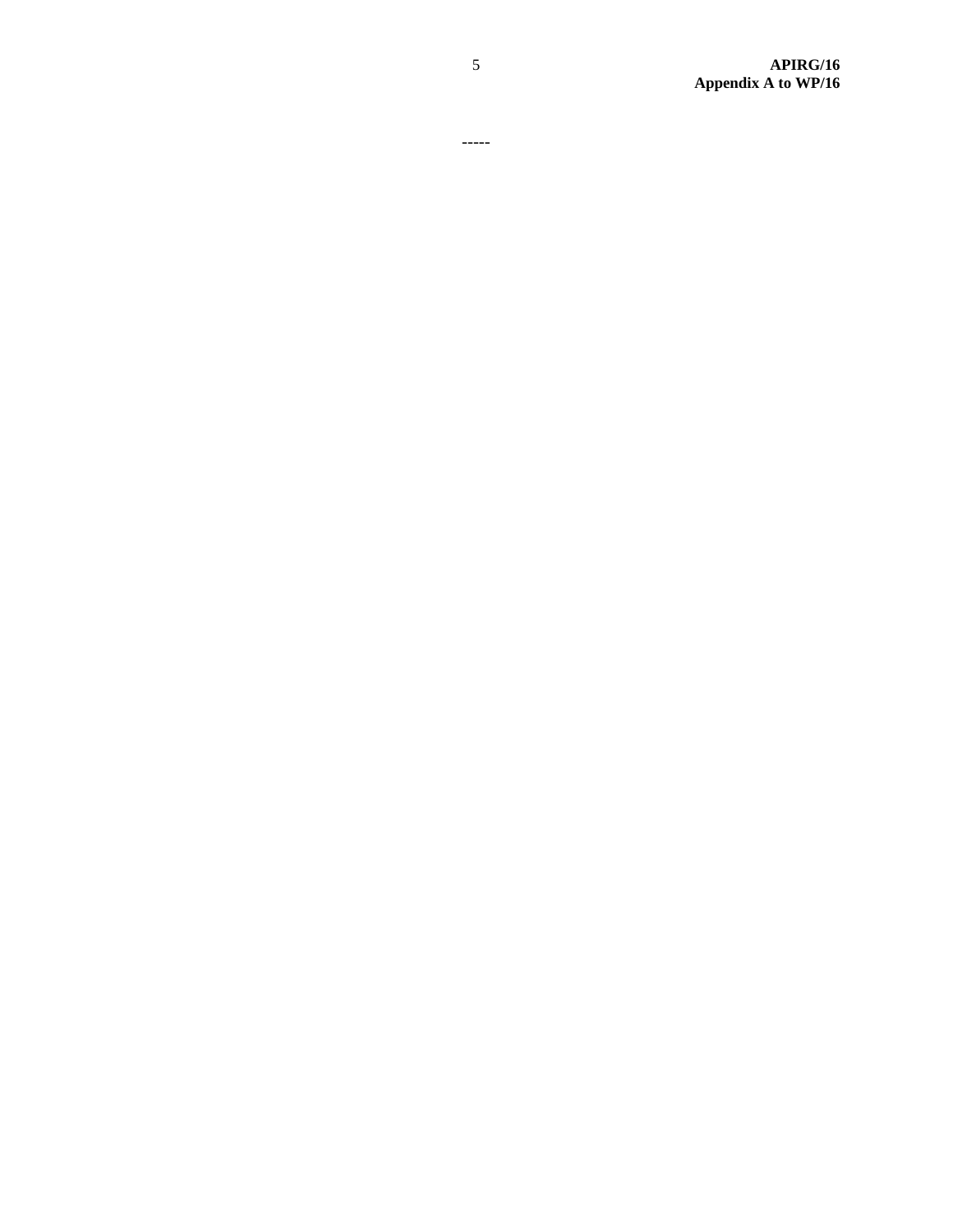# **AFI RVSM STRATEGY/ACTION PLAN FOR IMPLEMENTATION OF REDUCED VERTICAL SEPARATION MINIMA IN THE AFRICA-INDIAN OCEAN REGION**

**September 2007** 

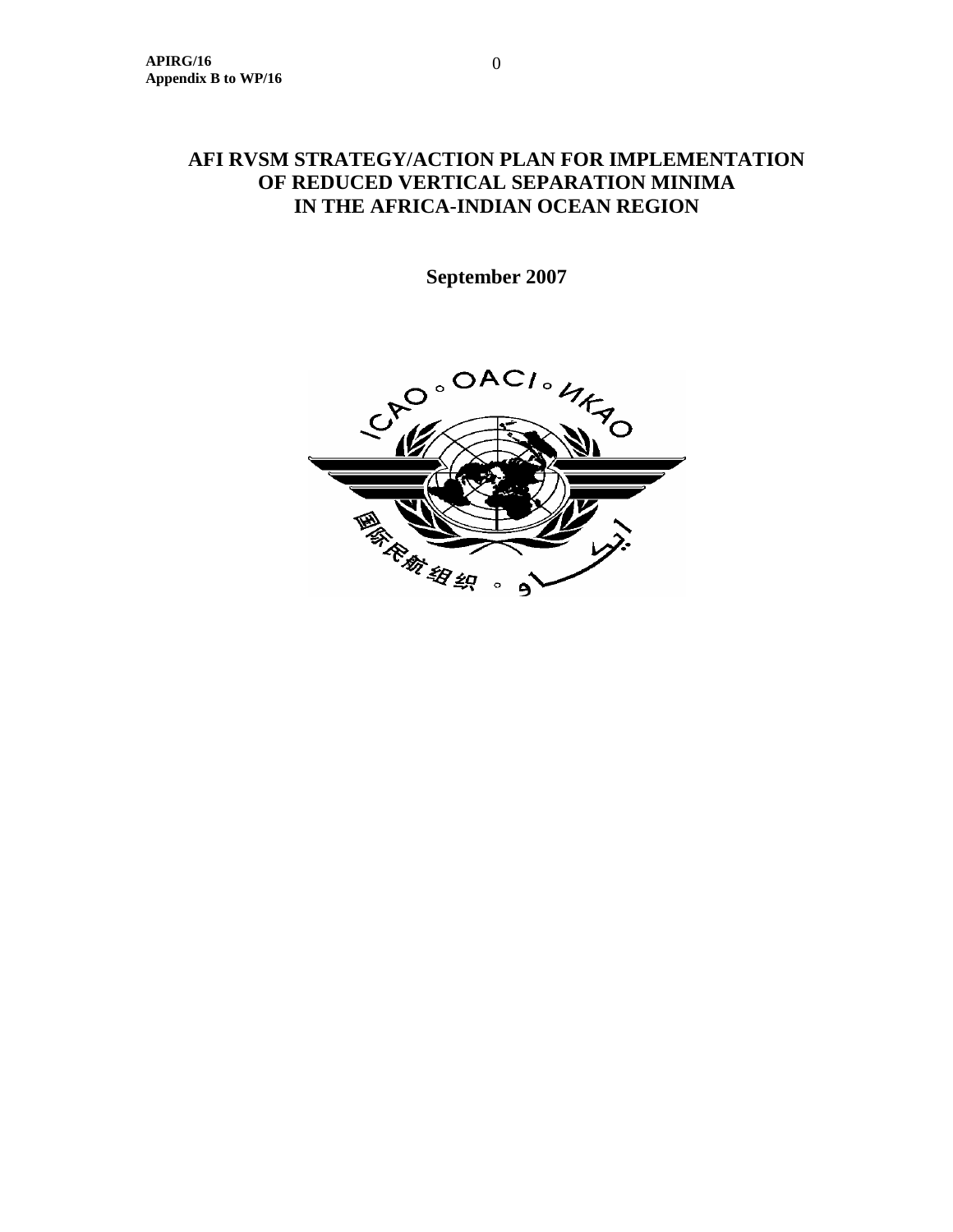| AFI RVSM IMPLEMENTATION STRATEGY/ACTION PLAN |                                                                                          |                                      |                                     |                                                                                        |                                               |  |  |
|----------------------------------------------|------------------------------------------------------------------------------------------|--------------------------------------|-------------------------------------|----------------------------------------------------------------------------------------|-----------------------------------------------|--|--|
| ID                                           | <b>Description</b>                                                                       | <b>Target Date</b>                   | <b>Status</b>                       | <b>Resources</b>                                                                       | <b>Remarks</b>                                |  |  |
|                                              | Program Management                                                                       |                                      |                                     |                                                                                        |                                               |  |  |
|                                              | Agree on structure of TF to enable efficient<br>handling of specialist technical tasks   | 21/11/03                             | Completed                           | Secretariat<br><b>Support Team:</b><br>ASECNA, SA,<br>IATA, Kenya,<br>Nigeria, Tunisia | Completed 21 Nov 2003                         |  |  |
| $\overline{2}$                               | <b>RVSM SIP Report</b>                                                                   | 21/11/03                             | Completed                           | RVSM/ITF2                                                                              | Completed 21 Nov 2003                         |  |  |
| $\overline{3}$                               | RVSM/RNAV/RNP TF/2 Meeting                                                               | 21/11/03                             | Completed                           | RVSM/ITF2                                                                              | Completed 21 Nov 2003                         |  |  |
| $\overline{4}$                               | Identify resources for performing specialist<br>technical tasks                          | 21/11/03                             | Completed                           | RVSM/ITF2                                                                              | Completed 21 Nov 2003                         |  |  |
| 5                                            | Investigate methods of funding any outside<br>assistance required                        | 31/03/04                             | On going                            | <b>ICAO/IATA</b>                                                                       | To address future funding as/when<br>required |  |  |
| 6                                            | Finalize the RVSM Implementation Strategy/<br><b>Action Plan</b>                         | 31/12/03                             | Completed                           | <b>ICAO</b>                                                                            | Sent 05 Dec 2003                              |  |  |
| 7                                            | Circulate RVSM Implementation<br>Strategy/Action<br><b>Plan for comments from States</b> | 5/01/04                              | Completed                           | <b>ICAO</b>                                                                            | Sent 05 Dec 2003                              |  |  |
| 8                                            | a) Doc 7030 amendment Proposal<br>b) Circulate proposal to States<br>(c) ANC Approval    | Submitted to<br>ANC in<br>March 2007 | Completed<br>Completed<br>Completed | <b>ICAO</b><br><b>ICAO</b><br><b>ICAO</b>                                              | Approved in June 2007                         |  |  |
| 9                                            | States comments on RVSM implementation<br>Strategy/Action Plan                           | $31/-3/04$                           | Completed                           |                                                                                        |                                               |  |  |
| 10                                           | Regional RVSM informational Website                                                      | 31/03/04                             | Completed                           |                                                                                        | www.icao.int/esaf/RVSM                        |  |  |
| 11                                           | RVSM Seminar/RVSM ITF3                                                                   | 19-22/04/04                          | Completed                           |                                                                                        |                                               |  |  |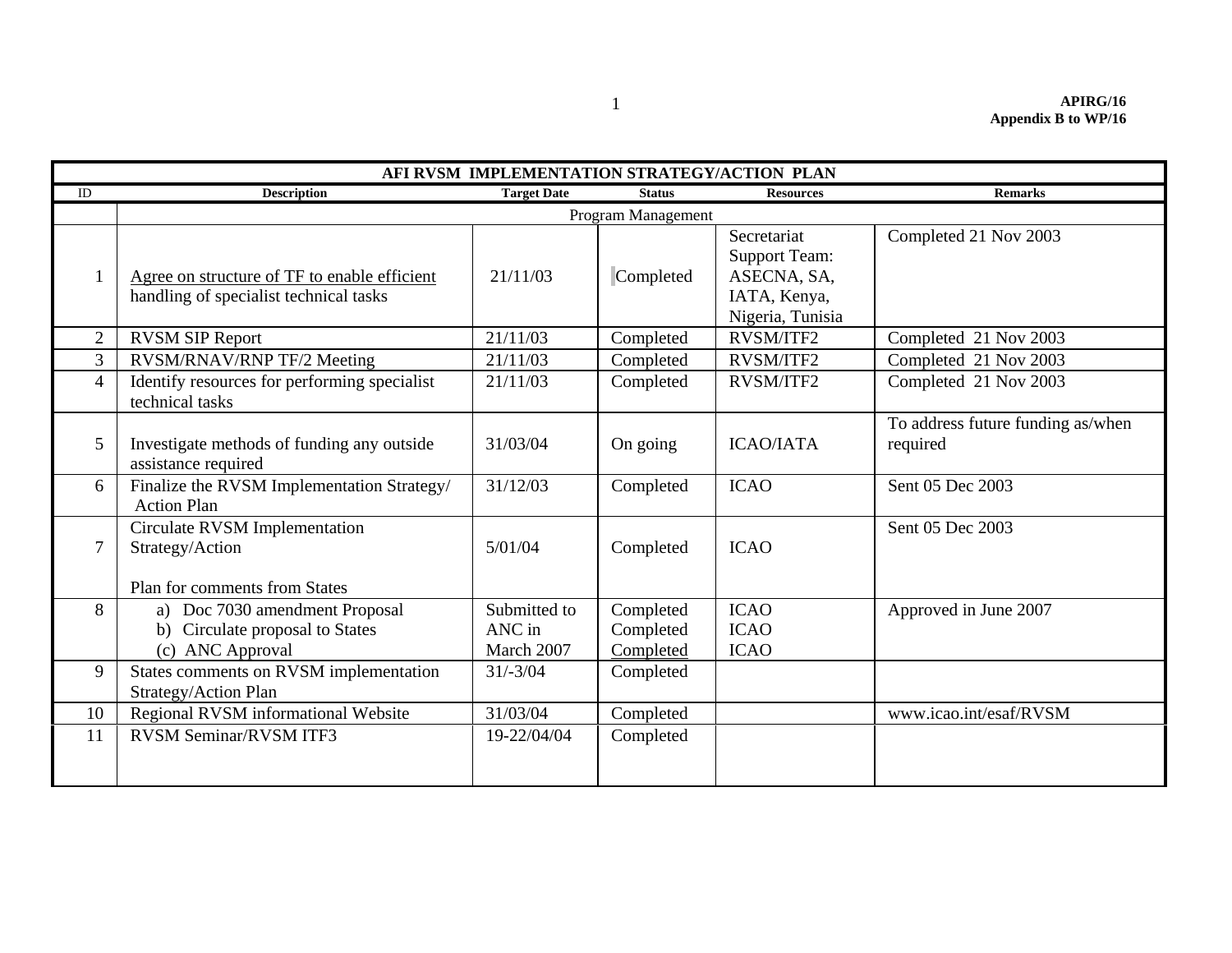|    | AFI RVSM IMPLEMENTATION STRATEGY/ACTION PLAN                                     |                           |                        |                            |                              |  |  |
|----|----------------------------------------------------------------------------------|---------------------------|------------------------|----------------------------|------------------------------|--|--|
| ID | <b>Description</b>                                                               | <b>Target Date</b>        | <b>Status</b>          | <b>Resources</b>           | <b>Remarks</b>               |  |  |
|    |                                                                                  |                           |                        |                            |                              |  |  |
| 12 | RVSM Seminar /RVSM/ITF/4                                                         | 26-30/07/04               | Completed              |                            |                              |  |  |
| 13 | Coordination and harmonization of procedures<br>with adjacent Regions            | O-going                   | On-going               | ICAO and AFI<br><b>RMA</b> | Continuous contact           |  |  |
| 14 | States to send AIC to notify their intention to<br><b>Implementation of RVSM</b> | Oct <sub>05</sub>         | completed              | <b>ICAO/States</b>         | Continuous                   |  |  |
| 15 | Determine target AIRAC implementation date<br>(AIP Supplement to be published)   | <b>TBD</b>                |                        | <b>ICAO/States</b>         | Reviewed every TF meeting    |  |  |
| 16 | Regional RVSM implementation status<br>reports                                   | On-going                  | $On - going$           | <b>ICAO</b>                | Monthly Report to website    |  |  |
| 17 | <b>State Readiness Assessment,</b>                                               | October 2006              | On-going               | <b>ICAO</b>                | Reviewed every TF meeting    |  |  |
| 18 | RVSM/ARTF/5                                                                      | 15-16/11/04               | Completed              |                            |                              |  |  |
| 19 | RVSM/ARTF/6                                                                      | 25-27/05/05               | Completed              |                            |                              |  |  |
| 20 | RVSM/ARTF/7<br>ATS/AIS/SAR/SG/8                                                  | 08-09/08/05<br>10-12/08/5 | Completed<br>Completed |                            |                              |  |  |
| 21 | RVSM/ARTF/8 and RVSM Seminar                                                     | $10 - 14$<br>October 2005 | Completed              |                            |                              |  |  |
| 22 | RVSM/ARTF/9 meeting                                                              | April 06                  | Completed              |                            |                              |  |  |
| 23 | RVSM TF/10 meeting and GO/Delay meeting                                          | June 06                   | Completed              |                            |                              |  |  |
| 24 | Publish Trigger NOTAM                                                            | <b>TBD</b>                | Pending                | <b>States</b>              | States to be advised of date |  |  |
| 25 | Develop/Publish National SWOP                                                    | October 06                | completed<br>Progress  | <b>States</b>              | <b>SWOP</b> sent to States   |  |  |
| 26 | <b>RVSM Task Force 11 Meeting</b>                                                | $30/11 -$<br>1/12/06      | Completed              | All                        | Nairobi                      |  |  |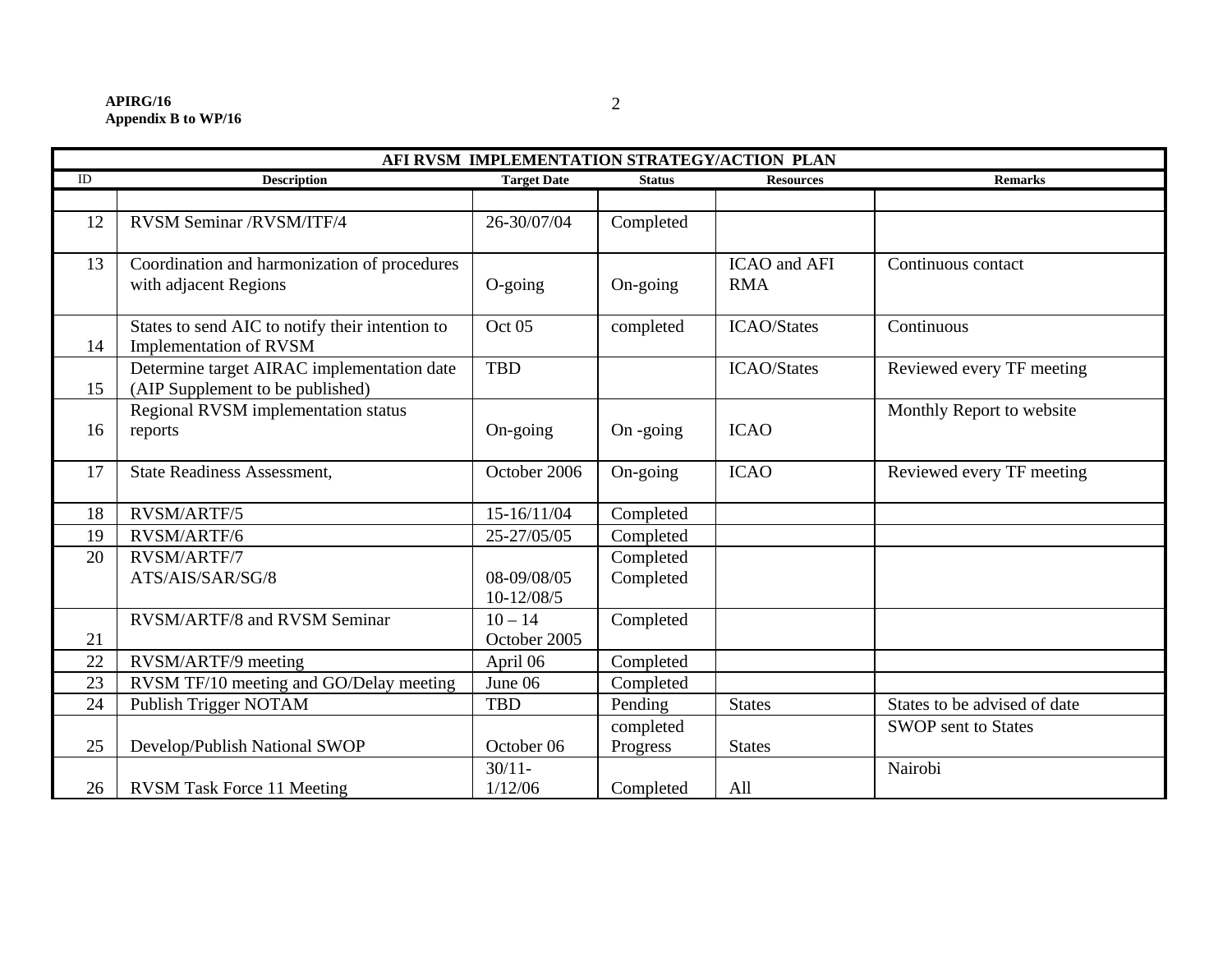| AFI RVSM IMPLEMENTATION STRATEGY/ACTION PLAN |                                                                     |                                              |                        |                    |                                                    |  |
|----------------------------------------------|---------------------------------------------------------------------|----------------------------------------------|------------------------|--------------------|----------------------------------------------------|--|
| ID                                           | <b>Description</b>                                                  | <b>Target Date</b>                           | <b>Status</b>          | <b>Resources</b>   | <b>Remarks</b>                                     |  |
| 27                                           | RVSM Task Force 12 meeting                                          | $23 - 24$<br>April2007                       | Completed              | All                |                                                    |  |
| 28                                           | <b>RVSM Task Force 13</b>                                           | $12 - 14$<br>September<br>2007               | Completed              | All                |                                                    |  |
| 29                                           | <b>RVSM Task Force 14</b>                                           | April 2008                                   |                        | States /ICAO       |                                                    |  |
| 30                                           | <b>RVSM Task Force 15</b>                                           | August 2008                                  |                        | States /ICAO       |                                                    |  |
|                                              |                                                                     | <b>Aircraft Operations and Airworthiness</b> |                        |                    |                                                    |  |
| 31                                           | Regional OPS/Airworthiness RVSM<br>Guidance                         | 21/11/03                                     | Completed              |                    |                                                    |  |
| 32                                           | Develop regional Pilot Training RVSM<br><b>Guidance Material</b>    | 30/04/04                                     | Completed              | <b>IATA</b>        | Sent to Operators for action                       |  |
| 33                                           | Provide pilot training RVSM guidance<br>material to specific States | 30 July 06                                   | Completed              |                    | Sent to States                                     |  |
| 34                                           | Aircraft Operational approval process<br>guidelines                 | 31/05/04                                     | Completed              |                    | <b>Sent to States</b>                              |  |
| 35                                           | Aircraft RVSM Approval Survey                                       | In progress                                  | On -going              | <b>ICAO/States</b> | Continuous and updated at every TF<br>meeting      |  |
| 36                                           | Ensure aircraft/operator approval process                           | In progress                                  | On-going               | <b>ICAO/ARMA</b>   | Updated at every TF meeting                        |  |
| 37                                           | Ops/Airworthiness seminar                                           | <b>Nov 06</b>                                | Completed              | <b>ICAO</b>        | Seminar to be coordinated with<br><b>ICAO</b>      |  |
|                                              |                                                                     |                                              | Air Traffic Management |                    |                                                    |  |
| 38                                           | National RVSM plan                                                  | 31/03/04                                     | On-going               | States, ICAO       | 4 States had NOT signed by 31<br>October 2007.     |  |
| 39                                           | National Safety Plan Validation Panel                               | March 06                                     | Completed              | <b>NSPVP</b>       | Future validations by ICAO/ARMA                    |  |
| 40                                           | <b>APIRG/15 Consideration of TF Reports</b>                         | 25-30-9-05                                   | Completed              |                    |                                                    |  |
| 41                                           | Regional ATC OPS Manual                                             | Apr $06$                                     | Completed              | <b>States</b>      | States to incorporate in National<br>documentation |  |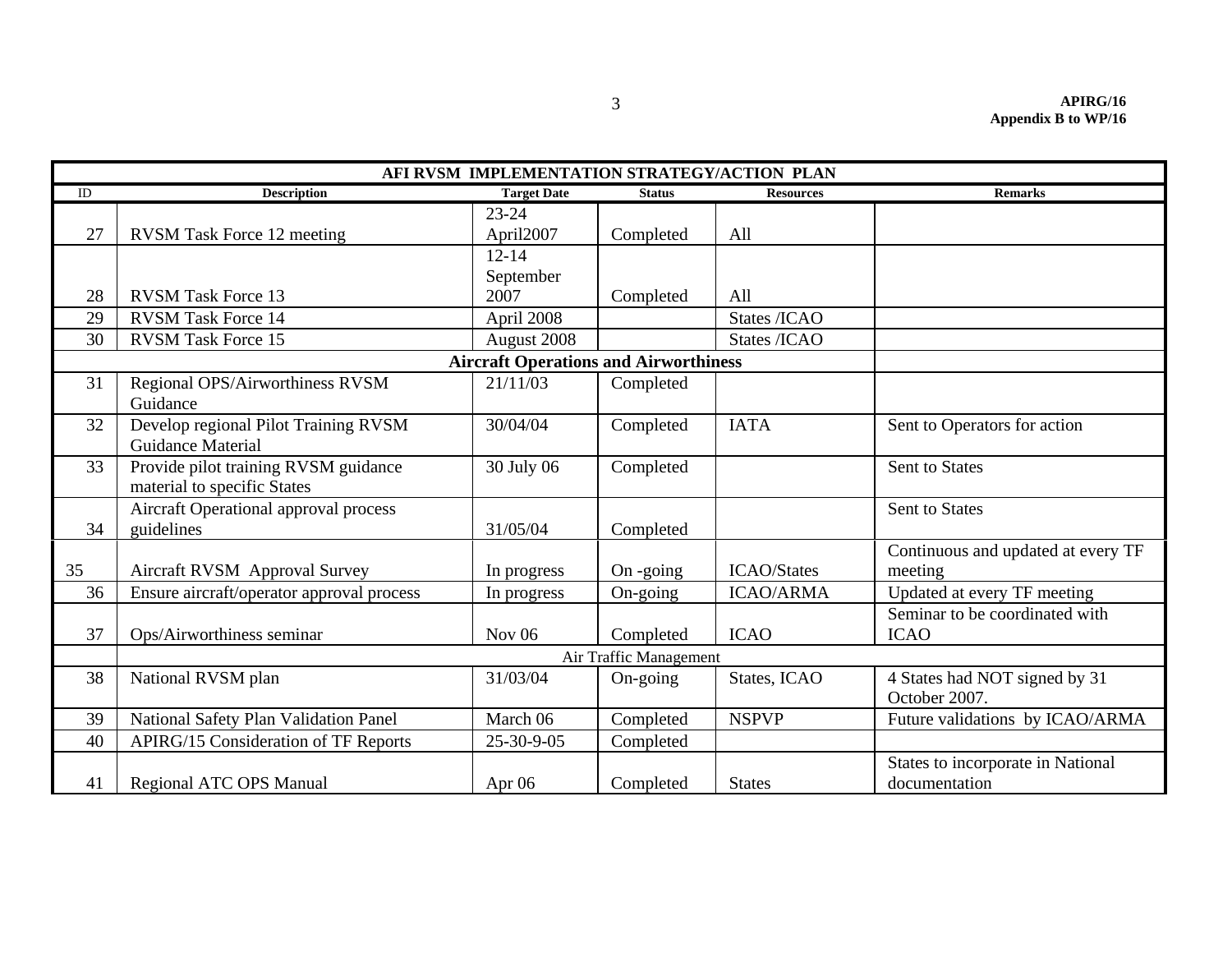|    | AFI RVSM IMPLEMENTATION STRATEGY/ACTION PLAN                                                                            |                                           |                              |                                   |                                                                               |  |  |
|----|-------------------------------------------------------------------------------------------------------------------------|-------------------------------------------|------------------------------|-----------------------------------|-------------------------------------------------------------------------------|--|--|
| ID | <b>Description</b>                                                                                                      | <b>Target Date</b>                        | <b>Status</b>                | <b>Resources</b>                  | <b>Remarks</b>                                                                |  |  |
| 42 | Determine the limits of RVSM airspace                                                                                   | 30/06/04                                  | Completed                    | States/ICAO                       |                                                                               |  |  |
| 43 | Regional ATC Training Program & Guidance<br>Material                                                                    | July 06                                   | Completed                    | <b>ASECNA/ATNS</b>                | Training institutions to incorporate<br>elements highlighted by PISC          |  |  |
| 44 | Letters of Agreement/Procedure (LOA/LOP)                                                                                | 3 months before<br>Time of switch<br>over | On-going                     | <b>States</b>                     | States to incorporate RVSM<br>procedures.                                     |  |  |
| 45 | Civil/Military coordination                                                                                             | Continuous                                | On-going                     | <b>States</b>                     | In National RVSM Plan                                                         |  |  |
| 46 | <b>National RVSM Regulatory Material</b>                                                                                | October 06                                | On-going                     | <b>States</b>                     | Included in the National Safety Plan<br>and are in the LOAs/LOPs and<br>AIPs. |  |  |
| 47 | Collect weather and turbulence data for<br>analysis                                                                     | On Going                                  | On-going<br>progress         | <b>ARMA</b><br><b>ICAO/States</b> | <b>ARMA</b> to Collate                                                        |  |  |
|    |                                                                                                                         |                                           | <b>RVSM Safety Assurance</b> |                                   |                                                                               |  |  |
| 48 | State review of implementation of CNS<br>infrastructure to support provision of ATC<br>Service in the AFI RVSM airspace | December<br>2007                          | On-going                     | <b>All States</b>                 | Reviewed at every TF meeting                                                  |  |  |
| 49 | Review of the provision of ATC Service in<br>the AFI RVSM Airspace                                                      | December<br>2007                          | $On$ -going                  | All States/ICAO                   | Reviewed at every TF meeting                                                  |  |  |
| 50 | Conduct data collection and compile readiness<br>assessment                                                             | In progress                               | On-going                     | <b>ARMA/States</b>                | States to continue supplying data as<br>required by ARMA to support Safety    |  |  |

4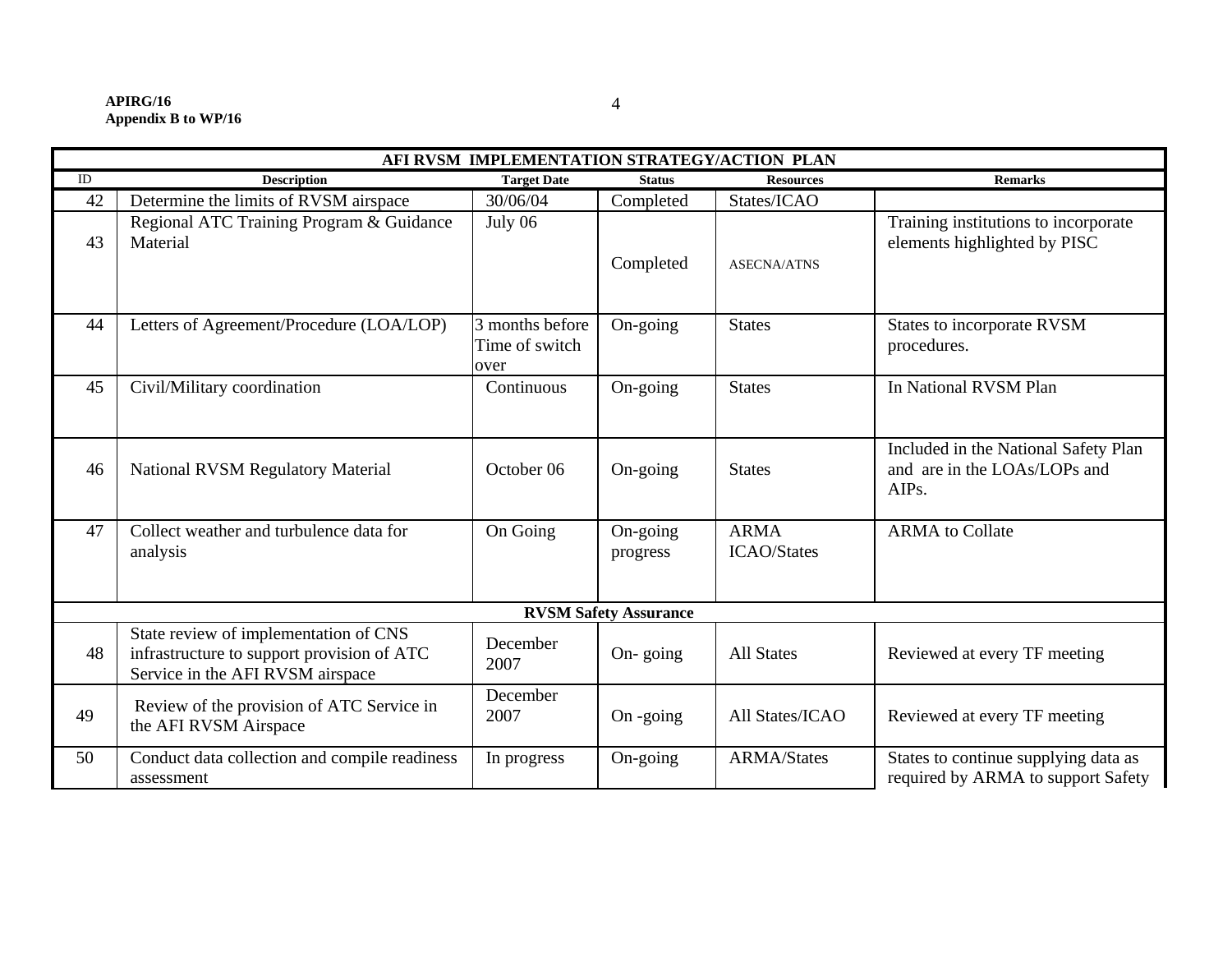| AFI RVSM IMPLEMENTATION STRATEGY/ACTION PLAN |                                                                                  |                                                         |               |                            |                                                                |  |
|----------------------------------------------|----------------------------------------------------------------------------------|---------------------------------------------------------|---------------|----------------------------|----------------------------------------------------------------|--|
| ID                                           | <b>Description</b>                                                               | <b>Target Date</b>                                      | <b>Status</b> | <b>Resources</b>           | <b>Remarks</b>                                                 |  |
|                                              |                                                                                  |                                                         |               |                            | Assessments                                                    |  |
| 51                                           | Develop AFI RVSM Safety Policy                                                   | 30/06/04                                                | Completed     | <b>States</b>              | States to ensure publication                                   |  |
| 52                                           | a) Submit final NSP's after validation<br>comments have being taken into account | October 06                                              | Completed     | <b>States</b>              | 4 States NOT finalized their NSP by<br>31 October 2007.        |  |
|                                              | b) Conduct NSP workshops facilitated by<br>ATC experts                           | July 05                                                 | Completed     |                            |                                                                |  |
|                                              | c) Once NSP's are implemented, DCA's to<br>confirm State readiness data          | Subject to<br><b>State</b><br>implementati<br>on status | In progress   | <b>States</b>              | Reviewed at every TF meeting.                                  |  |
|                                              | d) Update State readiness document                                               | October 06                                              | On going      | <b>ICAO</b>                | TF/13 to review progress                                       |  |
| 53                                           | RVSM Functional Hazard Assessment (FHA)                                          | $4 - 8/04/05$                                           | Completed     |                            |                                                                |  |
| 54                                           | <b>Validate Functional Hazard Assessment</b>                                     | 31/05/05                                                | Completed     |                            |                                                                |  |
| 55                                           | <b>RVSM Collision Risk Assessment II</b>                                         | Oct 06                                                  | completed     | ARMA/ICAO//Co<br>nsultants |                                                                |  |
| 56                                           | Validate Collision Risk Assessment                                               | August 2007                                             | completed     | Approved by<br>TF/13       | Approved for submission to APIRG                               |  |
| 57                                           | <b>RVSM Collision Risk Assessment III</b>                                        | January 2008                                            | In progress   | ARMA/ICAO/Co<br>nsultant   |                                                                |  |
| 58                                           | <b>AFI Pre-Implementation Safety Case</b>                                        | September<br>2007                                       | Completed     | ARMA/ICAO/Co<br>nsultants  | Reviewed by Task 13 and adopted<br>for submission to APIRG/16. |  |
| 59                                           | AFI Pre-Implementation Safety Case: ANC                                          | February/Mar                                            | Finalization  |                            | PISC to be sent to the ANC for                                 |  |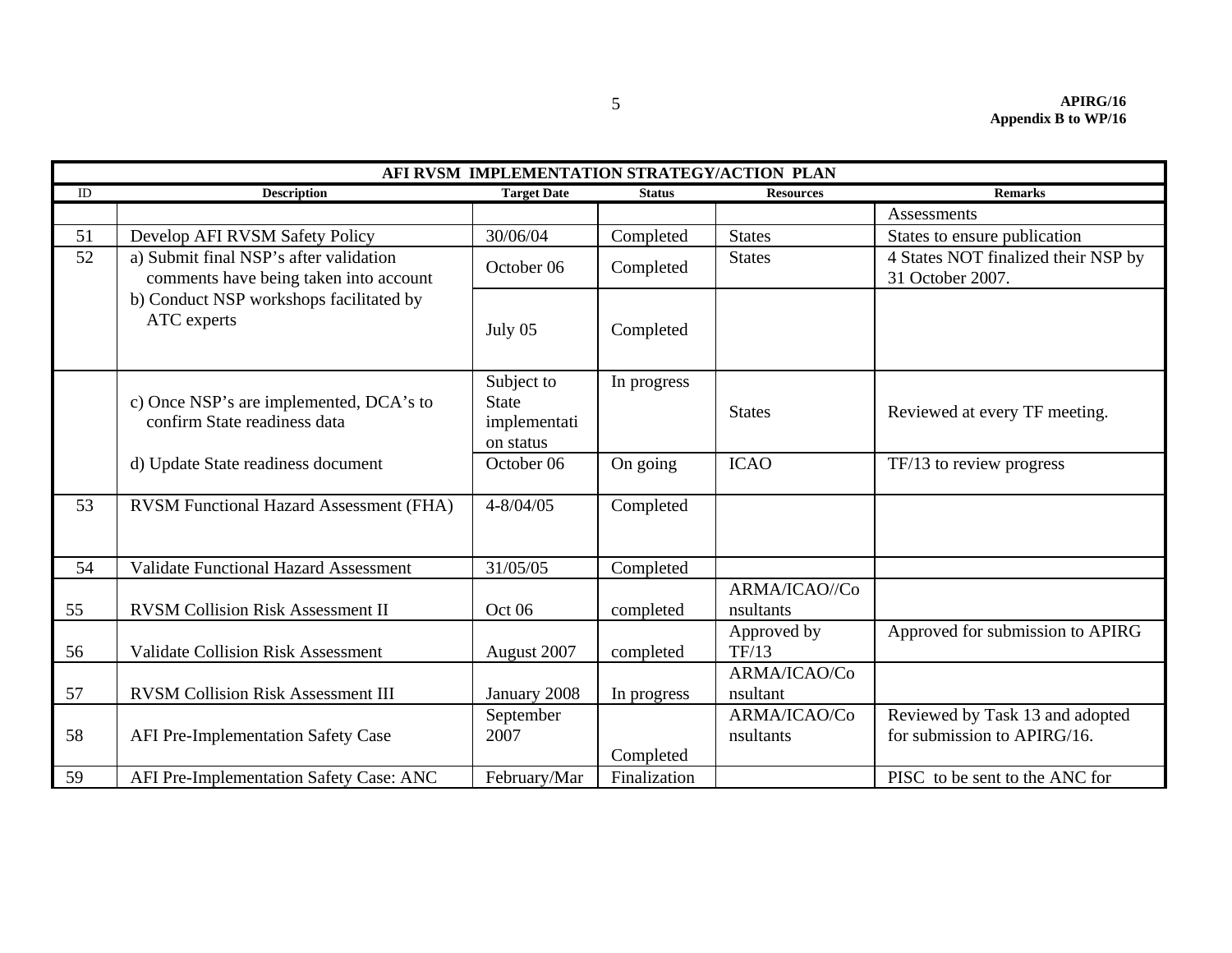|    |                                               | AFI RVSM IMPLEMENTATION STRATEGY/ACTION PLAN |                                               |                  |                                       |
|----|-----------------------------------------------|----------------------------------------------|-----------------------------------------------|------------------|---------------------------------------|
| ID | <b>Description</b>                            | <b>Target Date</b>                           | <b>Status</b>                                 | <b>Resources</b> | <b>Remarks</b>                        |
|    |                                               | ch 2008                                      | of PISC doc                                   |                  | approval in February 2008.            |
|    |                                               |                                              | 31 January                                    |                  |                                       |
|    |                                               |                                              | 2008.                                         |                  |                                       |
| 60 | <b>RVSM</b> Implementation date               | 25 September                                 | 25                                            | States/ICAO      | 25 September 2008                     |
|    |                                               | 2008                                         | September                                     |                  |                                       |
|    |                                               |                                              | 2008                                          |                  |                                       |
|    | Improved incident reporting and investigation | With                                         | On-going                                      | <b>States</b>    | States to provide record of incidents |
| 61 | to reduce incident rates to support positive  | Immediate                                    |                                               |                  | and remedial action for Safety        |
|    | <b>CRA</b> results                            | Effect                                       |                                               |                  | Assessments                           |
|    |                                               |                                              | <b>Monitoring Agency</b>                      |                  |                                       |
| 62 | Evaluate options for setting up AFI RMA       | 21/11/03                                     | Completed                                     |                  |                                       |
| 63 | Identify an AFI RMA                           | 21/11/03                                     | Completed                                     |                  |                                       |
| 64 | Establish an AFI RMA.                         | 31/03/04                                     | Completed                                     |                  |                                       |
| 65 | Validate State readiness template             | 15/11/04                                     | Completed                                     |                  |                                       |
|    |                                               |                                              | <b>Post Implementation Safety Case (POSC)</b> |                  |                                       |
|    | Data collection to continue for submission to |                                              |                                               |                  | Data Collection to Continue after     |
| 66 | <b>ARMA</b>                                   | Monthly                                      | $On - going$                                  | <b>States</b>    | implementation                        |
| 67 |                                               | 6, 12 and 24                                 |                                               | <b>ARMA/ICAO</b> | Compliance with AFI policy            |
|    | Evaluate system safety after implementation   | months                                       | <b>TBA</b>                                    |                  |                                       |
| 68 | Monitor system safety in adjacent Regions     | Continuous                                   | $On - going$                                  | <b>ARMA/ICAO</b> |                                       |
|    |                                               |                                              |                                               |                  |                                       |

--------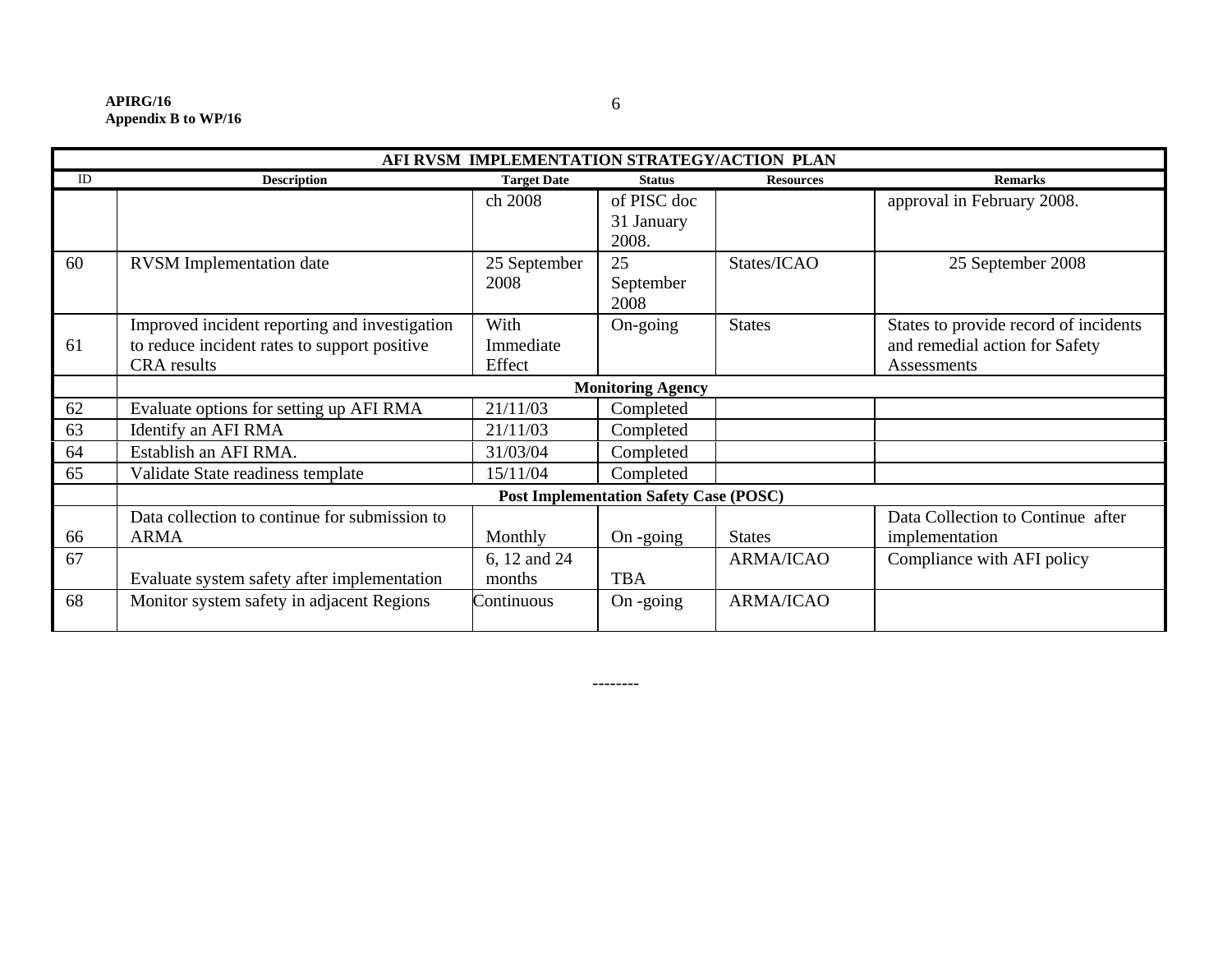| <b>Route Designator</b> | Segment(s)                                              | <b>States</b>               | <b>Observations/Remarks</b>                                       |
|-------------------------|---------------------------------------------------------|-----------------------------|-------------------------------------------------------------------|
| <b>UA618</b>            | Lumbumbashi<br><b>Bukavu</b><br><b>SAGBU</b><br>Malatal | <b>DRC</b><br>Sudan         |                                                                   |
| <b>UB525</b>            | Addis Ababa<br>Luxor                                    | Ethiopia<br>Sudan           |                                                                   |
| <b>UB527</b>            | Malakal<br>Kenana                                       | Sudan                       | Implemented at variance with AFI Plan via<br>Kenana               |
| <b>UB607</b>            | Goma<br>El Obeid<br><b>New Valley</b><br>El Dhaba       | Sudan                       |                                                                   |
| <b>UL612</b>            | Goma<br>El Dhaba                                        | DR. Congo<br>Sudan<br>Egypt | Egypt can accept implementation via<br>ATMUL New Valley/KATAB/DBA |
| <b>UM220</b>            | Lodwar<br>Abu Simbel                                    | Sudan                       | <b>RNAV</b>                                                       |
| <b>UM665</b>            | <b>Addis Ababa</b><br><b>Merowe</b>                     | Sudan                       |                                                                   |
| <b>UR400</b>            | Abu Simbel<br>Kassala                                   | Sudan                       |                                                                   |

# **ATS ROUTES IN THE ICAO AFI ANP (DOC. 7474) REQUIRING IMPLEMENTATION**

— — — — — — — —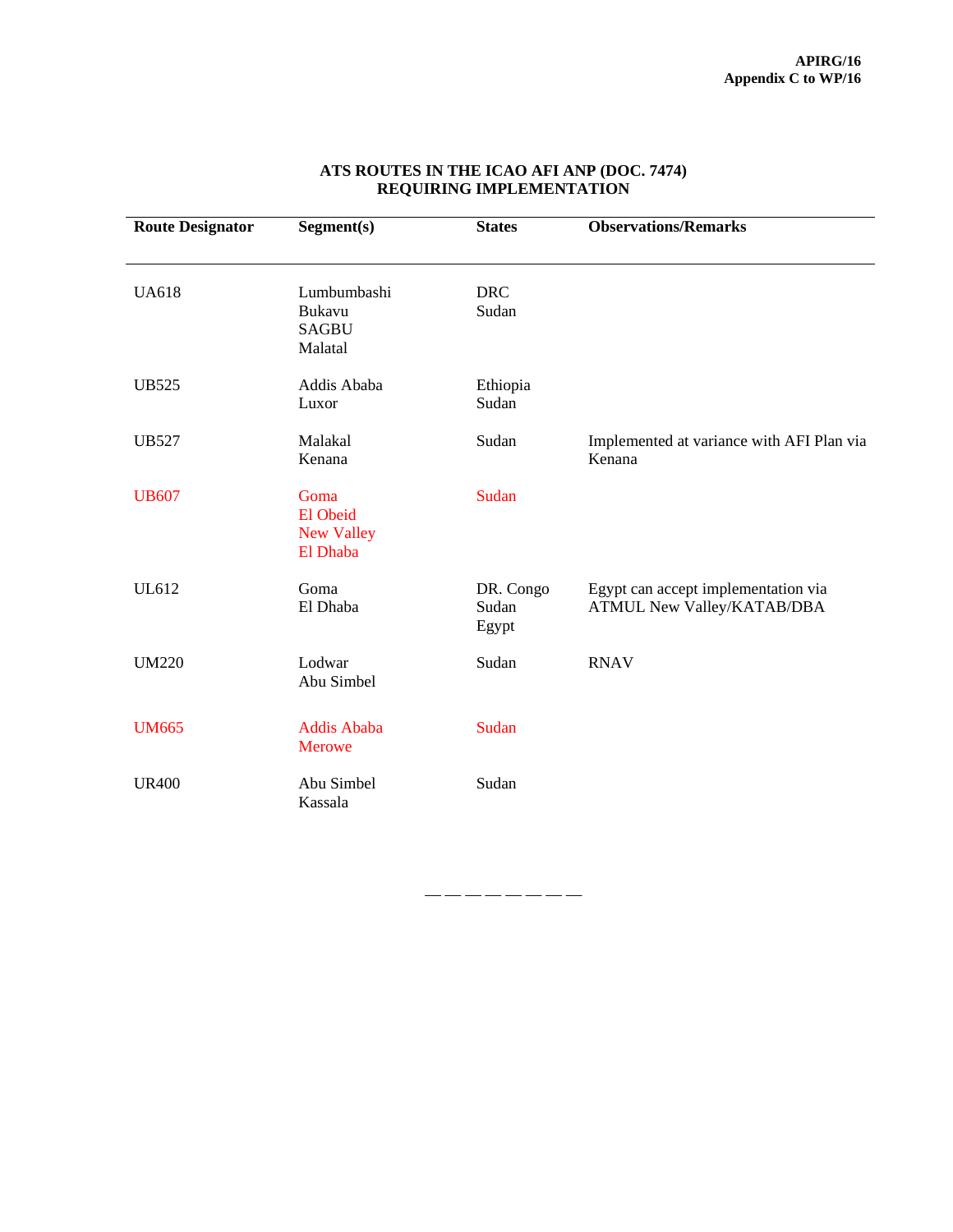# **English ATM Deficiencies**

| <b>State Name</b>   | <b>Requirements</b>                               | <b>Facilities or</b><br><b>Services</b> | <b>Description of</b><br><b>Deficiency</b> | <b>Date first</b><br>reported | <b>Comments on</b><br><b>Deficiency</b> | <b>Description</b><br>of Corrective<br><b>Action</b> | <b>Executing</b><br><b>Body</b> | <b>Target date for</b><br><b>Implementation</b> | <b>Priority</b> |
|---------------------|---------------------------------------------------|-----------------------------------------|--------------------------------------------|-------------------------------|-----------------------------------------|------------------------------------------------------|---------------------------------|-------------------------------------------------|-----------------|
| <b>ATM</b>          |                                                   |                                         |                                            |                               |                                         |                                                      |                                 |                                                 |                 |
| <b>ALGERIA</b>      |                                                   |                                         |                                            |                               |                                         |                                                      |                                 |                                                 |                 |
| <b>ANGOLA</b>       | This State has<br>no deficiency in<br>this field. |                                         |                                            |                               |                                         |                                                      |                                 |                                                 |                 |
|                     | This State has<br>no deficiency in<br>this field. |                                         |                                            |                               |                                         |                                                      |                                 |                                                 |                 |
| <b>BENIN</b>        |                                                   |                                         |                                            |                               |                                         |                                                      |                                 |                                                 |                 |
| <b>BOTSWANA</b>     | This State has<br>no deficiency in<br>this field. |                                         |                                            |                               |                                         |                                                      |                                 |                                                 |                 |
|                     | This State has                                    |                                         |                                            |                               |                                         |                                                      |                                 |                                                 |                 |
|                     | no deficiency in<br>this field.                   |                                         |                                            |                               |                                         |                                                      |                                 |                                                 |                 |
| <b>BURKINA FASO</b> |                                                   |                                         |                                            |                               |                                         |                                                      |                                 |                                                 |                 |
|                     | This State has<br>no deficiency in<br>this field. |                                         |                                            |                               |                                         |                                                      |                                 |                                                 |                 |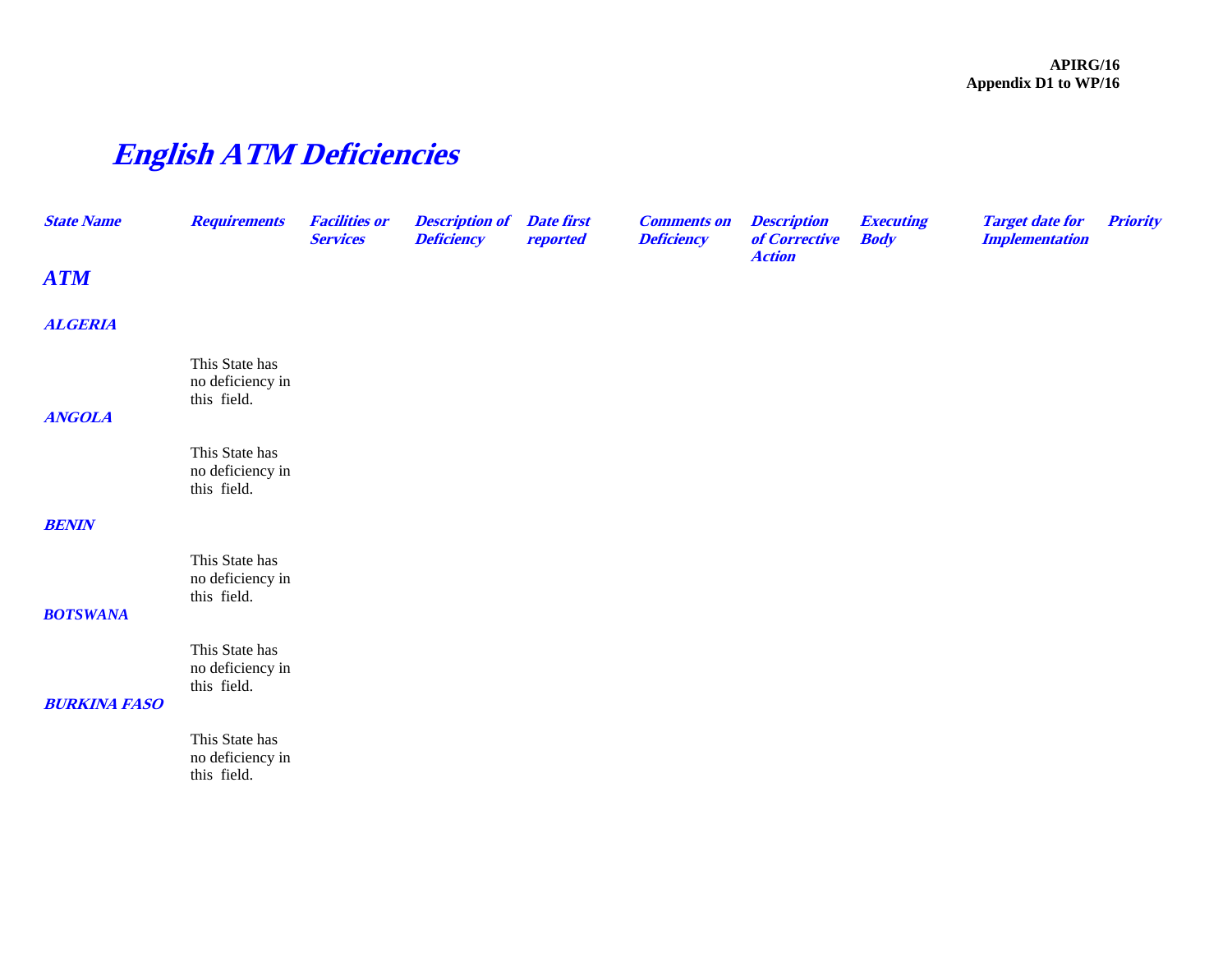| <b>State Name</b>                                   | <b>Requirements</b>                               | <b>Facilities or</b><br><b>Services</b> | <b>Description of</b><br><b>Deficiency</b> | <b>Date first</b><br>reported | <b>Comments on</b><br><b>Deficiency</b> | <b>Description</b><br>of Corrective<br><b>Action</b> | <b>Executing</b><br><b>Body</b> | <b>Target date for</b><br><b>Implementation</b> | <b>Priority</b> |
|-----------------------------------------------------|---------------------------------------------------|-----------------------------------------|--------------------------------------------|-------------------------------|-----------------------------------------|------------------------------------------------------|---------------------------------|-------------------------------------------------|-----------------|
| <b>BURUNDI</b>                                      |                                                   |                                         |                                            |                               |                                         |                                                      |                                 |                                                 |                 |
|                                                     | This State has<br>no deficiency in<br>this field. |                                         |                                            |                               |                                         |                                                      |                                 |                                                 |                 |
| <b>CAMEROON</b>                                     |                                                   |                                         |                                            |                               |                                         |                                                      |                                 |                                                 |                 |
|                                                     | This State has<br>no deficiency in<br>this field. |                                         |                                            |                               |                                         |                                                      |                                 |                                                 |                 |
| <b>CAPE VERDE</b>                                   |                                                   |                                         |                                            |                               |                                         |                                                      |                                 |                                                 |                 |
|                                                     | This State has<br>no deficiency in<br>this field. |                                         |                                            |                               |                                         |                                                      |                                 |                                                 |                 |
| <b>CENTRAL</b><br><b>AFRICAN</b><br><b>REPUBLIC</b> |                                                   |                                         |                                            |                               |                                         |                                                      |                                 |                                                 |                 |
|                                                     | This State has<br>no deficiency in<br>this field. |                                         |                                            |                               |                                         |                                                      |                                 |                                                 |                 |
| <b>CHAD</b>                                         |                                                   |                                         |                                            |                               |                                         |                                                      |                                 |                                                 |                 |
|                                                     | This State has<br>no deficiency in<br>this field. |                                         |                                            |                               |                                         |                                                      |                                 |                                                 |                 |
| <b>COMOROS</b>                                      |                                                   |                                         |                                            |                               |                                         |                                                      |                                 |                                                 |                 |
|                                                     | This State has<br>no deficiency in<br>this field. |                                         |                                            |                               |                                         |                                                      |                                 |                                                 |                 |

2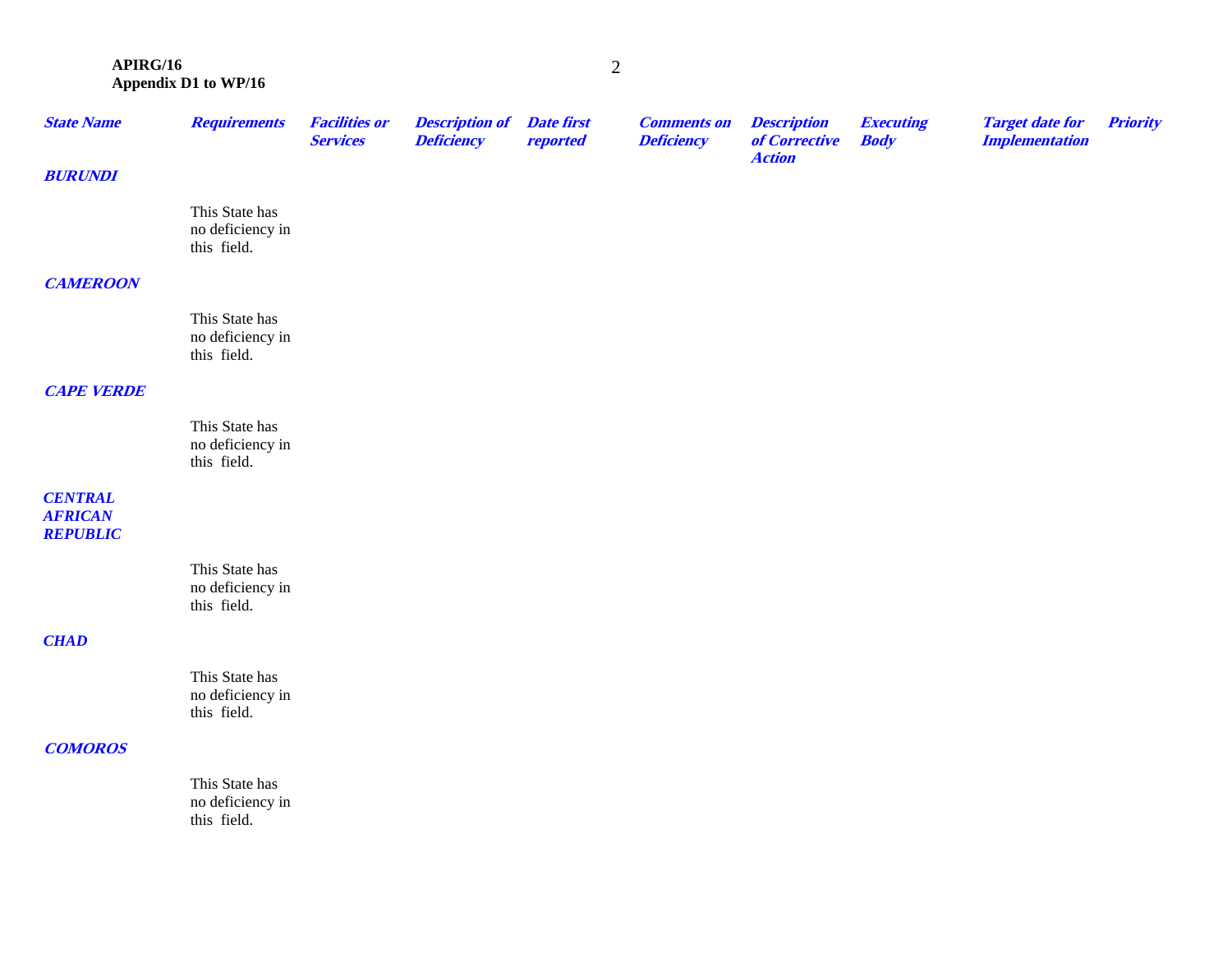| APIRG/16             |  |
|----------------------|--|
| Appendix D1 to WP/16 |  |

| <b>State Name</b>                                       | <b>Requirements</b>                                      | <b>Facilities or</b><br><b>Services</b>                  | <b>Description of</b><br><b>Deficiency</b>                                                        | <b>Date first</b><br>reported | <b>Comments on</b><br><b>Deficiency</b>                                           | <b>Description</b><br>of Corrective<br><b>Action</b>                               | <b>Executing</b><br><b>Body</b> | <b>Target date for</b><br><b>Implementation</b> | <b>Priority</b> |
|---------------------------------------------------------|----------------------------------------------------------|----------------------------------------------------------|---------------------------------------------------------------------------------------------------|-------------------------------|-----------------------------------------------------------------------------------|------------------------------------------------------------------------------------|---------------------------------|-------------------------------------------------|-----------------|
| <b>CONGO</b>                                            |                                                          |                                                          |                                                                                                   |                               |                                                                                   |                                                                                    |                                 |                                                 |                 |
|                                                         | <b>LIM AFI</b><br>Rec.10/38                              | <b>SSR</b><br>Provision of<br>effective<br>surveillance. | Need for SSR<br>surveillance in<br>extended TMA<br>as expressed in<br>the AFI<br>CNS/ATM<br>Plan. | 1998                          | Traffic<br>density/comple<br>xity<br>contributing to<br>frequent ATS<br>incidents | Implement<br>SSR at<br><b>Brazzaville</b>                                          | Congo                           | 20/11/08                                        | $\mathbf U$     |
| <b>CÔTE D'IVOIRE</b>                                    |                                                          |                                                          |                                                                                                   |                               |                                                                                   |                                                                                    |                                 |                                                 |                 |
|                                                         | This State has<br>no deficiency in<br>this field.        |                                                          |                                                                                                   |                               |                                                                                   |                                                                                    |                                 |                                                 |                 |
| <b>DEMOCRATIC</b><br><b>REPUBLIC OF</b><br><b>CONGO</b> |                                                          |                                                          |                                                                                                   |                               |                                                                                   |                                                                                    |                                 |                                                 |                 |
|                                                         | AFI/7 Rec.5/21                                           | FIR Kinshasa                                             | Non-provision<br>of ATC<br>service.                                                               |                               |                                                                                   |                                                                                    |                                 | 31/12/07                                        | $\mathbf U$     |
|                                                         | APIRG/13<br>Conc.13/43                                   | FIR Kinshasa                                             | Non-<br>implementatio<br>n of 10 minute<br>longitudinal<br>separation.                            |                               |                                                                                   |                                                                                    |                                 | 31/12/07                                        | $\mathbf U$     |
|                                                         | AFI/7 Rec.5/8<br>and Table ATS<br>1 AFI ANP<br>Doc.7474. | <b>RNAV</b><br><b>UL612</b>                              | Goma-El<br>Dhaba(Paleoh<br>ora)                                                                   | 1995                          | Aircraft<br>subjected to<br>fly non-<br>economical<br>routes.                     | <b>States</b><br>concerned to<br>coordinate<br>common<br>implementatio<br>n dates. | Congo (DRC)-<br>Egypt-Sudan     | 31/12/07                                        | A               |

3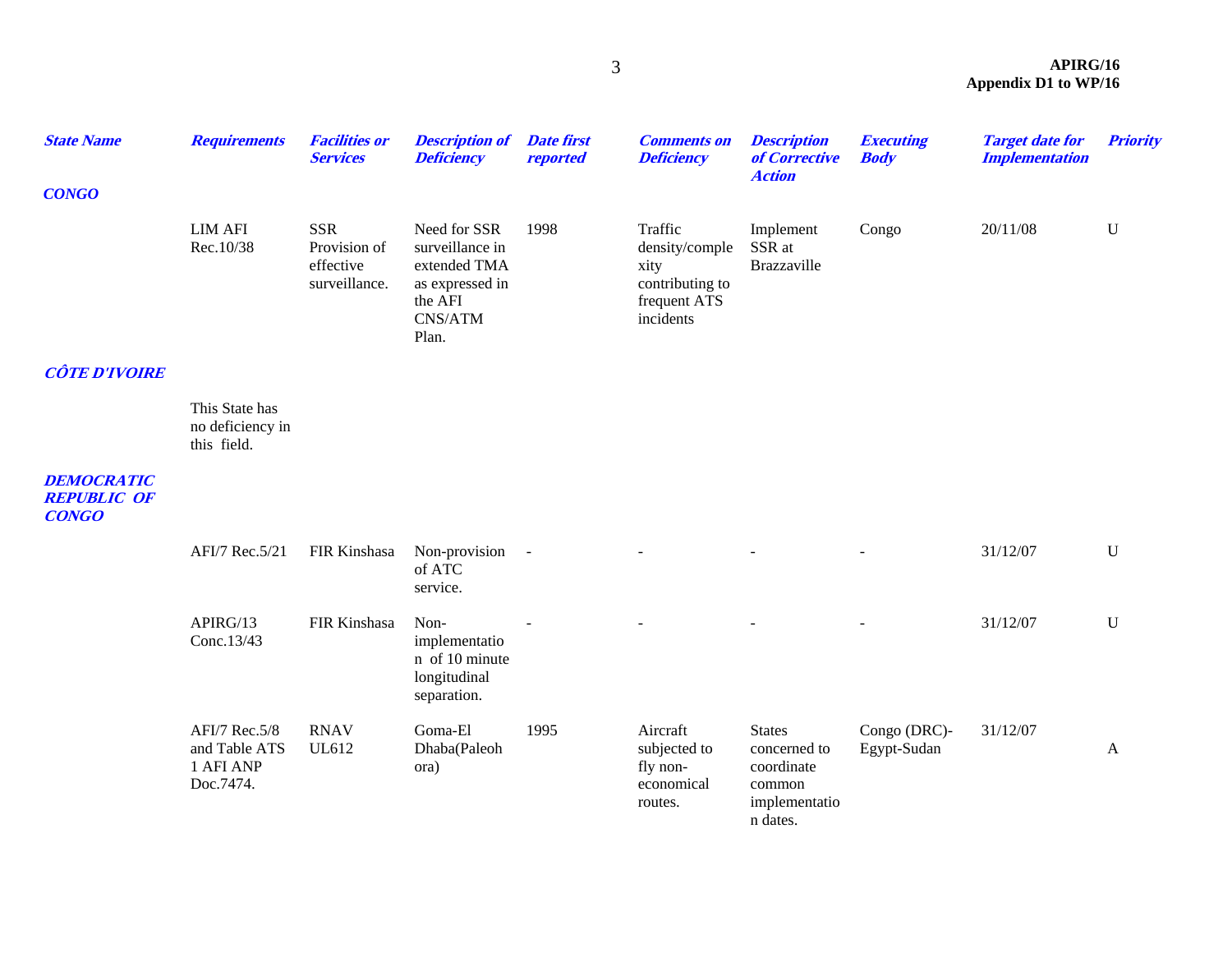| <b>State Name</b>                  | <b>Requirements</b>                                      | <b>Facilities or</b><br><b>Services</b> | <b>Description of</b><br><b>Deficiency</b> | <b>Date first</b><br>reported | <b>Comments on</b><br><b>Deficiency</b>                       | <b>Description</b><br>of Corrective<br><b>Action</b>                                | <b>Executing</b><br><b>Body</b> | <b>Target date for</b><br><b>Implementation</b> | <b>Priority</b> |
|------------------------------------|----------------------------------------------------------|-----------------------------------------|--------------------------------------------|-------------------------------|---------------------------------------------------------------|-------------------------------------------------------------------------------------|---------------------------------|-------------------------------------------------|-----------------|
|                                    | AFI/7 Rec.5/8<br>and Table ATS<br>1 AFI ANP<br>Doc.7474. | <b>UB 527</b>                           | Lubunbashi-<br>Daras Salam                 | 2001                          | Aircraft<br>subjected to<br>fly non-<br>economical<br>routes. | <b>States</b><br>concerned to<br>coordinate a<br>common<br>implementatio<br>n date. | D. R. Congo -<br>Tanzania       | 31/12/07                                        |                 |
| <b>DJIBOUTI</b>                    |                                                          |                                         |                                            |                               |                                                               |                                                                                     |                                 |                                                 |                 |
| <b>EGYPT</b>                       | This State has<br>no deficiency in<br>this field.        |                                         |                                            |                               |                                                               |                                                                                     |                                 |                                                 |                 |
|                                    | This State has<br>no deficiency in<br>this field.        |                                         |                                            |                               |                                                               |                                                                                     |                                 |                                                 |                 |
| <b>EQUATORIAL</b><br><b>GUINEA</b> |                                                          |                                         |                                            |                               |                                                               |                                                                                     |                                 |                                                 |                 |
|                                    | This State has<br>no deficiency in<br>this field.        |                                         |                                            |                               |                                                               |                                                                                     |                                 |                                                 |                 |
| <b>ERITREA</b>                     |                                                          |                                         |                                            |                               |                                                               |                                                                                     |                                 |                                                 |                 |
|                                    | AFI/7 Rec.5/8<br>and Table ATS<br>1 AFI ANP<br>Doc.7474  | Route UB525                             | Addis-Ababa<br>ALEBA-Luxor                 | 1996                          | Aircraft<br>Subjected to<br>fly non-<br>economical<br>routes. | <b>States</b><br>concerned to<br>coordinate<br>common<br>implementatio<br>n dates.  | Eritrea                         | 1/9/2005                                        | $\mathbf{A}$    |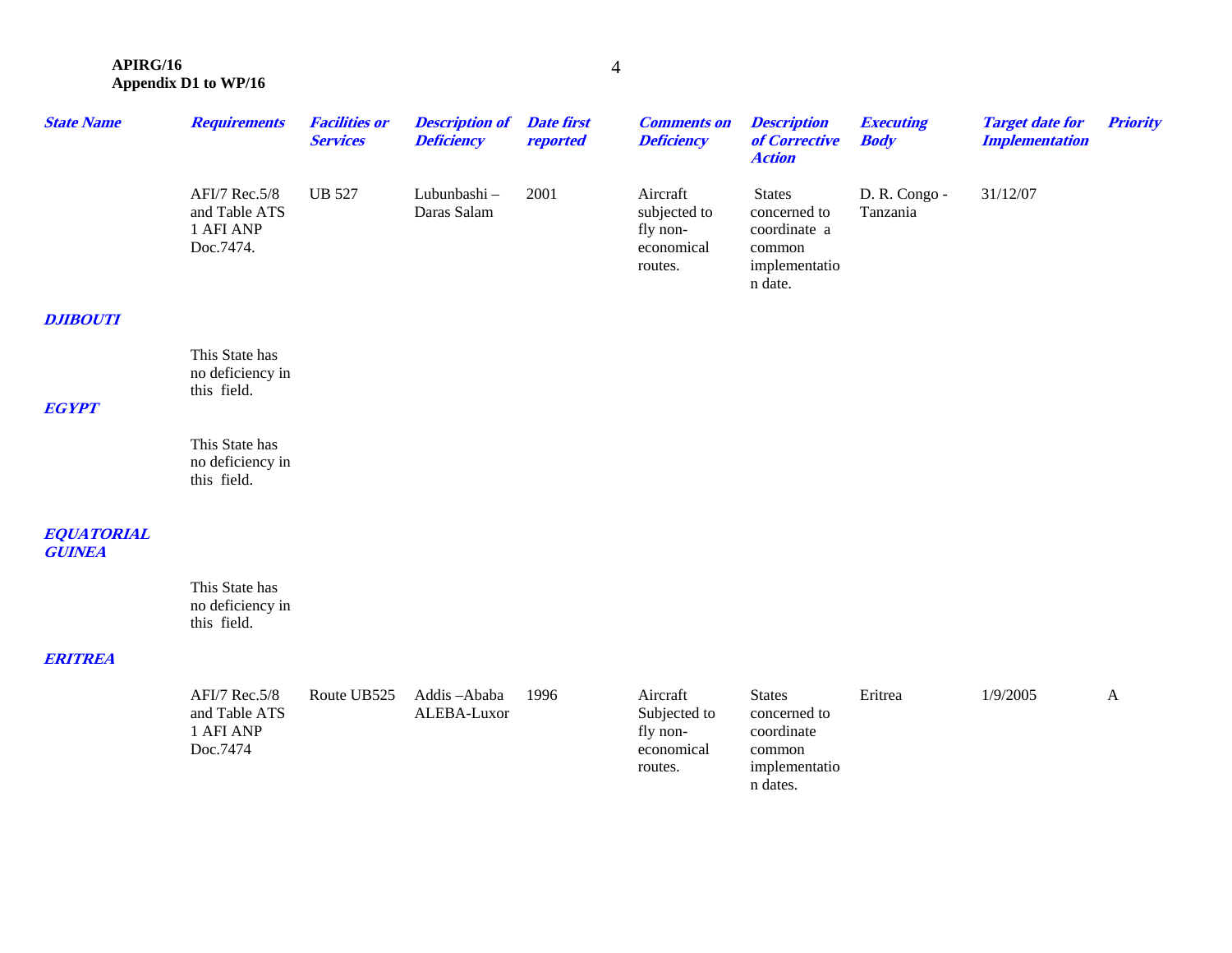|                            |                                                   |                                         |                                            |                               | 5                                       | APIRG/16<br>Appendix D1 to WP/16                     |                                 |                                                 |                 |
|----------------------------|---------------------------------------------------|-----------------------------------------|--------------------------------------------|-------------------------------|-----------------------------------------|------------------------------------------------------|---------------------------------|-------------------------------------------------|-----------------|
| <b>State Name</b>          | <b>Requirements</b>                               | <b>Facilities or</b><br><b>Services</b> | <b>Description of</b><br><b>Deficiency</b> | <b>Date first</b><br>reported | <b>Comments on</b><br><b>Deficiency</b> | <b>Description</b><br>of Corrective<br><b>Action</b> | <b>Executing</b><br><b>Body</b> | <b>Target date for</b><br><b>Implementation</b> | <b>Priority</b> |
| <b>ETHIOPIA</b>            |                                                   |                                         |                                            |                               |                                         |                                                      |                                 |                                                 |                 |
|                            | This State has<br>no deficiency in<br>this field. |                                         |                                            |                               |                                         |                                                      |                                 |                                                 |                 |
| <b>FRANCE</b><br>(RÉUNION) |                                                   |                                         |                                            |                               |                                         |                                                      |                                 |                                                 |                 |
|                            | This State has<br>no deficiency in<br>this field. |                                         |                                            |                               |                                         |                                                      |                                 |                                                 |                 |
| <b>GABON</b>               |                                                   |                                         |                                            |                               |                                         |                                                      |                                 |                                                 |                 |
|                            | This State has<br>no deficiency in<br>this field. |                                         |                                            |                               |                                         |                                                      |                                 |                                                 |                 |
| <b>GAMBIA</b>              |                                                   |                                         |                                            |                               |                                         |                                                      |                                 |                                                 |                 |
|                            | This State has<br>no deficiency in<br>this field. |                                         |                                            |                               |                                         |                                                      |                                 |                                                 |                 |
| <b>GHANA</b>               |                                                   |                                         |                                            |                               |                                         |                                                      |                                 |                                                 |                 |
|                            | This State has<br>no deficiency in<br>this field. |                                         |                                            |                               |                                         |                                                      |                                 |                                                 |                 |
| <b>GUINEA</b>              |                                                   |                                         |                                            |                               |                                         |                                                      |                                 |                                                 |                 |
|                            | This State has<br>no deficiency in<br>this field. |                                         |                                            |                               |                                         |                                                      |                                 |                                                 |                 |
|                            |                                                   |                                         |                                            |                               |                                         |                                                      |                                 |                                                 |                 |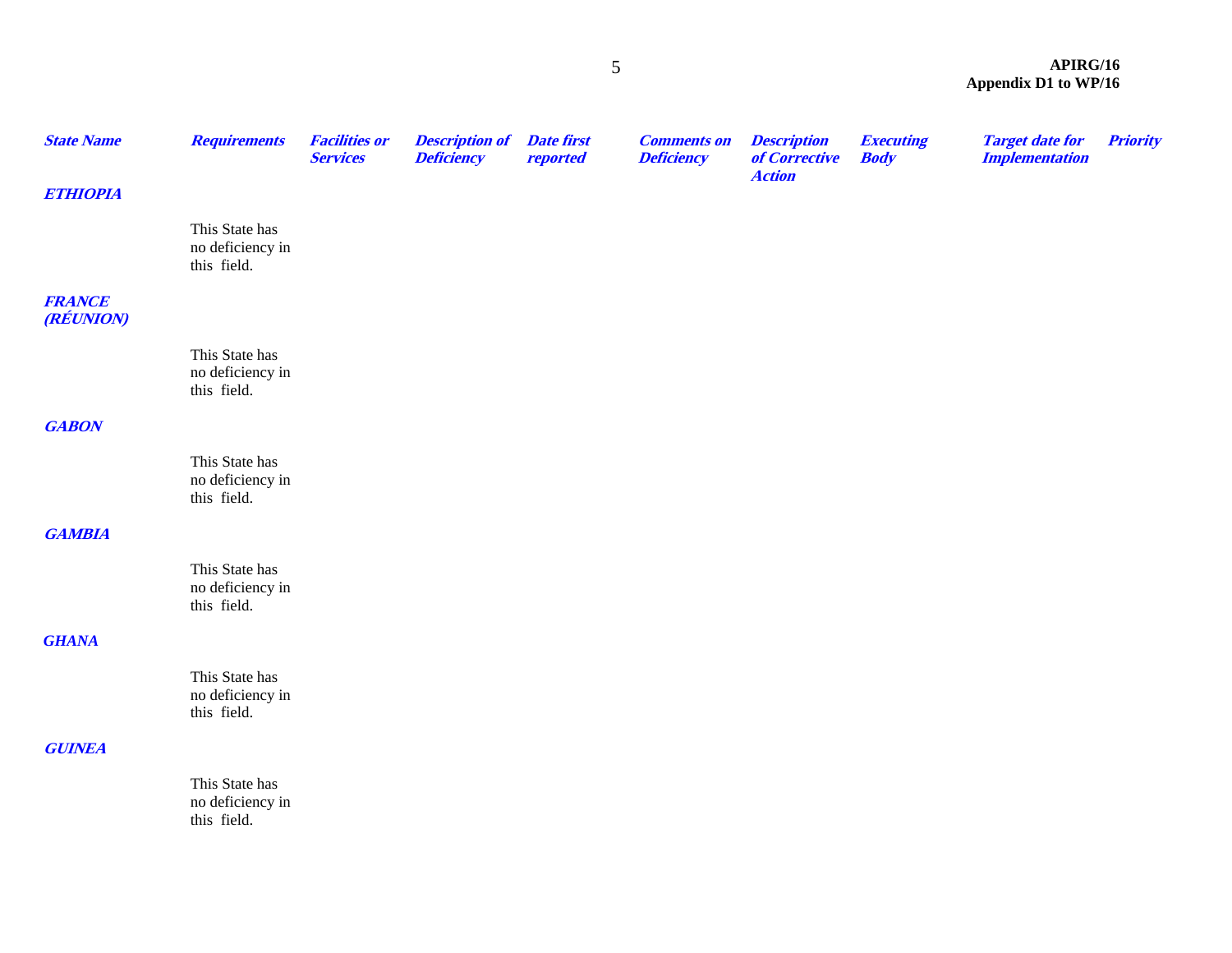| <b>State Name</b>    | <b>Requirements</b>                               | <b>Facilities or</b><br><b>Services</b>            | <b>Description of</b><br><b>Deficiency</b>              | <b>Date first</b><br>reported | <b>Comments on</b><br><b>Deficiency</b>    | <b>Description</b><br>of Corrective<br><b>Action</b> | <b>Executing</b><br><b>Body</b> | <b>Target date for</b><br><b>Implementation</b> | <b>Priority</b> |
|----------------------|---------------------------------------------------|----------------------------------------------------|---------------------------------------------------------|-------------------------------|--------------------------------------------|------------------------------------------------------|---------------------------------|-------------------------------------------------|-----------------|
| <b>GUINEA BISSAU</b> |                                                   |                                                    |                                                         |                               |                                            |                                                      |                                 |                                                 |                 |
|                      | This State has<br>no deficiency in<br>this field. |                                                    |                                                         |                               |                                            |                                                      |                                 |                                                 |                 |
| <b>KENYA</b>         |                                                   |                                                    |                                                         |                               |                                            |                                                      |                                 |                                                 |                 |
|                      | AFI/7 Rec.5/1 -<br>Airspace<br>management         | P <sub>2</sub> , R <sub>10</sub> , D <sub>20</sub> | Prohibited<br>area, restricted<br>area, danger<br>area. | 1990                          | Non-<br>availability of<br>direct routing. | Withdraw<br>these areas.                             | Kenya                           | 31/12/07                                        | $\mathbf{A}$    |
| <b>LESOTHO</b>       |                                                   |                                                    |                                                         |                               |                                            |                                                      |                                 |                                                 |                 |
|                      | This State has<br>no deficiency in<br>this field. |                                                    |                                                         |                               |                                            |                                                      |                                 |                                                 |                 |
| <b>LIBERIA</b>       |                                                   |                                                    |                                                         |                               |                                            |                                                      |                                 |                                                 |                 |
|                      | This State has<br>no deficiency in<br>this field. |                                                    |                                                         |                               |                                            |                                                      |                                 |                                                 |                 |
| <b>LIBYA</b>         |                                                   |                                                    |                                                         |                               |                                            |                                                      |                                 |                                                 |                 |
|                      | This State has<br>no deficiency in<br>this field. |                                                    |                                                         |                               |                                            |                                                      |                                 |                                                 |                 |
| <b>MADAGASCAR</b>    |                                                   |                                                    |                                                         |                               |                                            |                                                      |                                 |                                                 |                 |
|                      | This State has                                    |                                                    |                                                         |                               |                                            |                                                      |                                 |                                                 |                 |

 no deficiency in this field.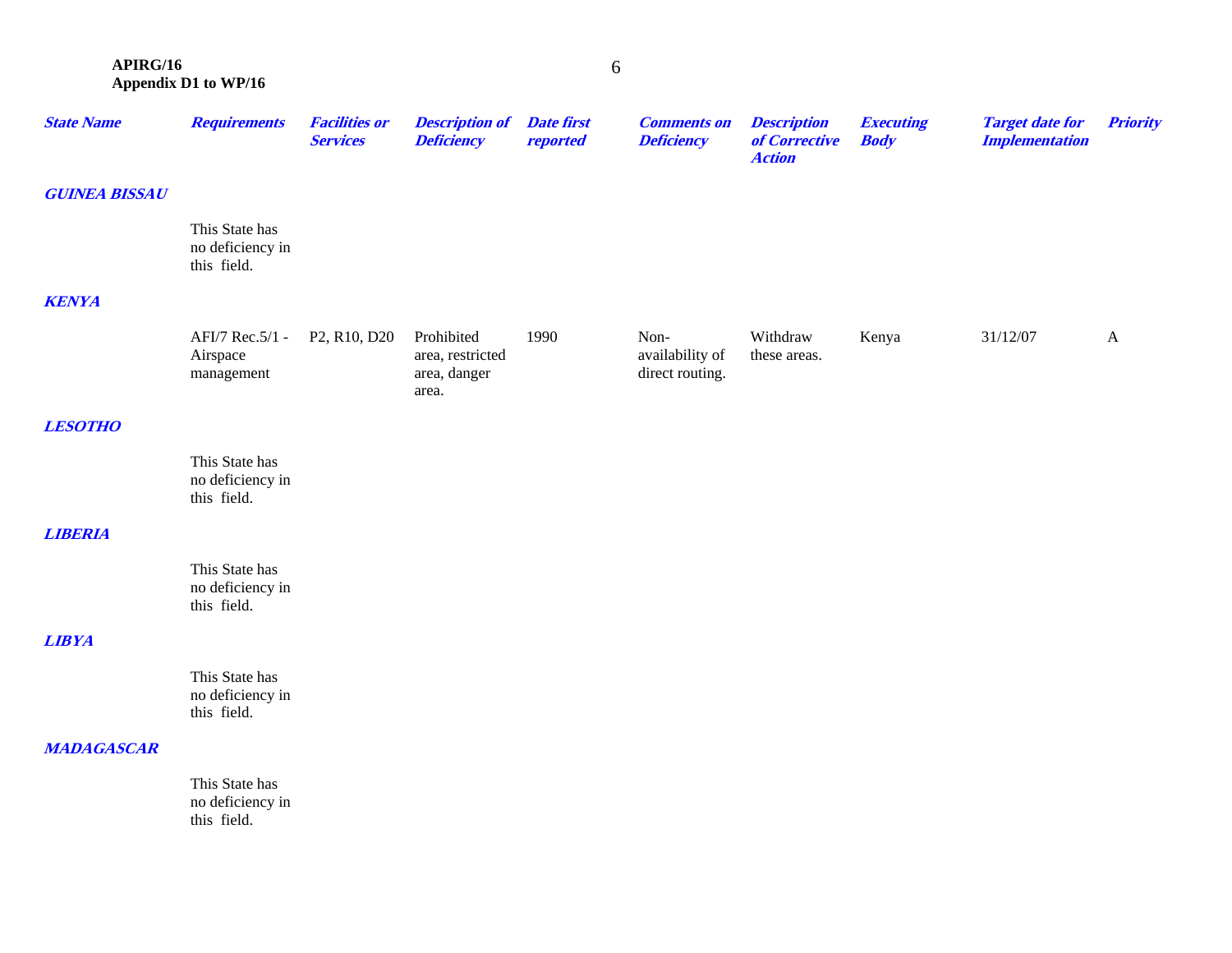|                   |                                                   |                                         |                                            |                               |                                         |                                                      |                                 | Appendix D1 to WP/16                            |                 |
|-------------------|---------------------------------------------------|-----------------------------------------|--------------------------------------------|-------------------------------|-----------------------------------------|------------------------------------------------------|---------------------------------|-------------------------------------------------|-----------------|
| <b>State Name</b> | <b>Requirements</b>                               | <b>Facilities or</b><br><b>Services</b> | <b>Description of</b><br><b>Deficiency</b> | <b>Date first</b><br>reported | <b>Comments on</b><br><b>Deficiency</b> | <b>Description</b><br>of Corrective<br><b>Action</b> | <b>Executing</b><br><b>Body</b> | <b>Target date for</b><br><b>Implementation</b> | <b>Priority</b> |
| <b>MALAWI</b>     |                                                   |                                         |                                            |                               |                                         |                                                      |                                 |                                                 |                 |
|                   | This State has<br>no deficiency in<br>this field. |                                         |                                            |                               |                                         |                                                      |                                 |                                                 |                 |
| <b>MALI</b>       |                                                   |                                         |                                            |                               |                                         |                                                      |                                 |                                                 |                 |
|                   | This State has<br>no deficiency in<br>this field. |                                         |                                            |                               |                                         |                                                      |                                 |                                                 |                 |
| <b>MAURITANIA</b> |                                                   |                                         |                                            |                               |                                         |                                                      |                                 |                                                 |                 |
|                   | This State has<br>no deficiency in<br>this field. |                                         |                                            |                               |                                         |                                                      |                                 |                                                 |                 |
| <b>MAURITIUS</b>  |                                                   |                                         |                                            |                               |                                         |                                                      |                                 |                                                 |                 |
|                   | This State has<br>no deficiency in<br>this field. |                                         |                                            |                               |                                         |                                                      |                                 |                                                 |                 |
| <b>MOROCCO</b>    |                                                   |                                         |                                            |                               |                                         |                                                      |                                 |                                                 |                 |
|                   | This State has<br>no deficiency in<br>this field. |                                         |                                            |                               |                                         |                                                      |                                 |                                                 |                 |
| <b>MOZAMBIQUE</b> |                                                   |                                         |                                            |                               |                                         |                                                      |                                 |                                                 |                 |
|                   | This State has<br>no deficiency in<br>this field. |                                         |                                            |                               |                                         |                                                      |                                 |                                                 |                 |
|                   |                                                   |                                         |                                            |                               |                                         |                                                      |                                 |                                                 |                 |

**APIRG/16**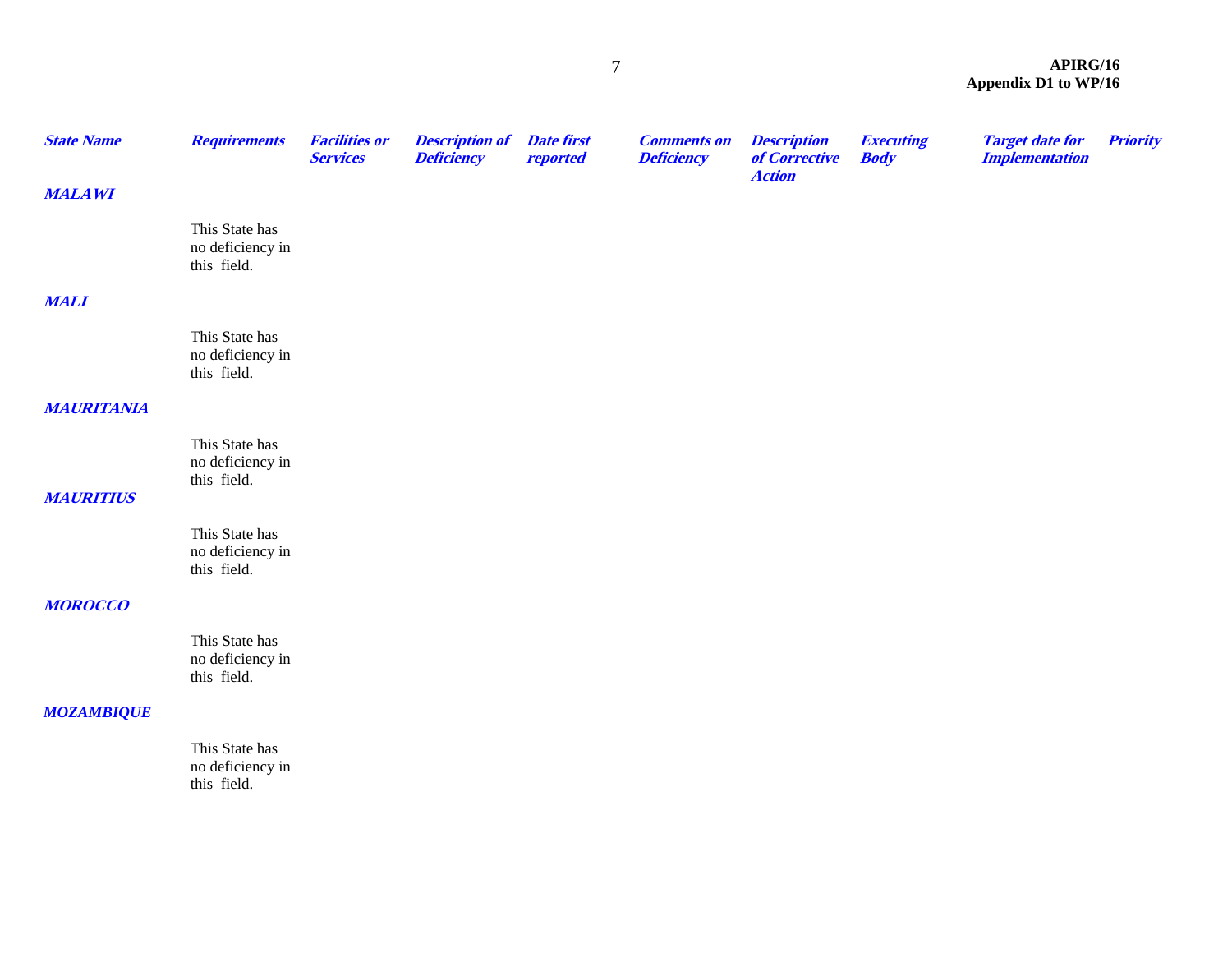| <b>State Name</b>                        | <b>Requirements</b>                               | <b>Facilities or</b><br><b>Services</b> | <b>Description of</b><br><b>Deficiency</b> | <b>Date first</b><br>reported | <b>Comments on</b><br><b>Deficiency</b> | <b>Description</b><br>of Corrective<br><b>Action</b> | <b>Executing</b><br><b>Body</b> | <b>Target date for</b><br><b>Implementation</b> | <b>Priority</b> |
|------------------------------------------|---------------------------------------------------|-----------------------------------------|--------------------------------------------|-------------------------------|-----------------------------------------|------------------------------------------------------|---------------------------------|-------------------------------------------------|-----------------|
| <b>NAMIBIA</b>                           |                                                   |                                         |                                            |                               |                                         |                                                      |                                 |                                                 |                 |
|                                          | This State has<br>no deficiency in<br>this field. |                                         |                                            |                               |                                         |                                                      |                                 |                                                 |                 |
| <b>NIGER</b>                             |                                                   |                                         |                                            |                               |                                         |                                                      |                                 |                                                 |                 |
|                                          | This State has<br>no deficiency in<br>this field. |                                         |                                            |                               |                                         |                                                      |                                 |                                                 |                 |
| <b>NIGERIA</b>                           |                                                   |                                         |                                            |                               |                                         |                                                      |                                 |                                                 |                 |
|                                          | This State has<br>no deficiency in<br>this field. |                                         |                                            |                               |                                         |                                                      |                                 |                                                 |                 |
| <b>RWANDA</b>                            |                                                   |                                         |                                            |                               |                                         |                                                      |                                 |                                                 |                 |
|                                          | This State has<br>no deficiency in<br>this field. |                                         |                                            |                               |                                         |                                                      |                                 |                                                 |                 |
| <b>SAO TOME &amp;</b><br><b>PRINCIPE</b> |                                                   |                                         |                                            |                               |                                         |                                                      |                                 |                                                 |                 |
|                                          | This State has<br>no deficiency in<br>this field. |                                         |                                            |                               |                                         |                                                      |                                 |                                                 |                 |
| <b>SENEGAL</b>                           |                                                   |                                         |                                            |                               |                                         |                                                      |                                 |                                                 |                 |
|                                          | This State has<br>no deficiency in<br>this field. |                                         |                                            |                               |                                         |                                                      |                                 |                                                 |                 |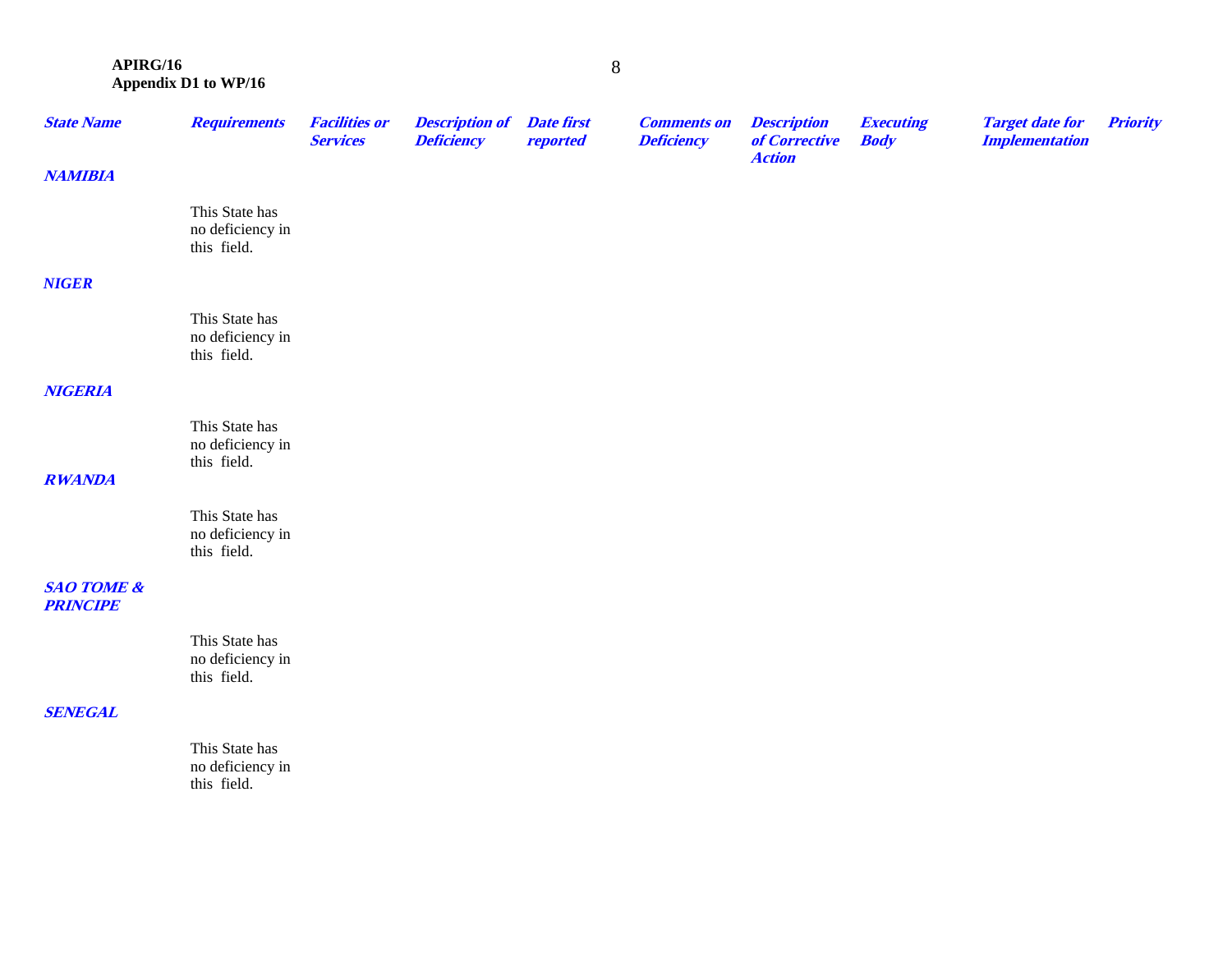| <b>State Name</b>           | <b>Requirements</b>                               | <b>Facilities or</b><br><b>Services</b>       | <b>Description of</b><br><b>Deficiency</b>                    | <b>Date first</b><br>reported | <b>Comments on</b><br><b>Deficiency</b>                                | <b>Description</b><br>of Corrective<br><b>Action</b> | <b>Executing</b><br><b>Body</b> | <b>Target date for</b><br><b>Implementation</b> | <b>Priority</b> |
|-----------------------------|---------------------------------------------------|-----------------------------------------------|---------------------------------------------------------------|-------------------------------|------------------------------------------------------------------------|------------------------------------------------------|---------------------------------|-------------------------------------------------|-----------------|
| <b>SEYCHELLES</b>           |                                                   |                                               |                                                               |                               |                                                                        |                                                      |                                 |                                                 |                 |
|                             | This State has<br>no deficiency in<br>this field. |                                               |                                                               |                               |                                                                        |                                                      |                                 |                                                 |                 |
| <b>SIERRA LEONE</b>         |                                                   |                                               |                                                               |                               |                                                                        |                                                      |                                 |                                                 |                 |
|                             | This State has<br>no deficiency in<br>this field. |                                               |                                                               |                               |                                                                        |                                                      |                                 |                                                 |                 |
| <b>SOMALIA</b>              |                                                   |                                               |                                                               |                               |                                                                        |                                                      |                                 |                                                 |                 |
|                             | AFI/7 Rec.5/21                                    | Provision of<br><b>ATC 150 NM</b><br>concept. | Non-provision<br>of ATC<br>service 150<br>NM of<br>Mogadishu. | 1994                          | Delayed<br>descent for<br>arrival and<br>steep climb for<br>departure. | No action due<br>to the present<br>situation         | Somalia                         | 31/12/07                                        | U               |
| <b>SOUTH AFRICA</b>         |                                                   |                                               |                                                               |                               |                                                                        |                                                      |                                 |                                                 |                 |
|                             | This State has<br>no deficiency in<br>this field. |                                               |                                                               |                               |                                                                        |                                                      |                                 |                                                 |                 |
| <b>SPAIN (CANARY</b><br>IS. |                                                   |                                               |                                                               |                               |                                                                        |                                                      |                                 |                                                 |                 |
|                             | This State has<br>no deficiency in<br>this field. |                                               |                                                               |                               |                                                                        |                                                      |                                 |                                                 |                 |

**APIRG/16** 

**Appendix D1 to WP/16**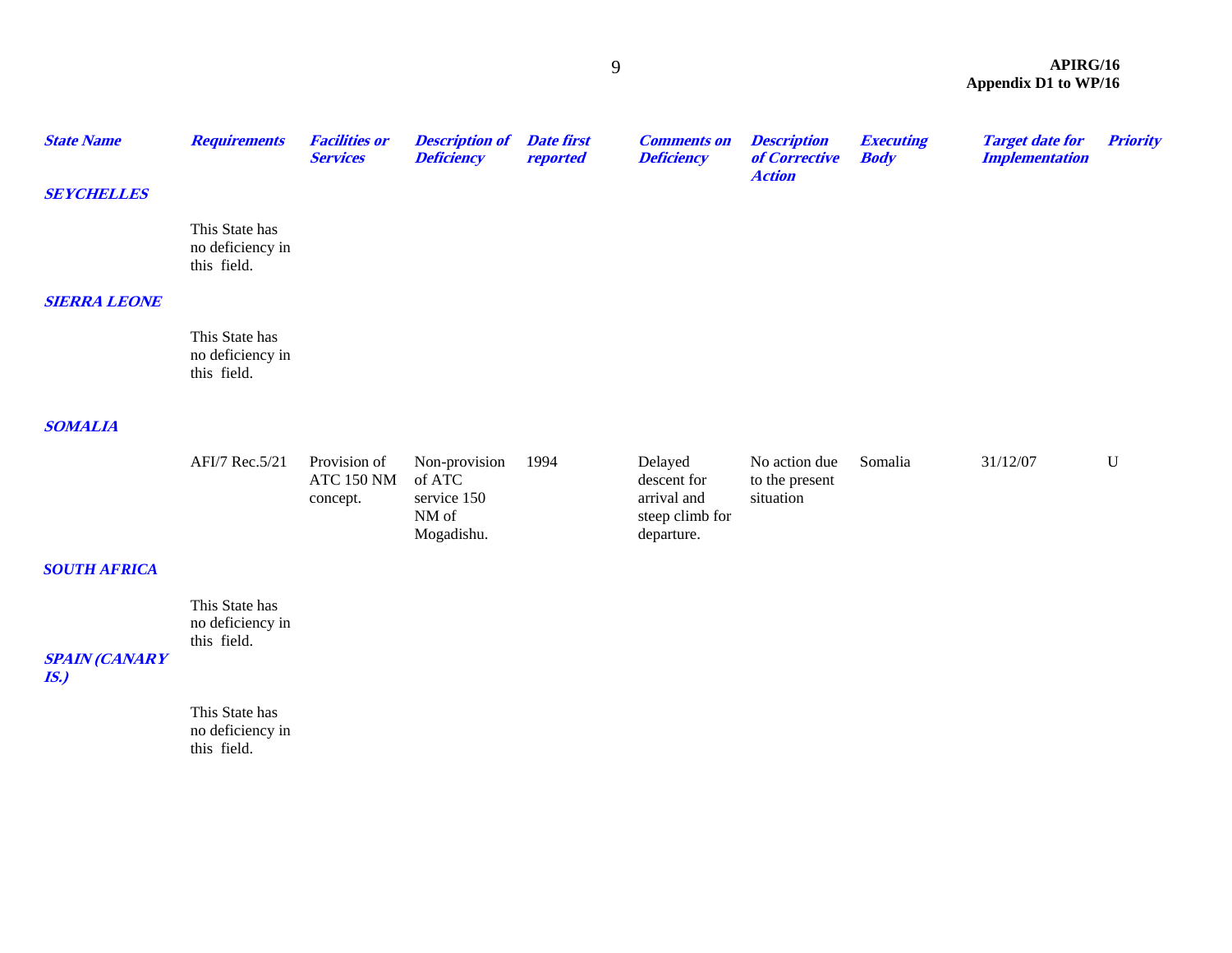| <b>State Name</b> | <b>Requirements</b>                                      | <b>Facilities or</b><br><b>Services</b> | <b>Description of</b><br><b>Deficiency</b> | <b>Date first</b><br>reported | <b>Comments on</b><br><b>Deficiency</b>                       | <b>Description</b><br>of Corrective<br><b>Action</b>                                | <b>Executing</b><br><b>Body</b> | <b>Target date for</b><br><b>Implementation</b> | <b>Priority</b> |
|-------------------|----------------------------------------------------------|-----------------------------------------|--------------------------------------------|-------------------------------|---------------------------------------------------------------|-------------------------------------------------------------------------------------|---------------------------------|-------------------------------------------------|-----------------|
| <b>SUDAN</b>      | AFI/7 Rec.5/8<br>and Table ATS<br>1 AFI ANP<br>Doc.7474. | Route UR400                             | A. Simbel-<br>Kassala                      | 1994                          | Aircraft<br>subjected to<br>fly non-<br>economical<br>routes. | <b>Not</b><br>acceptable<br>now within<br>Khartoum<br>FIR.                          | Sudan                           | 31/12/07                                        | $\mathbf{A}$    |
|                   | AFI/7 Rec.5/8<br>and Table ATS<br>1 AFI ANP<br>Doc.7474. | <b>RNAV</b><br><b>UM665</b>             | Addis Ababa-<br>Merowe                     | 1994                          | Aircraft<br>subjected to<br>fly non-<br>economical<br>routes. | <b>Not</b><br>acceptable in<br>Khartoum FIR<br>due<br>to military<br>reasons.       | Sudan                           | 31/12/07                                        | A               |
|                   | AFI/7 Rec.5/8<br>and Table ATS<br>1 AFI ANP<br>Doc.7474. | <b>RNAV</b><br><b>UM220</b>             | Lodwar-<br>A.Simbel                        | 1994                          | Aircraft<br>subjected to<br>fly non                           | <b>States</b><br>concerned to<br>coordinate<br>common<br>implementatio<br>n dates.  | Sudan                           | 31/12/07                                        | A               |
|                   | AFI/7 Rec.5/8<br>and Table ATS<br>1 AFI ANP<br>Doc.7474. | <b>RNAV</b><br><b>UL612</b>             | Goma-El<br>Dhaba                           | 1994                          | Aircraft<br>subjected to<br>fly non                           | Overlaps<br><b>UB607</b><br>need to review<br>alignment at<br>appropriate<br>forum. | Sudan                           | 31/12/07                                        | A               |
|                   | AFI/7 Rec.5/8<br>and Table ATS<br>1 AFI ANP<br>Doc.7474. | Route UB607                             | Goma-El<br>Obeid-New<br>Valley-El<br>Dabha | 1994                          | Aircraft<br>subjected to<br>fly non                           | <b>States</b><br>concerned to<br>coordinate<br>common<br>implementatio<br>n dates.  | Sudan                           | 31/12/07                                        | $\mathbf{A}$    |

10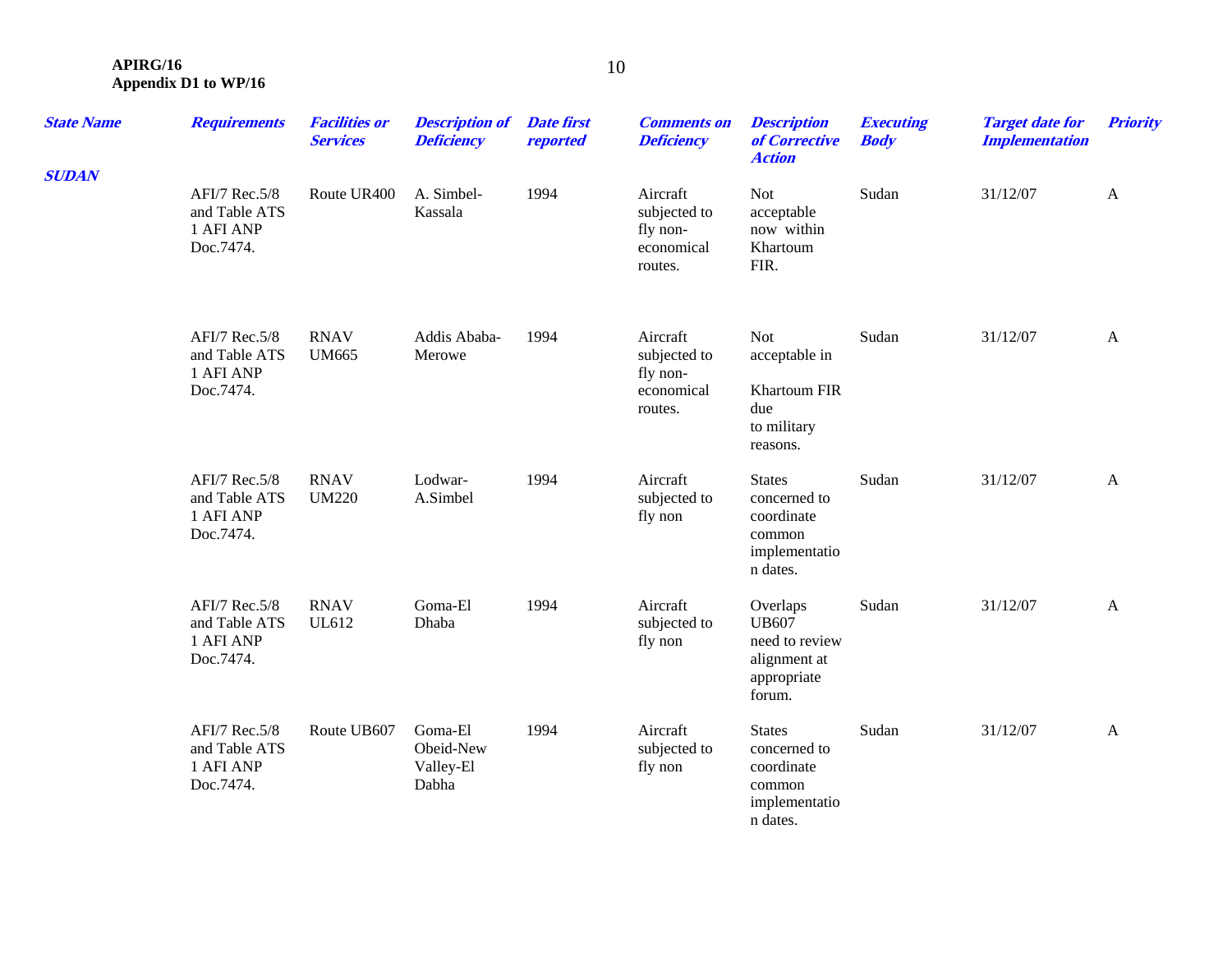| <b>State Name</b> | <b>Requirements</b>                                      | <b>Facilities or</b><br><b>Services</b> | <b>Description of</b><br><b>Deficiency</b>                                                    | <b>Date first</b><br>reported | <b>Comments on</b><br><b>Deficiency</b>     | <b>Description</b><br>of Corrective<br><b>Action</b>   | <b>Executing</b><br><b>Body</b> | <b>Target date for</b><br><b>Implementation</b> | <b>Priority</b> |
|-------------------|----------------------------------------------------------|-----------------------------------------|-----------------------------------------------------------------------------------------------|-------------------------------|---------------------------------------------|--------------------------------------------------------|---------------------------------|-------------------------------------------------|-----------------|
|                   | AFI/7 Rec.5/8<br>and Table ATS<br>1 AFI ANP<br>Doc.7474. | Route UB525                             | Addis Ababa-<br>Luxor                                                                         | 1994                          | Aircraft<br>subjected to<br>fly non         | <b>Not</b><br>acceptable<br>now in<br>Khartoum<br>FIR. | Sudan                           | 31/12/07                                        | $\mathbf{A}$    |
|                   | AFI/7 Rec.5/8<br>and Table ATS<br>1 AFI ANP<br>Doc.7474. | Provision of<br><b>ATS</b>              | Area control<br>service not<br>provided to<br>most ATS<br>routes in<br>the upper<br>airspace. | 1998                          | Aircraft<br>subjected to<br>fly non         | State to<br>expedite<br>implementatio<br>n process.    | Sudan                           | 31/12/07                                        | A               |
| <b>SWAZILAND</b>  | AFI/7 Rec.5/1                                            | P4 - Airspace                           | Prohibited area                                                                               | 1990                          | Non-<br>availability of<br>direct routings. | Withdraw this<br>area - P4.                            | Swaziland                       | 31/12/07                                        | A               |
| <b>TANZANIA</b>   |                                                          | Management                              |                                                                                               |                               |                                             |                                                        |                                 |                                                 |                 |

This State has no deficiency in this field.

#### **TOGO**

This State has no deficiency in this field.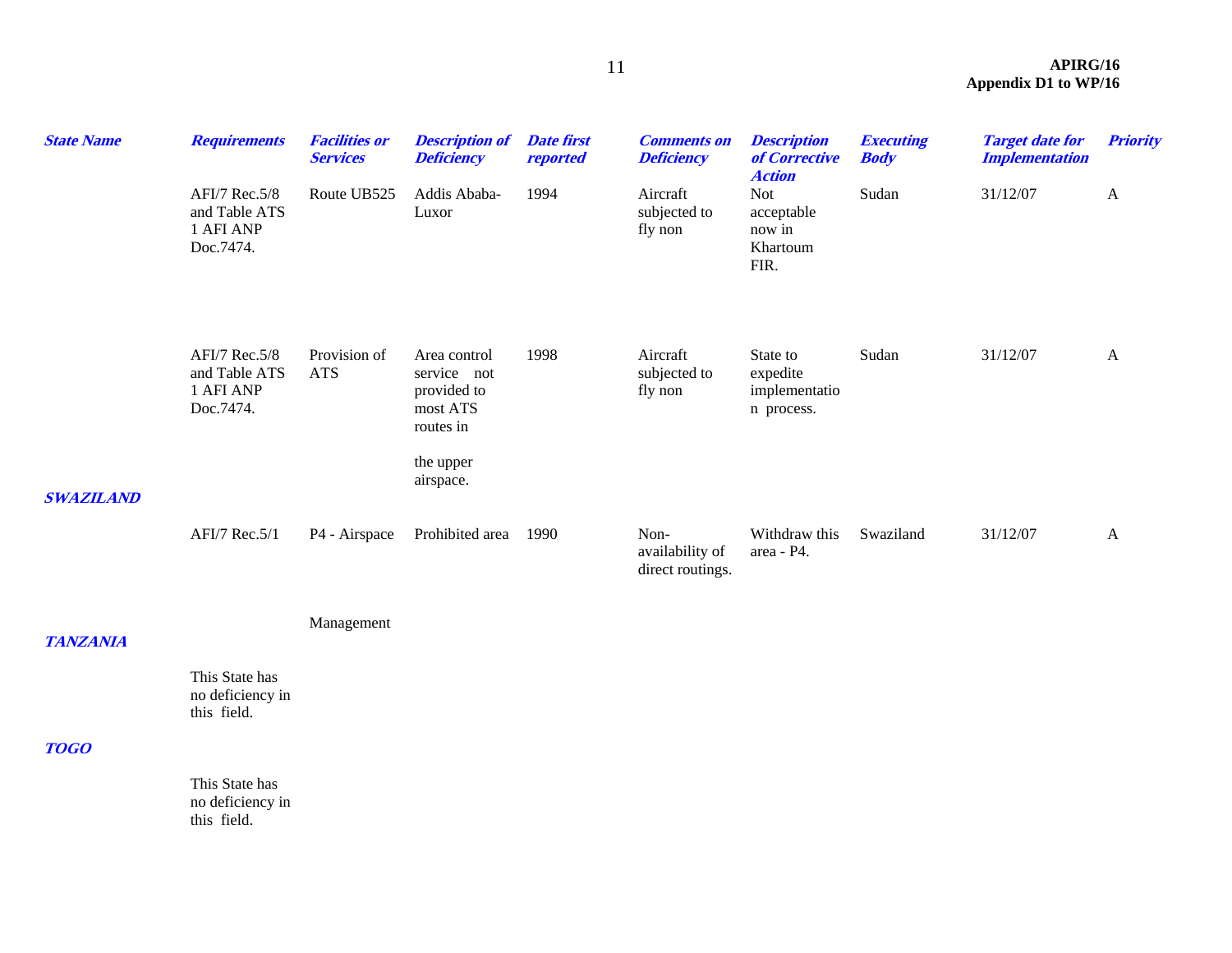| <b>State Name</b> | <b>Requirements</b>                               | <b>Facilities or</b><br><b>Services</b> | <b>Description of</b><br><b>Deficiency</b> | <b>Date first</b><br>reported | <b>Comments on</b><br><b>Deficiency</b> | <b>Description</b><br>of Corrective<br><b>Action</b> | <b>Executing</b><br><b>Body</b> | <b>Target date for</b><br><b>Implementation</b> | <b>Priority</b> |
|-------------------|---------------------------------------------------|-----------------------------------------|--------------------------------------------|-------------------------------|-----------------------------------------|------------------------------------------------------|---------------------------------|-------------------------------------------------|-----------------|
| <b>TUNISIA</b>    |                                                   |                                         |                                            |                               |                                         |                                                      |                                 |                                                 |                 |
|                   | This State has<br>no deficiency in<br>this field. |                                         |                                            |                               |                                         |                                                      |                                 |                                                 |                 |
| <b>UGANDA</b>     |                                                   |                                         |                                            |                               |                                         |                                                      |                                 |                                                 |                 |
|                   | This State has<br>no deficiency in<br>this field. |                                         |                                            |                               |                                         |                                                      |                                 |                                                 |                 |
| <b>ZAMBIA</b>     |                                                   |                                         |                                            |                               |                                         |                                                      |                                 |                                                 |                 |
|                   | This State has<br>no deficiency in<br>this field. |                                         |                                            |                               |                                         |                                                      |                                 |                                                 |                 |
| <b>ZIMBABWE</b>   |                                                   |                                         |                                            |                               |                                         |                                                      |                                 |                                                 |                 |
|                   | This State has<br>no deficiency in<br>this field. |                                         |                                            |                               |                                         |                                                      |                                 |                                                 |                 |

 $-$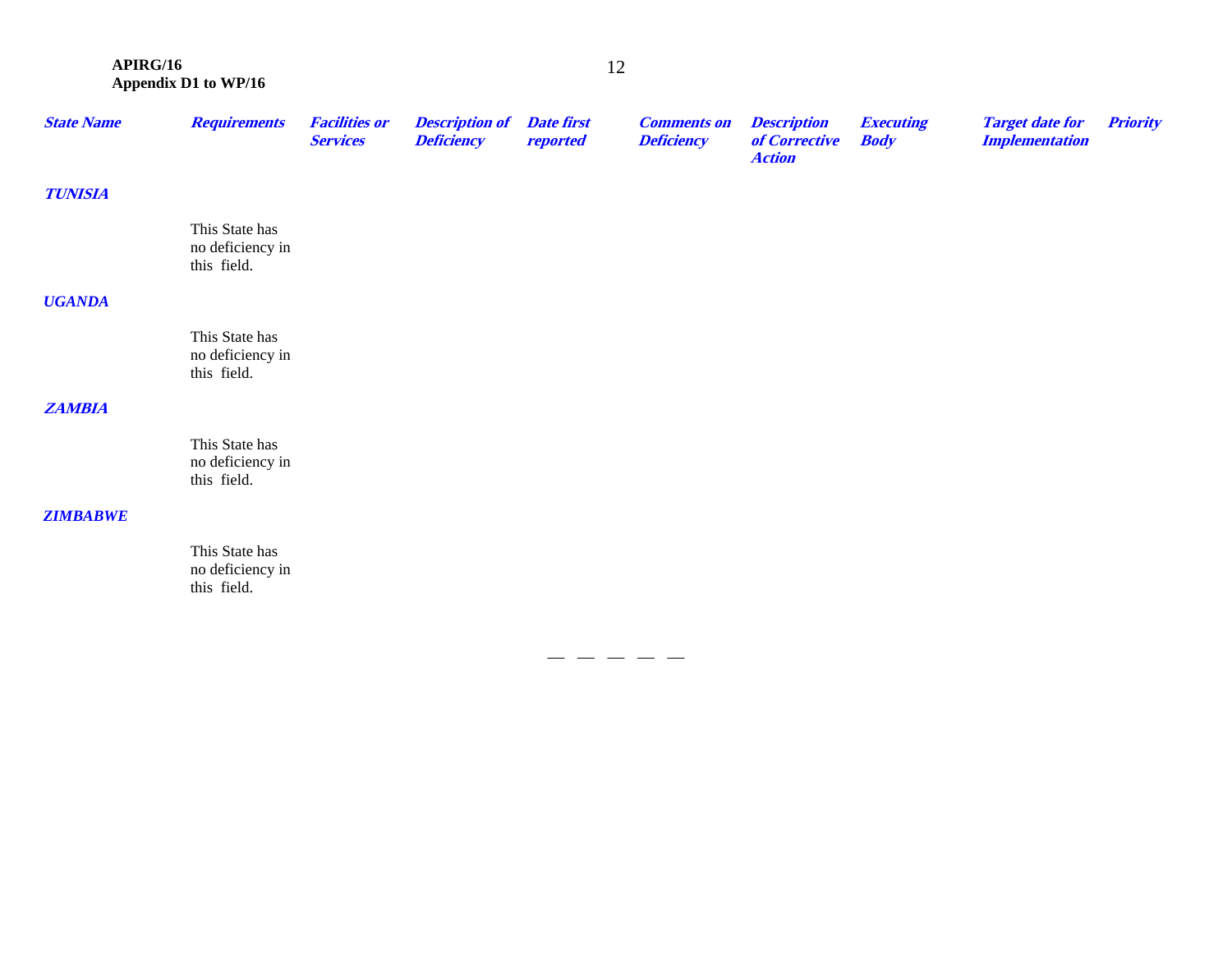# **English SAR Deficiencies**

| <b>State Name</b> | <b>Requirements</b>                                              | <b>Facilities or</b><br><b>Services</b> | <b>Description of</b><br><b>Deficiency</b>             | <b>Date first</b><br>reported | <b>Comments on</b><br><b>Deficiency</b>                      | <b>Description</b><br>of Corrective<br><b>Action</b>         | <b>Executing</b><br><b>Body</b> | <b>Target date for</b><br><b>Implementation</b> | <b>Priority</b> |
|-------------------|------------------------------------------------------------------|-----------------------------------------|--------------------------------------------------------|-------------------------------|--------------------------------------------------------------|--------------------------------------------------------------|---------------------------------|-------------------------------------------------|-----------------|
| <b>SAR</b>        |                                                                  |                                         |                                                        |                               |                                                              |                                                              |                                 |                                                 |                 |
| <b>ALGERIA</b>    |                                                                  |                                         |                                                        |                               |                                                              |                                                              |                                 |                                                 |                 |
|                   | Annex 12, 3.1.5,<br>AFI/7 Conc.6/3                               | SAR<br>Agreements                       |                                                        | 1991                          | Delay to conduct<br><b>SAR OPS</b>                           | Coordinate with<br><b>States</b><br>concerned                | Algeria and<br>adjacent States  | 31/12/07                                        | Α               |
| <b>ANGOLA</b>     |                                                                  |                                         |                                                        |                               |                                                              |                                                              |                                 |                                                 |                 |
|                   | Annex 12, 3.1.5,<br>AFI/7 Conc.6/3                               | SAR<br>Agreements                       |                                                        | 1991                          | Delay to conduct<br><b>SAR OPS</b>                           | Coordinate with<br><b>States</b><br>concerned                | Angola and<br>adjacent States   | 31/12/07                                        | Α               |
|                   | Annexe 12, 2.4,<br>Annexe 12,<br>3.2.4, AFI/7<br>Rec.6/1 and 6/2 | <b>SARSAT ELT</b>                       | 406 MHz                                                | 1993                          | Delay to conduct<br><b>SAR OPS</b>                           | Implement 406<br>MHz in $actt.$ -<br>Provide SPOC<br>to ICAO | Angola                          | 31/12/07                                        | Α               |
|                   | Annexe 12, 3.1.6,<br>3.1.7                                       | <b>SAR</b> legislation                  | Provide legal<br>framework for<br>the SAR<br>authority | 1995                          | Lack of legal<br>authority could<br>delay SAR<br>efficiency. | Establish SAR<br>legislation                                 | Angola                          | 31/12/07                                        | Α               |
| <b>BENIN</b>      |                                                                  |                                         |                                                        |                               |                                                              |                                                              |                                 |                                                 |                 |
|                   | Annex 12, 3.1.5,<br>AFI/7 Conc.6/3                               | SAR<br>Agreements                       |                                                        | 1991                          | Delay to conduct<br><b>SAR OPS</b>                           | Coordinate with<br>States<br>concerned                       | Benins and<br>adjacent States   | 31/12/07                                        | Α               |
|                   | Annexe 12, 2.4,<br>Annexe 12,<br>3.2.4, AFI/7<br>Rec.6/1 and 6/2 | <b>SARSAT ELT</b>                       | 406 MHz                                                | 1993                          | Delay to conduct<br><b>SAR OPS</b>                           | Implement 406<br>MHz in $act. -$<br>Provide SPOC<br>to ICAO  | Benin                           | 31/12/07                                        | A               |

1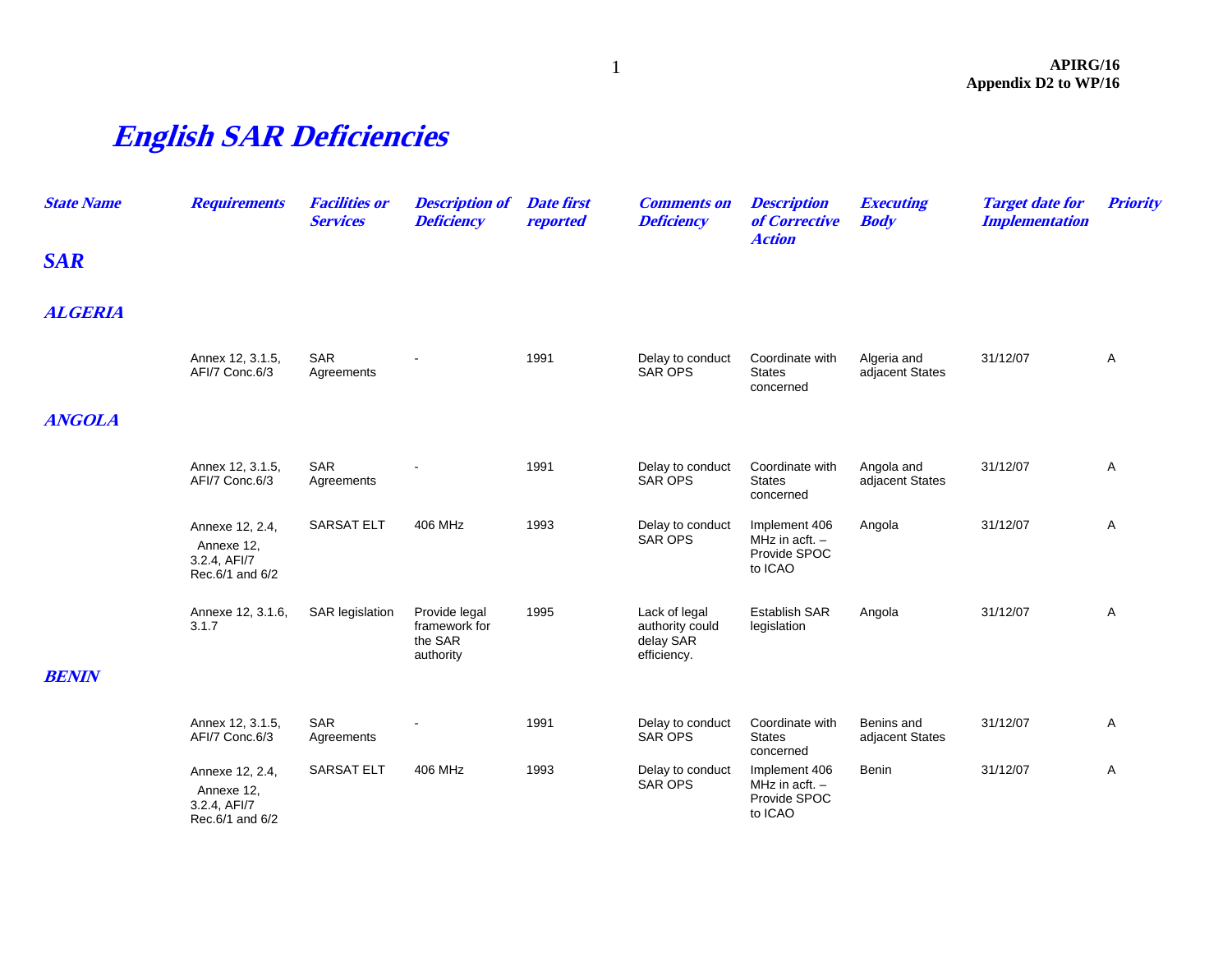| <b>State Name</b>             | <b>Requirements</b>                                              | <b>Facilities or</b><br><b>Services</b> | <b>Description of</b><br><b>Deficiency</b>             | <b>Date first</b><br>reported | <b>Comments on</b><br><b>Deficiency</b>                      | <b>Description</b><br>of Corrective<br><b>Action</b>             | <b>Executing</b><br><b>Body</b>    | <b>Target date for</b><br><b>Implementation</b> | <b>Priority</b> |
|-------------------------------|------------------------------------------------------------------|-----------------------------------------|--------------------------------------------------------|-------------------------------|--------------------------------------------------------------|------------------------------------------------------------------|------------------------------------|-------------------------------------------------|-----------------|
|                               | Annexe 12, 3.1.6,<br>3.1.7                                       | <b>SAR</b> legislation                  | Provide legal<br>framework for<br>the SAR<br>authority | 1995                          | Lack of legal<br>authority could<br>delay SAR<br>efficiency. | <b>Establish SAR</b><br>legislation                              | Benin                              | 31/12/07                                        | Α               |
| <b>BOTSWANA</b>               |                                                                  |                                         |                                                        |                               |                                                              |                                                                  |                                    |                                                 |                 |
|                               | Annex 12, 3.1.5,<br>AFI/7 Conc.6/3                               | SAR<br>Agreements                       |                                                        | 1991                          | Delay to conduct<br><b>SAR OPS</b>                           | Coordinate with<br><b>States</b><br>concerned                    | Botswana and<br>adjacent States    | 31/12/07                                        | Α               |
|                               | Annexe 12, 2.4,<br>Annexe 12,<br>3.2.4, AFI/7<br>Rec.6/1 and 6/2 | <b>SARSAT ELT</b>                       | 406 MHz                                                | 1993                          | Delay to conduct<br><b>SAR OPS</b>                           | Implement 406<br>MHz in $\arctan$ . -<br>Provide SPOC<br>to ICAO | Botswana                           | 31/12/07                                        | Α               |
|                               | Annexe 12, 3.1.6,<br>3.1.7                                       | <b>SAR</b> legislation                  | Provide legal<br>framework for<br>the SAR<br>authority | 1995                          | Lack of legal<br>authority could<br>delay SAR<br>efficiency. | <b>Establish SAR</b><br>legislation                              | Botswana                           | 31/12/07                                        | Α               |
| <b>BURKINA</b><br><b>FASO</b> |                                                                  |                                         |                                                        |                               |                                                              |                                                                  |                                    |                                                 |                 |
|                               | Annex 12, 3.1.5,<br>AFI/7 Conc.6/3                               | <b>SAR</b><br>Agreements                |                                                        | 1991                          | Delay to conduct<br>SAR OPS                                  | Coordinate with<br><b>States</b><br>concerned                    | Burkin Faso and<br>adjacent States | 31/12/07                                        | Α               |
|                               | Annexe 12, 2.4,<br>Annexe 12,<br>3.2.4, AFI/7<br>Rec.6/1 and 6/2 | <b>SARSAT ELT</b>                       | 406 MHz                                                | 1993                          | Delay to conduct<br><b>SAR OPS</b>                           | Implement 406<br>MHz in $\arctan$ . -<br>Provide SPOC<br>to ICAO | <b>Burkino Faso</b>                | 31/12/07                                        | Α               |

2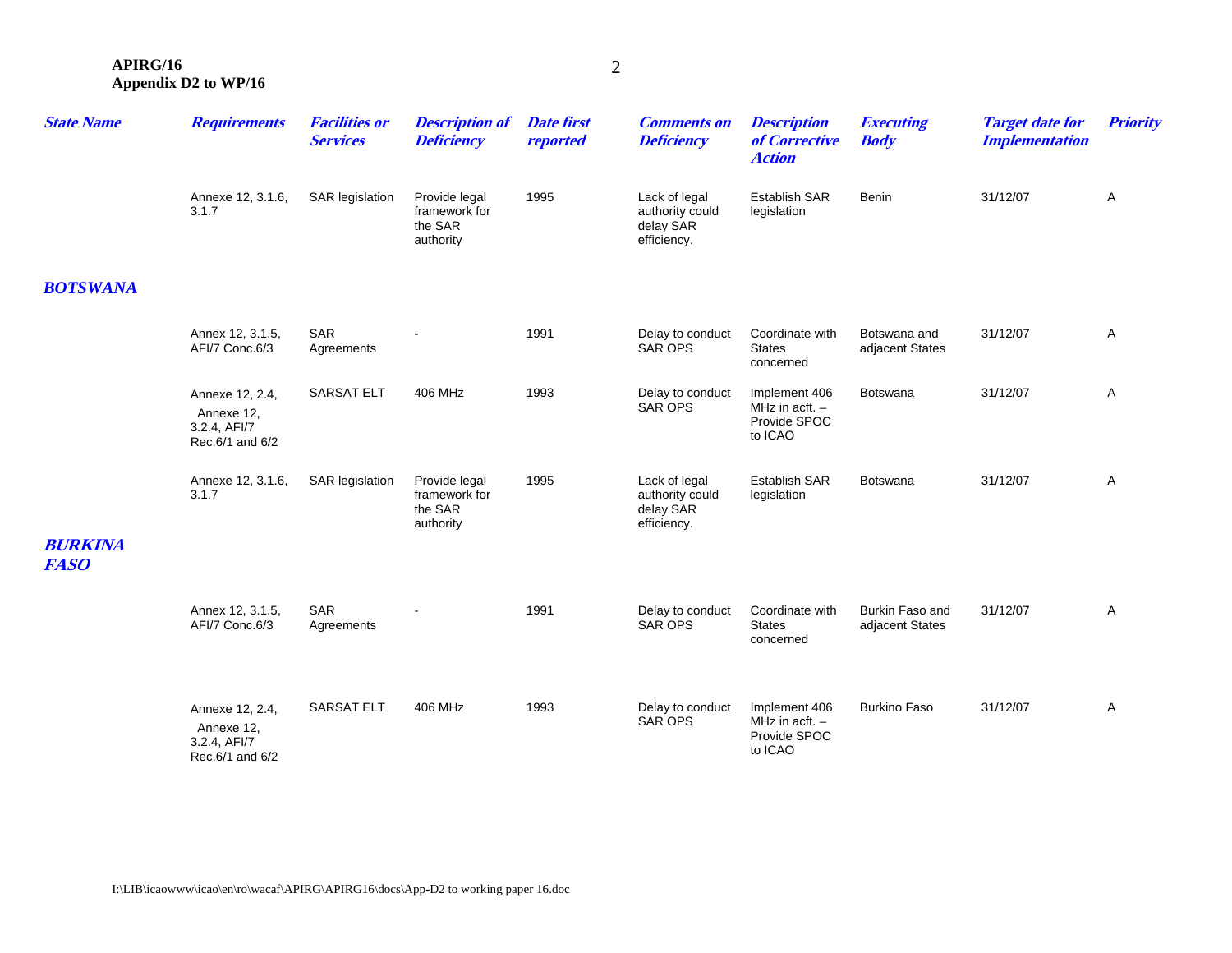| <b>State Name</b> | <b>Requirements</b>                                              | <b>Facilities or</b><br><b>Services</b> | <b>Description of</b><br><b>Deficiency</b>             | <b>Date first</b><br>reported | <b>Comments on</b><br><b>Deficiency</b>                      | <b>Description</b><br>of Corrective<br><b>Action</b>             | <b>Executing</b><br><b>Body</b> | <b>Target date for</b><br><b>Implementation</b> | <b>Priority</b> |
|-------------------|------------------------------------------------------------------|-----------------------------------------|--------------------------------------------------------|-------------------------------|--------------------------------------------------------------|------------------------------------------------------------------|---------------------------------|-------------------------------------------------|-----------------|
|                   | Annexe 12, 3.1.6,<br>3.1.7                                       | <b>SAR</b> legislation                  | Provide legal<br>framework for<br>the SAR<br>authority | 1995                          | Lack of legal<br>authority could<br>delay SAR<br>efficiency. | <b>Establish SAR</b><br>legislation                              | <b>Burkino Faso</b>             | 31/12/07                                        | Α               |
| <b>BURUNDI</b>    |                                                                  |                                         |                                                        |                               |                                                              |                                                                  |                                 |                                                 |                 |
|                   | Annexe 12, 3.1.6,<br>3.1.7                                       | SAR legislation                         | Provide legal<br>framework for<br>the SAR<br>authority | 1995                          | Lack of legal<br>authority could<br>delay SAR                | <b>Establish SAR</b><br>legislation                              | Burundi                         | 31/12/07                                        | Α               |
|                   | Annex 12, 2.4,<br>Annex 12, 3.2.4:<br>AFI/7 Rec.6/1 and<br>6/2   | <b>SARSAT ELT</b>                       | 406 MHz                                                | 1993                          | Delay to conduct<br><b>SAR OPS</b>                           | Coordinate with<br><b>States</b><br>concerned.                   | Burundi and<br>Adjacent States. |                                                 |                 |
| <b>CAMEROON</b>   |                                                                  |                                         |                                                        |                               |                                                              |                                                                  |                                 |                                                 |                 |
|                   | Annex 12, 3.1.5,<br>AFI/7 Conc.6/3                               | SAR<br>Agreements                       |                                                        | 1991                          | Delay to conduct<br><b>SAR OPS</b>                           | Coordinate with<br><b>States</b><br>concerned                    | Cameroon and<br>adjacent States | 31/12/07                                        | Α               |
|                   | Annexe 12, 2.4,<br>Annexe 12,<br>3.2.4, AFI/7<br>Rec.6/1 and 6/2 | <b>SARSAT ELT</b>                       | 406 MHz                                                | 1993                          | Delay to conduct<br><b>SAR OPS</b>                           | Implement 406<br>MHz in $\arctan$ . -<br>Provide SPOC<br>to ICAO | Cameroon                        | 31/12/07                                        | Α               |
|                   | Annexe 12, 3.1.6,<br>3.1.7                                       | <b>SAR</b> legislation                  | Provide legal<br>framework for<br>the SAR<br>authority | 1995                          | Lack of legal<br>authority could<br>delay SAR<br>efficiency. | <b>Establish SAR</b><br>legislation                              | Cameroon                        | 31/12/07                                        | Α               |

**CAPE VERDE** 

This State has no deficiency in this field.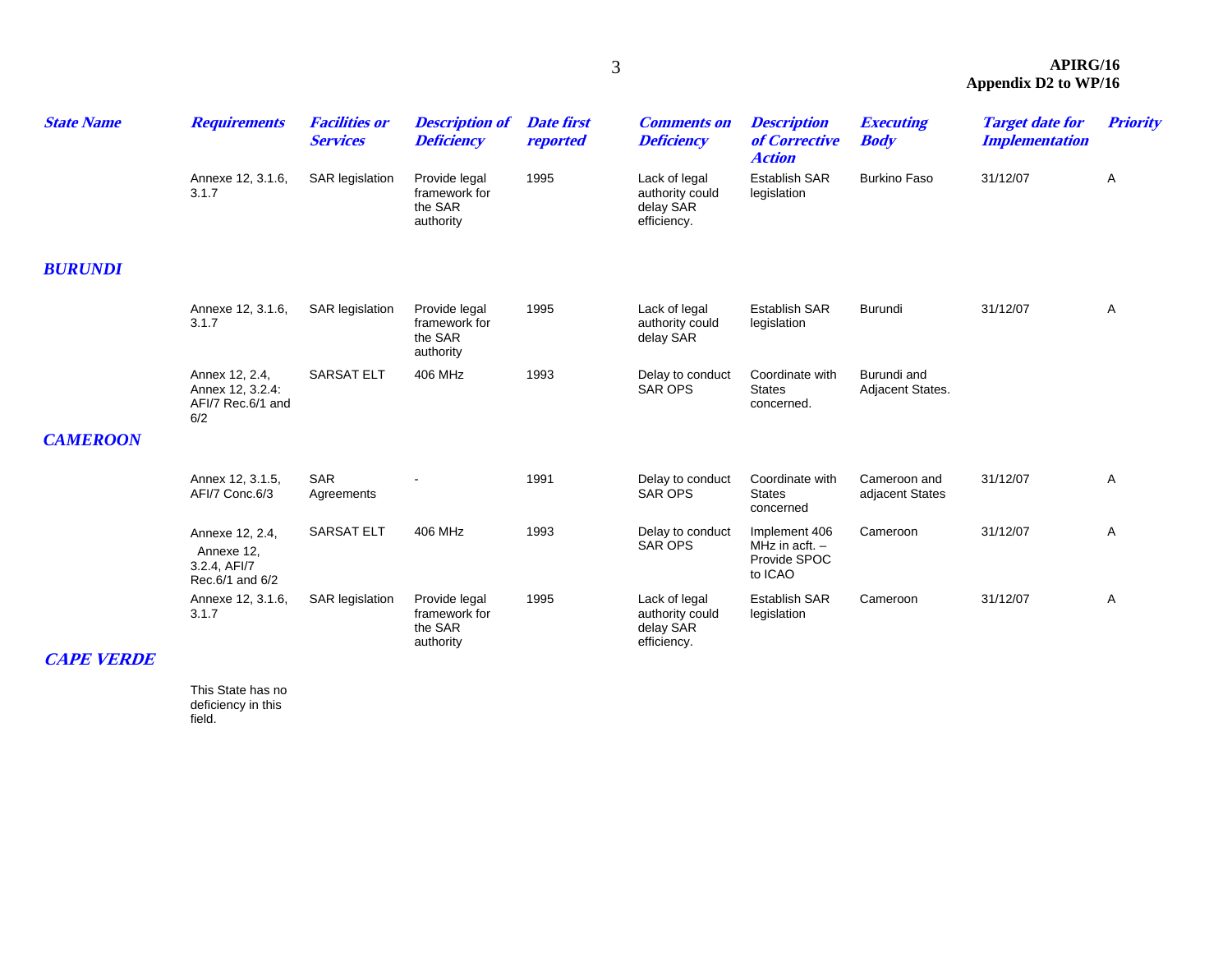| <b>State Name</b>                                   | <b>Requirements</b>                                                 | <b>Facilities or</b><br><b>Services</b> | <b>Description of</b><br><b>Deficiency</b>             | <b>Date first</b><br>reported | <b>Comments on</b><br><b>Deficiency</b>                      | <b>Description</b><br>of Corrective<br><b>Action</b>             | <b>Executing</b><br><b>Body</b>    | <b>Target date for</b><br><b>Implementation</b> | <b>Priority</b> |
|-----------------------------------------------------|---------------------------------------------------------------------|-----------------------------------------|--------------------------------------------------------|-------------------------------|--------------------------------------------------------------|------------------------------------------------------------------|------------------------------------|-------------------------------------------------|-----------------|
| <b>CENTRAL</b><br><b>AFRICAN</b><br><b>REPUBLIC</b> |                                                                     |                                         |                                                        |                               |                                                              |                                                                  |                                    |                                                 |                 |
|                                                     | Annex 12, 3.1.5,<br>AFI/7 Conc.6/3                                  | SAR<br>Agreements                       |                                                        | 1991                          | Delay to conduct<br><b>SAR OPS</b>                           | Coordinate with<br><b>States</b><br>concerned                    | CAR and adjacent<br><b>States</b>  | 31/12/07                                        | Α               |
|                                                     | Annexe 12, 2.4,<br>Annexe 12,<br>3.2.4,<br>AFI/7 Rec.6/1 and<br>6/2 | <b>SARSAT ELT</b>                       | 406 MHz                                                | 1993                          | Delay to conduct<br><b>SAR OPS</b>                           | Implement 406<br>MHz in $\arctan$ . -<br>Provide SPOC<br>to ICAO | CAR                                | 31/12/07                                        | Α               |
| <b>CHAD</b>                                         | Annexe 12, 3.1.6,<br>3.1.7                                          | <b>SAR</b> legislation                  | Provide legal<br>framework for<br>the SAR<br>authority | 1995                          | Lack of legal<br>authority could<br>delay SAR<br>efficiency. | <b>Establish SAR</b><br>legislation                              | CAR                                | 31/12/07                                        | Α               |
|                                                     | Annex 12, 3.1.5,<br>AFI/7 Conc.6/3                                  | SAR<br>Agreements                       |                                                        | 1991                          | Delay to conduct<br><b>SAR OPS</b>                           | Coordinate with<br><b>States</b><br>concerned                    | Chad and adjacent<br><b>States</b> | 31/12/07                                        | Α               |
|                                                     | Annexe 12, 2.4,<br>Annexe 12,<br>3.2.4, AFI/7<br>Rec.6/1 and 6/2    | <b>SARSAT ELT</b>                       | 406 MHz                                                | 1993                          | Delay to conduct<br><b>SAR OPS</b>                           | Implement 406<br>MHz in $\arctan$ . -<br>Provide SPOC<br>to ICAO | Chad                               | 31/12/07                                        | Α               |
|                                                     | Annexe 12, 3.1.6,<br>3.1.7                                          | SAR legislation                         | Provide legal<br>framework for<br>the SAR<br>authority | 1995                          | Lack of legal<br>authority could<br>delay SAR<br>efficiency. | <b>Establish SAR</b><br>legislation                              | Chad                               | 31/12/07                                        | Α               |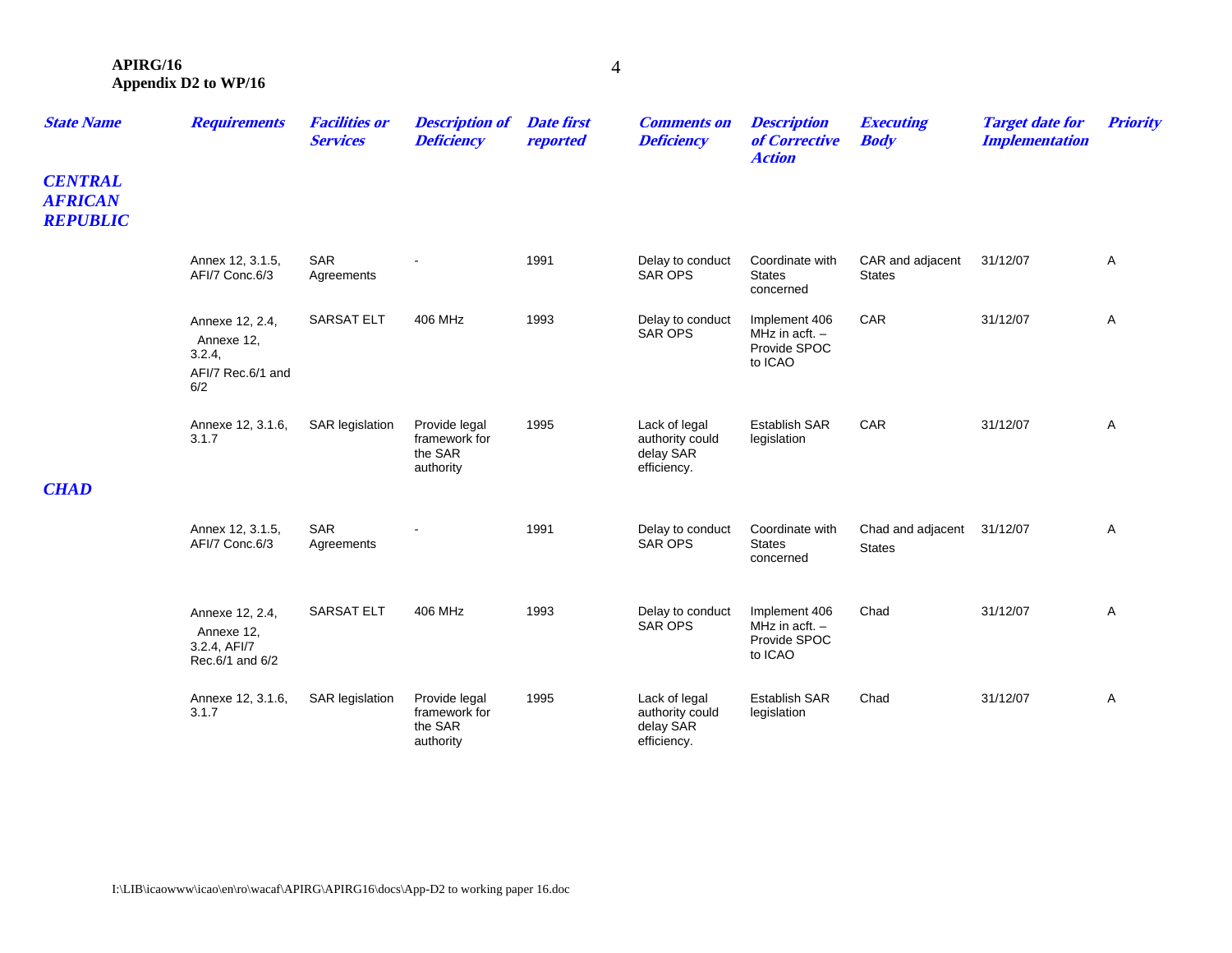| <b>State Name</b><br><b>COMOROS</b> | <b>Requirements</b>                                              | <b>Facilities or</b><br><b>Services</b> | <b>Description of</b><br><b>Deficiency</b>             | <b>Date first</b><br>reported | <b>Comments on</b><br><b>Deficiency</b>                      | <b>Description</b><br>of Corrective<br><b>Action</b>             | <b>Executing</b><br><b>Body</b> | <b>Target date for</b><br><b>Implementation</b> | <b>Priority</b> |
|-------------------------------------|------------------------------------------------------------------|-----------------------------------------|--------------------------------------------------------|-------------------------------|--------------------------------------------------------------|------------------------------------------------------------------|---------------------------------|-------------------------------------------------|-----------------|
|                                     | Annex 12, 3.1.5,<br>AFI/7 Conc.6/3                               | SAR<br>Agreements                       |                                                        | 1991                          | Delay to conduct<br>SAR OPS                                  | Coordinate with<br><b>States</b><br>concerned                    | Comoros and<br>adjacent States  | 31/12/07                                        | Α               |
|                                     | Annexe 12, 2.4,<br>Annexe 12,<br>3.2.4, AFI/7<br>Rec.6/1 and 6/2 | <b>SARSAT ELT</b>                       | 406 MHz                                                | 1993                          | Delay to conduct<br><b>SAR OPS</b>                           | Implement 406<br>MHz in $\arctan$ . -<br>Provide SPOC<br>to ICAO | Comoros                         | 31/12/07                                        | Α               |
|                                     | Annexe 12, 3.1.6,<br>3.1.7                                       | <b>SAR</b> legislation                  | Provide legal<br>framework for<br>the SAR<br>authority | 1995                          | Lack of legal<br>authority could<br>delay SAR<br>efficiency. | <b>Establish SAR</b><br>legislation                              | Comoros                         | 31/12/07                                        | Α               |
| <b>CONGO</b>                        |                                                                  |                                         |                                                        |                               |                                                              |                                                                  |                                 |                                                 |                 |
|                                     | Annex 12, 3.1.5,<br>AFI/7 Conc.6/3                               | SAR<br>Agreements                       |                                                        | 1991                          | Delay to conduct<br><b>SAR OPS</b>                           | Coordinate with<br><b>States</b><br>concerned                    | Congoand<br>adjacent States     | 31/12/07                                        | Α               |
|                                     | Annexe 12, 2.4,<br>Annexe 12,<br>3.2.4, AFI/7<br>Rec.6/1 and 6/2 | <b>SARSAT ELT</b>                       | 406 MHz                                                | 1993                          | Delay to conduct<br><b>SAR OPS</b>                           | Implement 406<br>MHz in acft. $-$<br>Provide SPOC<br>to ICAO     | Congo                           | 31/12/07                                        | Α               |
|                                     | Annexe 12, 3.1.6,<br>3.1.7                                       | <b>SAR</b> legislation                  | Provide legal<br>framework for<br>the SAR<br>authority | 1995                          | Lack of legal<br>authority could<br>delay SAR<br>efficiency. | <b>Establish SAR</b><br>legislation                              | Congo                           | 31/12/07                                        | Α               |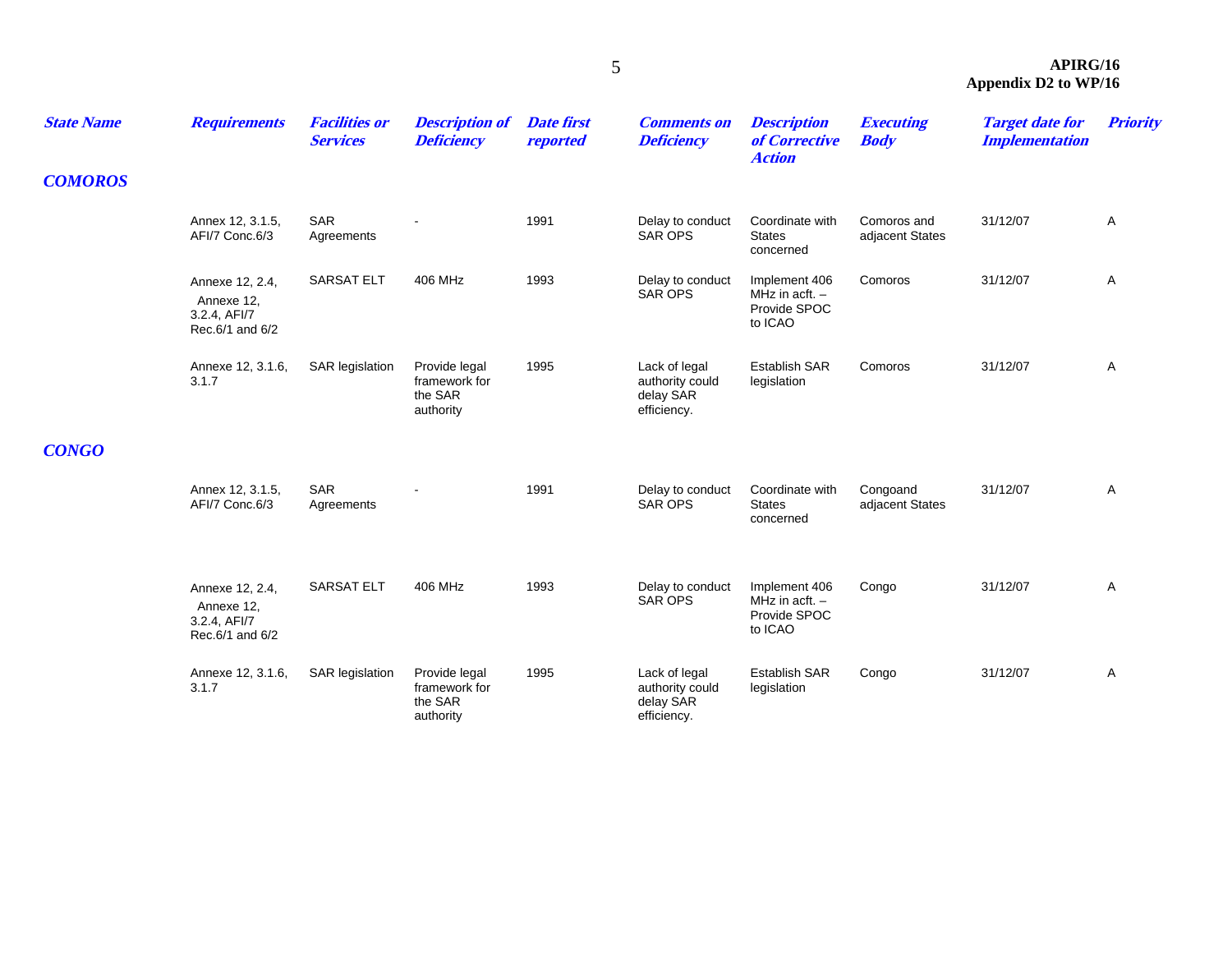| <b>State Name</b>                                        | <b>Requirements</b>                                              | <b>Facilities or</b><br><b>Services</b> | <b>Description of</b><br><b>Deficiency</b>             | <b>Date first</b><br>reported | <b>Comments on</b><br><b>Deficiency</b>                      | <b>Description</b><br>of Corrective<br><b>Action</b>         | <b>Executing</b><br><b>Body</b>      | <b>Target date for</b><br><b>Implementation</b> | <b>Priority</b> |
|----------------------------------------------------------|------------------------------------------------------------------|-----------------------------------------|--------------------------------------------------------|-------------------------------|--------------------------------------------------------------|--------------------------------------------------------------|--------------------------------------|-------------------------------------------------|-----------------|
| <b>CÔTE D'IVOIRE</b>                                     |                                                                  |                                         |                                                        |                               |                                                              |                                                              |                                      |                                                 |                 |
|                                                          | Annex 12, 3.1.5,<br>AFI/7 Conc.6/3                               | SAR<br>Agreements                       |                                                        | 1991                          | Delay to conduct<br><b>SAR OPS</b>                           | Coordinate with<br><b>States</b><br>concerned                | Cote d'Ivoire and<br>adjacent States | 31/12/07                                        | Α               |
|                                                          | Annexe 12, 2.4,<br>Annexe 12,<br>3.2.4, AFI/7<br>Rec.6/1 and 6/2 | <b>SARSAT ELT</b>                       | 406 MHz                                                | 1993                          | Delay to conduct<br><b>SAR OPS</b>                           | Implement 406<br>MHz in $actt.$ -<br>Provide SPOC<br>to ICAO | Cote d'Ivoire                        | 31/12/07                                        | Α               |
|                                                          | Annexe 12, 3.1.6,<br>3.1.7                                       | <b>SAR</b> legislation                  | Provide legal<br>framework for<br>the SAR<br>authority | 1995                          | Lack of legal<br>authority could<br>delay SAR<br>efficiency. | <b>Establish SAR</b><br>legislation                          | Cote d'Ivoire                        | 31/12/07                                        | Α               |
| <b>DEMOCRATIC</b><br><b>REPUPBLIC OF</b><br><b>CONGO</b> |                                                                  |                                         |                                                        |                               |                                                              |                                                              |                                      |                                                 |                 |
|                                                          | Annex 12, 3.1.5,<br>AFI/7 Conc.6/3                               | <b>SAR</b><br>Agreements                |                                                        | 1991                          | Delay to conduct<br><b>SAR OPS</b>                           | Coordinate with<br><b>States</b><br>concerned                | DRC and adjacent<br><b>States</b>    | 31/12/07                                        | A               |
|                                                          | Annexe 12, 2.4,<br>Annexe 12,<br>3.2.4, AFI/7<br>Rec.6/1 and 6/2 | <b>SARSAT ELT</b>                       | 406 MHz                                                | 1993                          | Delay to conduct<br><b>SAR OPS</b>                           | Implement 406<br>MHz in $actt.$ –<br>Provide SPOC<br>to ICAO | <b>DRC</b>                           | 31/12/07                                        | Α               |

| Annexe 12, 3.1.6,<br>3.1.7 | <b>SAR legislation</b> | Provide legal<br>framework for<br>the SAR<br>authority | 1995 | Lack of legal<br>authority could<br>delay SAR<br>efficiency. | <b>Establish SAR</b><br>legislation | <b>DRC</b> | 31/12/07 |  |
|----------------------------|------------------------|--------------------------------------------------------|------|--------------------------------------------------------------|-------------------------------------|------------|----------|--|

6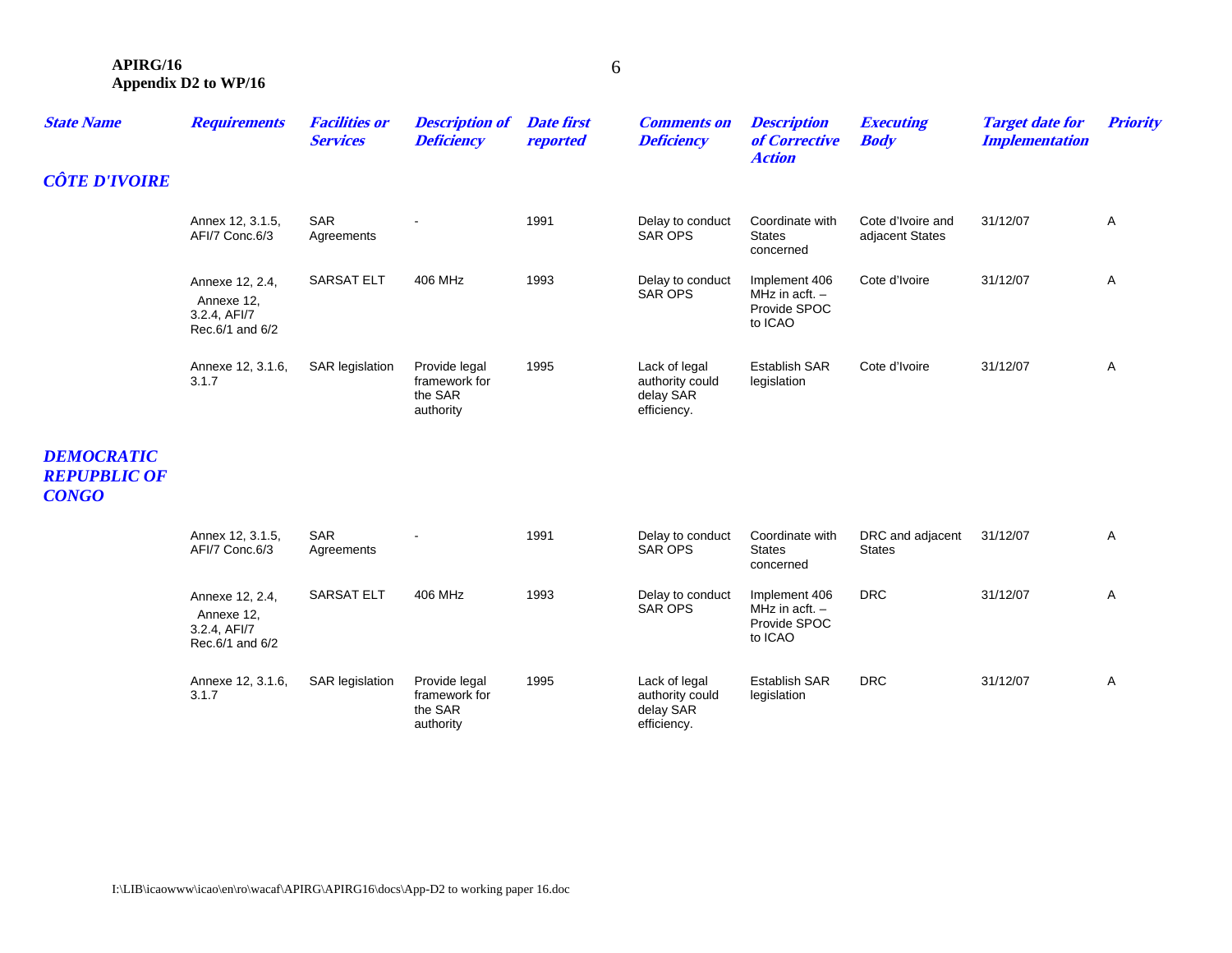| <b>State Name</b>                  | <b>Requirements</b>                                                 | <b>Facilities or</b><br><b>Services</b> | <b>Description of</b><br><b>Deficiency</b>             | <b>Date first</b><br>reported | <b>Comments on</b><br><b>Deficiency</b>                      | <b>Description</b><br>of Corrective<br><b>Action</b>                              | <b>Executing</b><br><b>Body</b>                           | <b>Target date for</b><br><b>Implementation</b> | <b>Priority</b> |
|------------------------------------|---------------------------------------------------------------------|-----------------------------------------|--------------------------------------------------------|-------------------------------|--------------------------------------------------------------|-----------------------------------------------------------------------------------|-----------------------------------------------------------|-------------------------------------------------|-----------------|
| <b>DJIBOUTI</b>                    |                                                                     |                                         |                                                        |                               |                                                              |                                                                                   |                                                           |                                                 |                 |
|                                    | Annex 12, 3.1.5,<br>AFI/7 Conc.6/3                                  | SAR<br>Agreements                       |                                                        | 1991                          | Delay to conduct<br>SAR OPS                                  | Coordinate with<br><b>States</b><br>concerned                                     | Djibouti and<br>adjacent States                           | 31/12/07                                        | A               |
|                                    | Annex 12, 2.4,<br>Annex 12, 3.2.4,<br>AFI/7 Rec. 6/1<br>and $6/2$   | <b>SARSAT ELT</b>                       | 406 MHz                                                | 1993                          | Delay to conduct<br><b>SAR OPS</b>                           | (i) Provide<br>SPOC to<br>ICAO:<br>$\mathsf{ii}$<br>Implement<br>406 MHz<br>acft. | Djibouti                                                  | 31/12/07                                        | Α               |
|                                    | Annex 12, 3.1.6,<br>3.1.7                                           | SAR legislation                         | Provide legal<br>framework for<br>the SAR<br>authority | 1995                          | Lack of legal<br>authority could<br>delay SAR<br>efficiency. | <b>Establish SAR</b><br>legislation                                               | Djibouti                                                  | 31/12/07                                        | A               |
| <b>EGYPT</b>                       |                                                                     |                                         |                                                        |                               |                                                              |                                                                                   |                                                           |                                                 |                 |
|                                    | This State has no<br>deficiency in this<br>field.                   |                                         |                                                        |                               |                                                              |                                                                                   |                                                           |                                                 |                 |
| <b>EQUATORIAL</b><br><b>GUINEA</b> |                                                                     |                                         |                                                        |                               |                                                              |                                                                                   |                                                           |                                                 |                 |
|                                    | Annex 12, 3.1.5,<br>AFI/7 Conc.6/3                                  | SAR<br>Agreements                       |                                                        | 1991                          | Delay to conduct<br><b>SAR OPS</b>                           | Coordinate with<br><b>States</b><br>concerned                                     | <b>Equatorial Guinea</b><br>and adjacent<br><b>States</b> | 31/12/07                                        | A               |
|                                    | Annexe 12, 2.4,<br>Annexe 12,<br>3.2.4,<br>AFI/7 Rec.6/1 and<br>6/2 | <b>SARSAT ELT</b>                       | 406 MHz                                                | 1993                          | Delay to conduct<br><b>SAR OPS</b>                           | Implement 406<br>MHz in $act. -$<br>Provide SPOC<br>to ICAO                       | <b>Equatorial Guinea</b>                                  | 31/12/07                                        | Α               |

7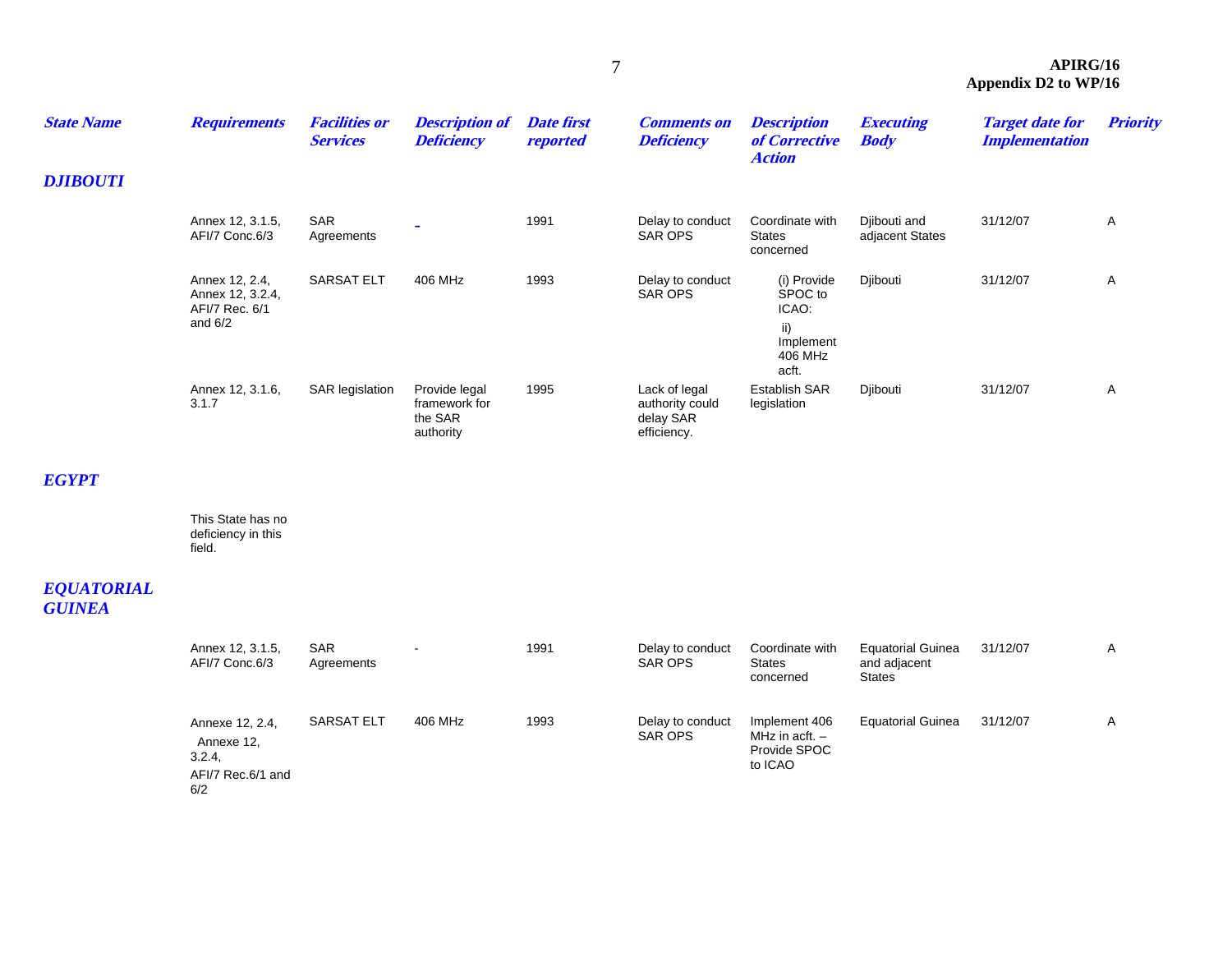| <b>State Name</b>          | <b>Requirements</b>                                                           | <b>Facilities or</b><br><b>Services</b> | <b>Description of</b><br><b>Deficiency</b>             | <b>Date first</b><br>reported | <b>Comments on</b><br><b>Deficiency</b>                      | <b>Description</b><br>of Corrective<br><b>Action</b>             | <b>Executing</b><br><b>Body</b> | <b>Target date for</b><br><b>Implementation</b> | <b>Priority</b> |
|----------------------------|-------------------------------------------------------------------------------|-----------------------------------------|--------------------------------------------------------|-------------------------------|--------------------------------------------------------------|------------------------------------------------------------------|---------------------------------|-------------------------------------------------|-----------------|
|                            | Annexe 12, 3.1.6,<br>3.1.7                                                    | <b>SAR</b> legislation                  | Provide legal<br>framework for<br>the SAR<br>authority | 1995                          | Lack of legal<br>authority could<br>delay SAR<br>efficiency. | Establish SAR<br>legislation                                     | <b>Equatorial Guinea</b>        | 31/12/07                                        | Α               |
| <b>ERITREA</b>             |                                                                               |                                         |                                                        |                               |                                                              |                                                                  |                                 |                                                 |                 |
|                            | Annex 12, 3.1.5,<br>AFI/7 Conc.6/3                                            | SAR<br>Agreements                       | <b>Establish SAR</b><br>agreements                     | 1995                          | Delay to conduct<br><b>SAR OPS</b>                           | Coordination<br>with States<br>concerned                         | Eritrea and<br>adjacent States  | 31/12/07                                        | Α               |
|                            | Annex 12, 3.1.6,<br>3.1.7                                                     | SAR<br>Legislation                      | Provide legal<br>framework for<br>the SAR<br>authority | 1995                          | Lack of legal<br>authority could<br>delay SAR                | Establish SAR<br>Agreements                                      | Eritrea                         | 31/12/07                                        | Α               |
| <b>ETHIOPIA</b>            |                                                                               |                                         |                                                        |                               |                                                              |                                                                  |                                 |                                                 |                 |
|                            | ANNEX 12, 3.1.5,<br>AFI/7 CONC.6/3.                                           | SAR<br>Agreements                       |                                                        | 1995                          | Delay to conduct<br>SAR/OPS                                  | Coordinate with<br><b>States</b><br>concerned.                   | Ethiopia and<br>adjacent States | 31/12/07                                        | Α               |
| <b>FRANCE</b><br>(RÉUNION) |                                                                               |                                         |                                                        |                               |                                                              |                                                                  |                                 |                                                 |                 |
|                            | This State has no<br>deficiency in this<br>field.                             |                                         |                                                        |                               |                                                              |                                                                  |                                 |                                                 |                 |
| <b>GABON</b>               |                                                                               |                                         |                                                        |                               |                                                              |                                                                  |                                 |                                                 |                 |
|                            | Annex 12, 3.1.5,<br>AFI/7 Conc.6/3                                            | SAR<br>Agreements                       |                                                        | 1991                          | Delay to conduct<br><b>SAR OPS</b>                           | Coordinate with<br><b>States</b><br>concerned                    | Gabon and<br>adjacent States    | 31/12/07                                        | Α               |
|                            | Annexe 12, 2.4,<br>Annexe 12,<br>3.2.4, AFI/7<br>$D_{\Omega}$ $C/1$ and $C/2$ | <b>SARSAT ELT</b>                       | 406 MHz                                                | 1993                          | Delay to conduct<br>SAR OPS                                  | Implement 406<br>MHz in $\arctan$ . -<br>Provide SPOC<br>to ICAO | Gabon                           | 31/12/07                                        | A               |

Rec.6/1 and 6/2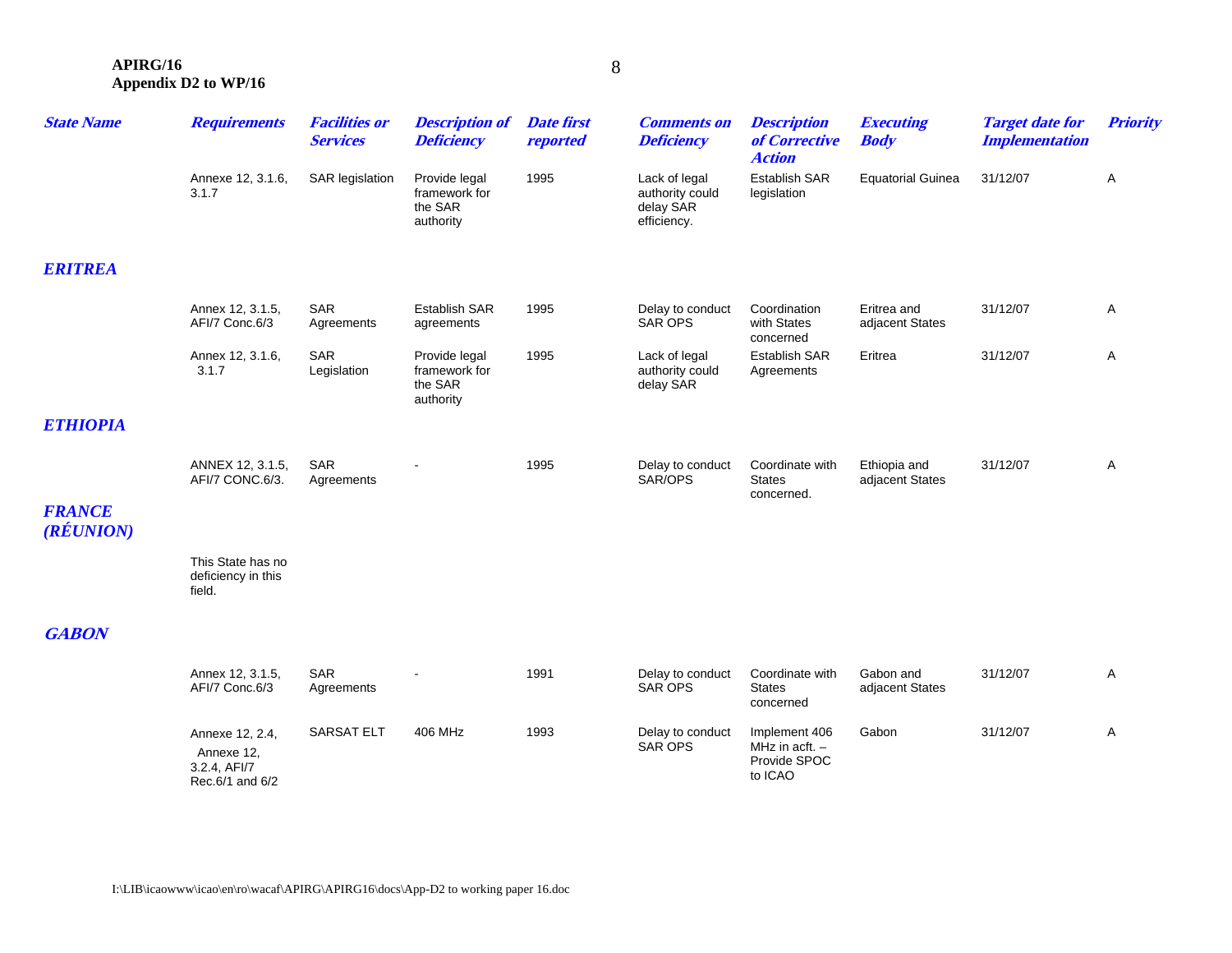| <b>State Name</b> | <b>Requirements</b>                                              | <b>Facilities or</b><br><b>Services</b> | <b>Description of</b><br><b>Deficiency</b>             | <b>Date first</b><br>reported | <b>Comments on</b><br><b>Deficiency</b>                      | <b>Description</b><br>of Corrective<br><b>Action</b>             | <b>Executing</b><br><b>Body</b> | <b>Target date for</b><br><b>Implementation</b> | <b>Priority</b> |
|-------------------|------------------------------------------------------------------|-----------------------------------------|--------------------------------------------------------|-------------------------------|--------------------------------------------------------------|------------------------------------------------------------------|---------------------------------|-------------------------------------------------|-----------------|
|                   | Annexe 12, 3.1.6,<br>3.1.7                                       | <b>SAR</b> legislation                  | Provide legal<br>framework for<br>the SAR<br>authority | 1995                          | Lack of legal<br>authority could<br>delay SAR<br>efficiency. | <b>Establish SAR</b><br>legislation                              | Gabon                           | 31/12/07                                        | Α               |
| <b>GAMBIA</b>     |                                                                  |                                         |                                                        |                               |                                                              |                                                                  |                                 |                                                 |                 |
|                   | Annex 12, 3.1.5,<br>AFI/7 Conc.6/3                               | SAR<br>Agreements                       |                                                        | 1991                          | Delay to conduct<br><b>SAR OPS</b>                           | Coordinate with<br><b>States</b><br>concerned                    | Gambia and<br>adjacent States   | 31/12/07                                        | Α               |
|                   | Annexe 12, 2.4,<br>Annexe 12,<br>3.2.4, AFI/7<br>Rec.6/1 and 6/2 | <b>SARSAT ELT</b>                       | 406 MHz                                                | 1993                          | Delay to conduct<br><b>SAR OPS</b>                           | Implement 406<br>MHz in acft. $-$<br>Provide SPOC<br>to ICAO     | Gambia                          | 31/12/07                                        | Α               |
|                   | Annexe 12, 3.1.6,<br>3.1.7                                       | <b>SAR</b> legislation                  | Provide legal<br>framework for<br>the SAR<br>authority | 1995                          | Lack of legal<br>authority could<br>delay SAR<br>efficiency. | <b>Establish SAR</b><br>legislation                              | Gambia                          | 31/12/07                                        | Α               |
| <b>GHANA</b>      |                                                                  |                                         |                                                        |                               |                                                              |                                                                  |                                 |                                                 |                 |
|                   | Annex 12, 3.1.5,<br>AFI/7 Conc.6/3                               | SAR<br>Agreements                       |                                                        | 1991                          | Delay to conduct<br>SAR OPS                                  | Coordinate with<br><b>States</b><br>concerned                    | Ghana and<br>adjacent States    | 31/12/07                                        | A               |
|                   | Annexe 12, 2.4,<br>Annexe 12,<br>3.2.4, AFI/7<br>Rec.6/1 and 6/2 | <b>SARSAT ELT</b>                       | 406 MHz                                                | 1993                          | Delay to conduct<br><b>SAR OPS</b>                           | Implement 406<br>MHz in $\arctan$ . -<br>Provide SPOC<br>to ICAO | Ghana                           | 31/12/07                                        | Α               |
|                   | Annexe 12, 3.1.6,<br>3.1.7                                       | SAR legislation                         | Provide legal<br>framework for<br>the SAR<br>authority | 1995                          | Lack of legal<br>authority could<br>delay SAR<br>efficiency. | <b>Establish SAR</b><br>legislation                              | Ghana                           | 31/12/07                                        | Α               |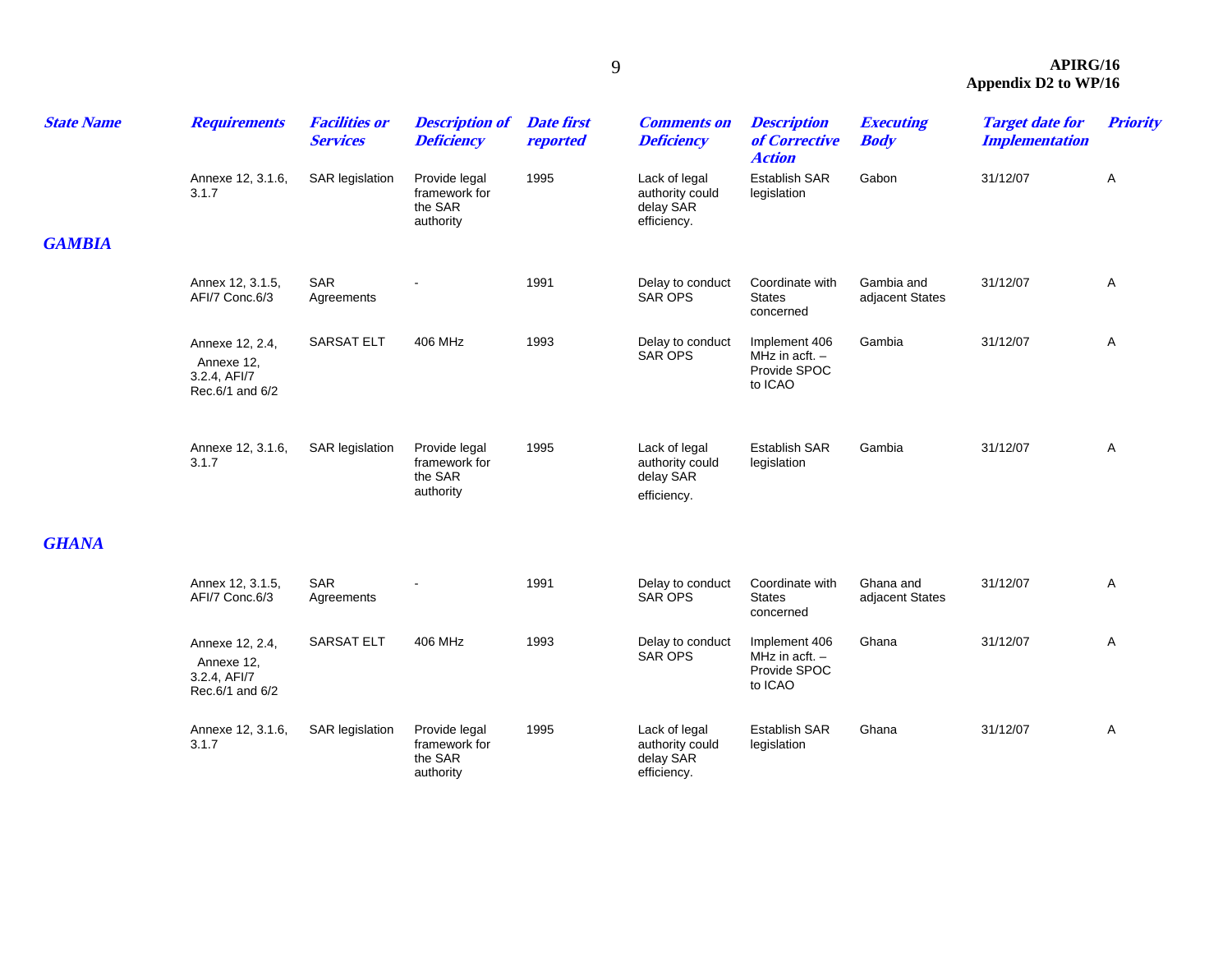| <b>State Name</b>              | <b>Requirements</b>                                               | <b>Facilities or</b><br><b>Services</b> | <b>Description of</b><br><b>Deficiency</b>             | <b>Date first</b><br>reported | <b>Comments on</b><br><b>Deficiency</b>                      | <b>Description</b><br>of Corrective<br><b>Action</b>                                                      | <b>Executing</b><br><b>Body</b> | <b>Target date for</b><br><b>Implementation</b> | <b>Priority</b> |
|--------------------------------|-------------------------------------------------------------------|-----------------------------------------|--------------------------------------------------------|-------------------------------|--------------------------------------------------------------|-----------------------------------------------------------------------------------------------------------|---------------------------------|-------------------------------------------------|-----------------|
| <b>GUINEA</b>                  |                                                                   |                                         |                                                        |                               |                                                              |                                                                                                           |                                 |                                                 |                 |
|                                | Annex 12, 3.1.5,<br>AFI/7 Conc.6/3                                | SAR<br>Agreements                       |                                                        | 1991                          | Delay to conduct<br><b>SAR OPS</b>                           | Coordinate with<br><b>States</b><br>concerned                                                             | Guinea and<br>adjacent States   | 31/12/07                                        | Α               |
|                                | Annexe 12, 2.4,<br>Annexe 12,<br>3.2.4, AFI/7<br>Rec.6/1 and 6/2  | <b>SARSAT ELT</b>                       | 406 MHz                                                | 1993                          | Delay to conduct<br><b>SAR OPS</b>                           | Implement 406<br>MHz in $act. -$<br>Provide SPOC<br>to ICAO                                               | Guinea                          | 31/12/07                                        | Α               |
|                                | Annexe 12, 3.1.6,<br>3.1.7                                        | SAR legislation                         | Provide legal<br>framework for<br>the SAR<br>authority | 1995                          | Lack of legal<br>authority could<br>delay SAR<br>efficiency. | <b>Establish SAR</b><br>legislation                                                                       | Guinea                          | 31/12/07                                        | Α               |
| <b>GUINEA</b><br><b>BISSAU</b> |                                                                   |                                         |                                                        |                               |                                                              |                                                                                                           |                                 |                                                 |                 |
|                                | This State has no<br>deficiency in this<br>field.                 |                                         |                                                        |                               |                                                              |                                                                                                           |                                 |                                                 |                 |
| <b>KENYA</b>                   |                                                                   |                                         |                                                        |                               |                                                              |                                                                                                           |                                 |                                                 |                 |
|                                | Annex 12, 2.4,<br>Annex 12, 3.2.4,<br>AFI/7 Rec. 6/1<br>and $6/2$ | <b>SARSAT ELT</b>                       | 406 MHz and<br>121.5 Mhz not<br>implemented            | 1993                          | Delay to conduct<br><b>SAR OPS</b>                           | 121.5 Mhz<br>implemented.<br>406 MHz not<br>Implemented.                                                  | Kenya                           | 31/12/07                                        | A               |
|                                | Annex 12, 3.1.6,<br>3.1.7                                         | <b>SAR</b> legislation                  | Provide legal<br>framework for<br>the SAR<br>Authority | 1995                          | Lack of legal<br>authority could<br>delay SAR<br>efficiency. | Development of<br>draft legislation<br>is on going                                                        | Kenya                           | 31/12/07                                        | A               |
|                                | Annex 12, 3.1.5,<br>AFI/7 Conc.6/3                                | SAR<br>Agreements                       |                                                        | 1996                          | Delay to conduct<br><b>SAR OPS</b>                           | Signed with<br><b>EAC States</b><br>only. To<br>coordinate with<br>other<br>neighbouring<br><b>States</b> | Kenya and<br>adjacent States    | 31/12/07                                        | Α               |

 concerned outside EAC.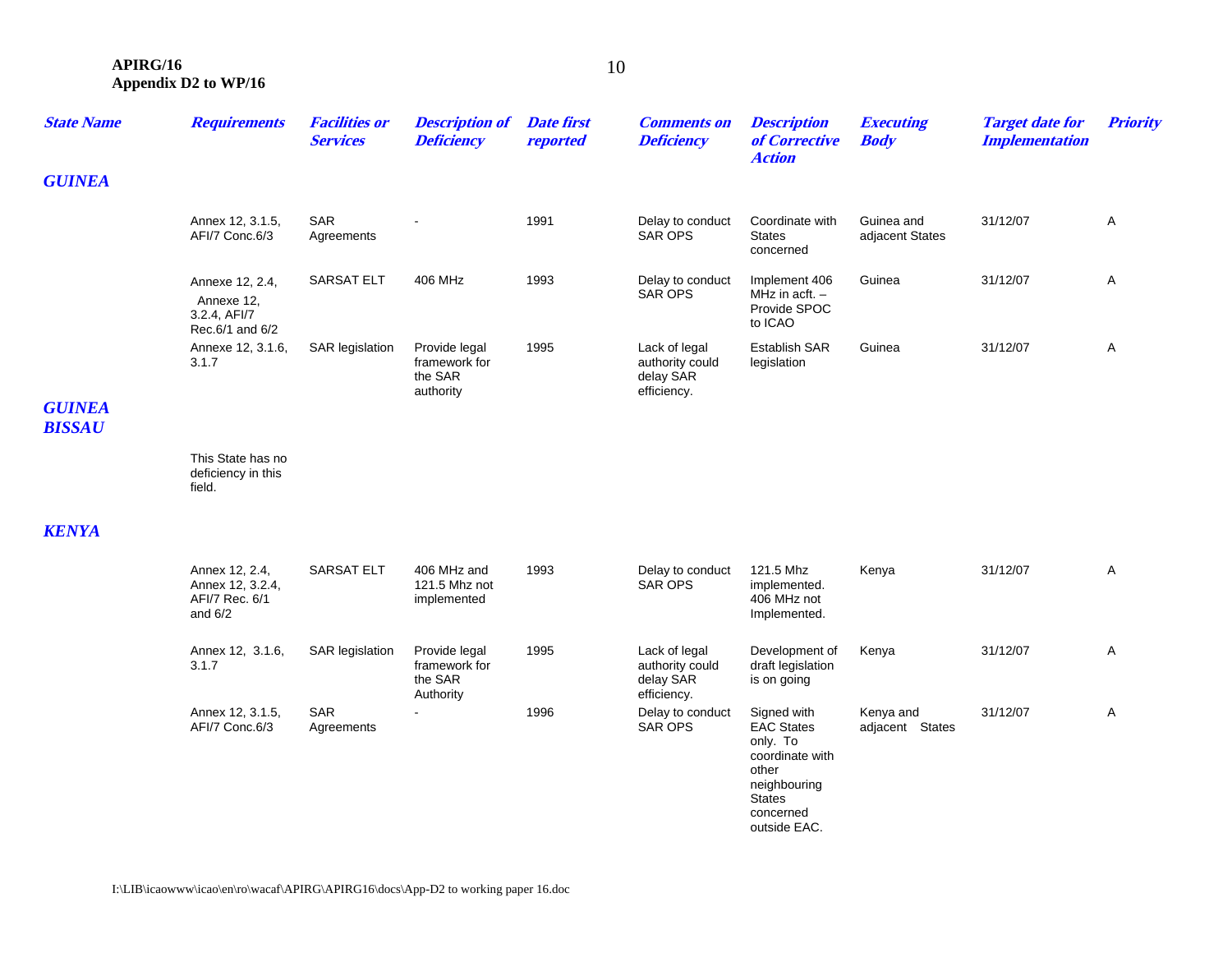| <b>State Name</b> | <b>Requirements</b>                                              | <b>Facilities or</b><br><b>Services</b> | <b>Description of</b><br><b>Deficiency</b>             | <b>Date first</b><br>reported | <b>Comments on</b><br><b>Deficiency</b>                      | <b>Description</b><br>of Corrective<br><b>Action</b>         | <b>Executing</b><br><b>Body</b>     | <b>Target date for</b><br><b>Implementation</b> | <b>Priority</b> |
|-------------------|------------------------------------------------------------------|-----------------------------------------|--------------------------------------------------------|-------------------------------|--------------------------------------------------------------|--------------------------------------------------------------|-------------------------------------|-------------------------------------------------|-----------------|
| <b>LESOTHO</b>    |                                                                  |                                         |                                                        |                               |                                                              |                                                              |                                     |                                                 |                 |
|                   | Annex 12, 3.1.5,<br>AFI/7 Conc.6/3                               | <b>SAR</b><br>Agreements                |                                                        | 1991                          | Delay to conduct<br><b>SAR OPS</b>                           | Coordinate with<br><b>States</b><br>concerned                | Lesotho and<br>adjacent States      | 31/12/07                                        | A               |
|                   | Annexe 12, 2.4,<br>Annexe 12,<br>3.2.4, AFI/7<br>Rec.6/1 and 6/2 | <b>SARSAT ELT</b>                       | 406 MHz                                                | 1993                          | Delay to conduct<br><b>SAR OPS</b>                           | Implement 406<br>MHz in $actt. -$<br>Provide SPOC<br>to ICAO | Lesotho                             | 31/12/07                                        | Α               |
|                   | Annexe 12, 3.1.6,<br>3.1.7                                       | SAR legislation                         | Provide legal<br>framework for<br>the SAR<br>authority | 1995                          | Lack of legal<br>authority could<br>delay SAR<br>efficiency. | <b>Establish SAR</b><br>legislation                          | Lesotho                             | 31/12/07                                        | A               |
| <b>LIBERIA</b>    |                                                                  |                                         |                                                        |                               |                                                              |                                                              |                                     |                                                 |                 |
|                   | Annex 12, 3.1.5,<br>AFI/7 Conc.6/3                               | SAR<br>Agreements                       |                                                        | 1991                          | Delay to conduct<br>SAR OPS                                  | Coordinate with<br><b>States</b><br>concerned                | Liberia and<br>adjacent States      | 31/12/07                                        | Α               |
|                   | Annexe 12, 2.4,<br>Annexe 12,<br>3.2.4, AFI/7<br>Rec.6/1 and 6/2 | <b>SARSAT ELT</b>                       | 406 MHz                                                | 1993                          | Delay to conduct<br>SAR OPS                                  | Implement 406<br>MHz in $act. -$<br>Provide SPOC<br>to ICAO  | Liberia                             | 31/12/07                                        | Α               |
|                   | Annexe 12, 3.1.6,<br>3.1.7                                       | SAR legislation                         | Provide legal<br>framework for<br>the SAR<br>authority | 1995                          | Lack of legal<br>authority could<br>delay SAR<br>efficiency. | <b>Establish SAR</b><br>legislation                          | Liberia                             | 31/12/07                                        | Α               |
| <b>LIBYA</b>      |                                                                  |                                         |                                                        |                               |                                                              |                                                              |                                     |                                                 |                 |
|                   | Annex 12, 3.1.5,<br>AFI/7 Conc.6/3                               | SAR<br>Agreements                       |                                                        | 1991                          | Delay to conduct<br><b>SAR OPS</b>                           | Coordinate with<br><b>States</b><br>concerned                | Libya and adjacent<br><b>States</b> | 31/12/07                                        | Α               |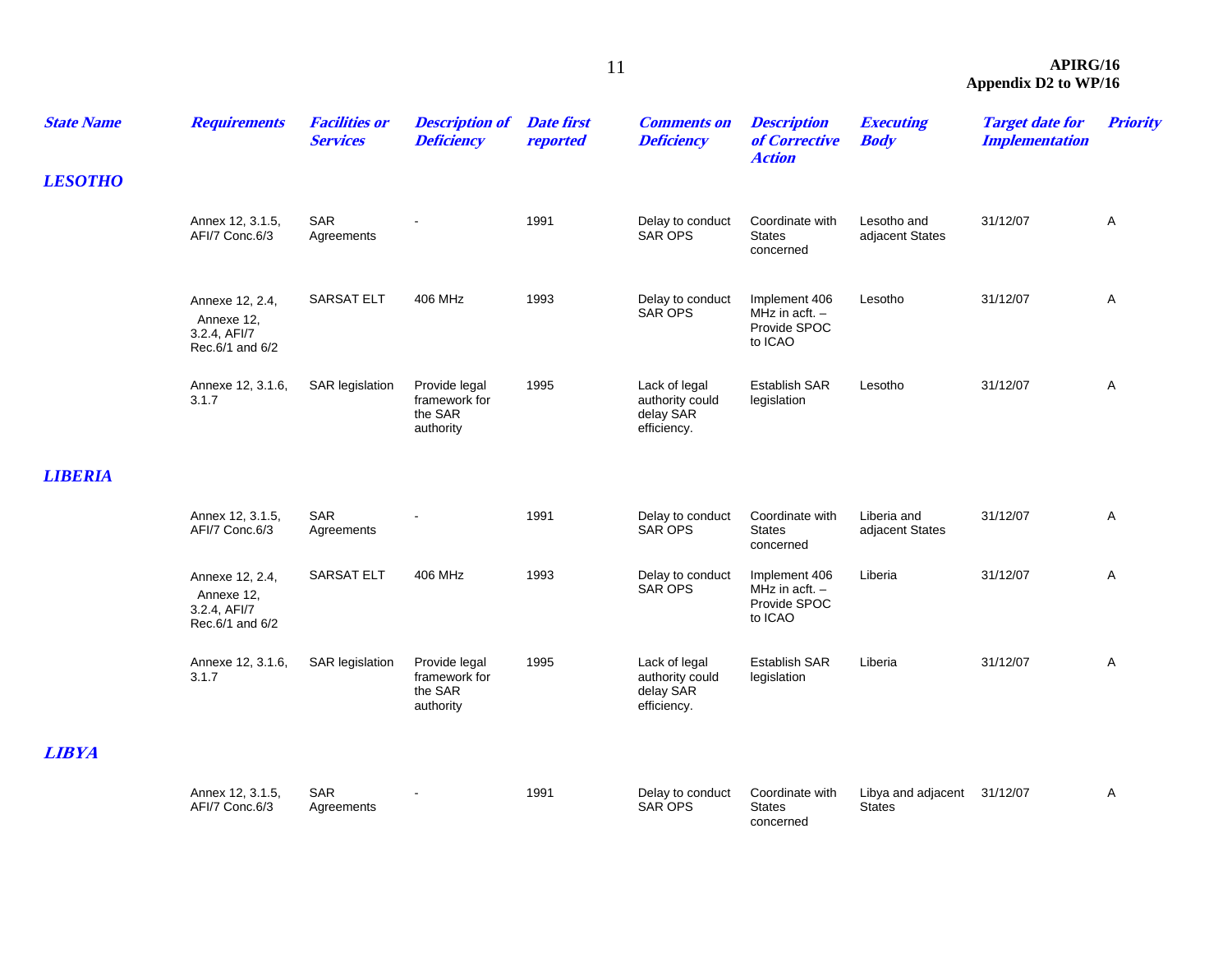| <b>State Name</b> | <b>Requirements</b>                                              | <b>Facilities or</b><br><b>Services</b> | <b>Description of</b><br><b>Deficiency</b>             | <b>Date first</b><br>reported | <b>Comments on</b><br><b>Deficiency</b>                      | <b>Description</b><br>of Corrective<br><b>Action</b>         | <b>Executing</b><br><b>Body</b> | <b>Target date for</b><br><b>Implementation</b> | <b>Priority</b> |
|-------------------|------------------------------------------------------------------|-----------------------------------------|--------------------------------------------------------|-------------------------------|--------------------------------------------------------------|--------------------------------------------------------------|---------------------------------|-------------------------------------------------|-----------------|
|                   | Annexe 12, 2.4,<br>Annexe 12,<br>3.2.4, AFI/7<br>Rec.6/1 and 6/2 | <b>SARSAT ELT</b>                       | 406 MHz                                                | 1993                          | Delay to conduct<br><b>SAR OPS</b>                           | Implement 406<br>MHz in $actt. -$<br>Provide SPOC<br>to ICAO | Libya                           | 31/12/07                                        | Α               |
|                   | Annexe 12, 3.1.6,<br>3.1.7                                       | <b>SAR</b> legislation                  | Provide legal<br>framework for<br>the SAR<br>authority | 1995                          | Lack of legal<br>authority could<br>delay SAR<br>efficiency. | <b>Establish SAR</b><br>legislation                          | Libya                           | 31/12/07                                        | Α               |
| <b>MADAGASCAR</b> |                                                                  |                                         |                                                        |                               |                                                              |                                                              |                                 |                                                 |                 |
|                   | Annex 12, 3.1.5,<br>AFI/7 Conc.6/3                               | SAR<br>Agreements                       |                                                        | 1991                          | Delay to conduct<br><b>SAR OPS</b>                           | Coordinate with<br><b>States</b><br>concerned                | Madagascar<br>adjacent States   | 31/12/07                                        | Α               |
|                   | Annexe 12, 3.1.6,<br>3.1.7                                       | <b>SAR</b> legislation                  | Provide legal<br>framework for<br>the SAR<br>authority | 1995                          | Lack of legal<br>authority could<br>delay SAR<br>efficiency. | <b>Establish SAR</b><br>legislation                          | Madagascar                      | 31/12/07                                        | Α               |
| <b>MALAWI</b>     |                                                                  |                                         |                                                        |                               |                                                              |                                                              |                                 |                                                 |                 |
|                   | Annex 12, 3.1.5,<br>AFI/7 Conc.6/3                               | SAR<br>Agreements                       |                                                        | 1991                          | Delay to conduct<br><b>SAR OPS</b>                           | Coordinate with<br><b>States</b><br>concerned                | Malawi and<br>adjacent States   | 31/12/07                                        | Α               |
|                   | Annexe 12, 2.4,<br>Annexe 12,<br>3.2.4, AFI/7<br>Rec.6/1 and 6/2 | <b>SARSAT ELT</b>                       | 406 MHz                                                | 1993                          | Delay to conduct<br><b>SAR OPS</b>                           | Implement 406<br>MHz in $act. -$<br>Provide SPOC<br>to ICAO  | Malawi                          | 31/12/07                                        | Α               |
|                   | Annexe 12, 3.1.6,<br>3.1.7                                       | SAR legislation                         | Provide legal<br>framework for<br>the SAR<br>authority | 1995                          | Lack of legal<br>authority could<br>delay SAR<br>efficiency. | <b>Establish SAR</b><br>legislation                          | Malawi                          | 31/12/07                                        | Α               |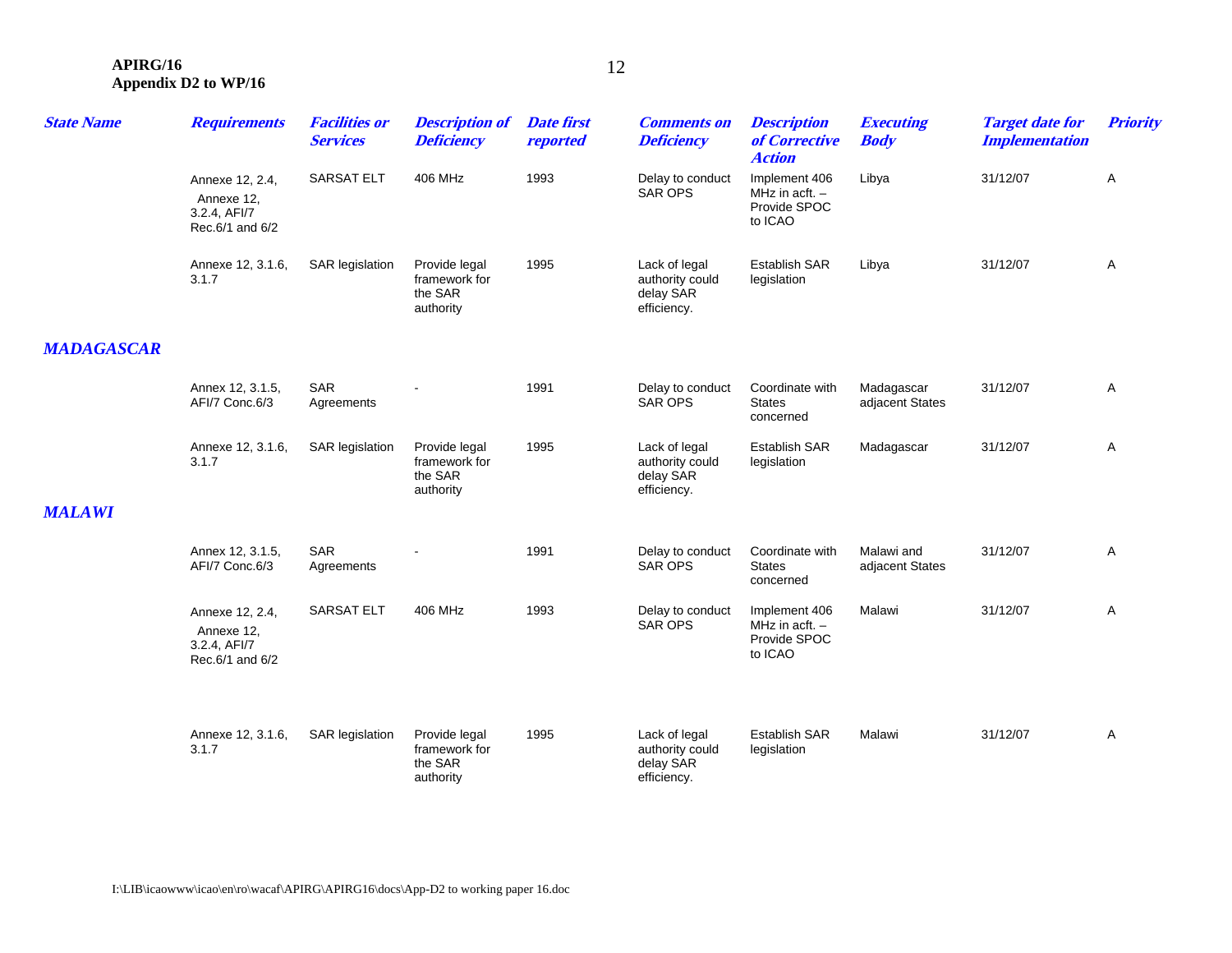| <b>State Name</b> | <b>Requirements</b>                                              | <b>Facilities or</b><br><b>Services</b> | <b>Description of</b><br><b>Deficiency</b>             | <b>Date first</b><br>reported | <b>Comments on</b><br><b>Deficiency</b>                      | <b>Description</b><br>of Corrective<br><b>Action</b>         | <b>Executing</b><br><b>Body</b>    | <b>Target date for</b><br><b>Implementation</b> | <b>Priority</b> |
|-------------------|------------------------------------------------------------------|-----------------------------------------|--------------------------------------------------------|-------------------------------|--------------------------------------------------------------|--------------------------------------------------------------|------------------------------------|-------------------------------------------------|-----------------|
| <b>MALI</b>       |                                                                  |                                         |                                                        |                               |                                                              |                                                              |                                    |                                                 |                 |
|                   | Annex 12, 3.1.5,<br>AFI/7 Conc.6/3                               | SAR<br>Agreements                       |                                                        | 1991                          | Delay to conduct<br><b>SAR OPS</b>                           | Coordinate with<br><b>States</b><br>concerned                | Mali and adjacent<br><b>States</b> | 31/12/07                                        | Α               |
|                   | Annexe 12, 2.4,<br>Annexe 12,<br>3.2.4, AFI/7<br>Rec.6/1 and 6/2 | <b>SARSAT ELT</b>                       | 406 MHz                                                | 1993                          | Delay to conduct<br><b>SAR OPS</b>                           | Implement 406<br>MHz in $actt. -$<br>Provide SPOC<br>to ICAO | Mali                               | 31/12/07                                        | Α               |
|                   | Annexe 12, 3.1.6,<br>3.1.7                                       | <b>SAR</b> legislation                  | Provide legal<br>framework for<br>the SAR<br>authority | 1995                          | Lack of legal<br>authority could<br>delay SAR<br>efficiency. | <b>Establish SAR</b><br>legislation                          | Mali                               | 31/12/07                                        | Α               |
| <b>MAURITANIA</b> |                                                                  |                                         |                                                        |                               |                                                              |                                                              |                                    |                                                 |                 |
|                   | Annex 12, 3.1.5,<br>AFI/7 Conc.6/3                               | SAR<br>Agreements                       |                                                        | 1991                          | Delay to conduct<br><b>SAR OPS</b>                           | Coordinate with<br><b>States</b><br>concerned                | Mauritania and<br>adjacent States  | 31/12/07                                        | Α               |
|                   | Annexe 12, 2.4,<br>Annexe 12,<br>3.2.4, AFI/7<br>Rec.6/1 and 6/2 | <b>SARSAT ELT</b>                       | 406 MHz                                                | 1993                          | Delay to conduct<br><b>SAR OPS</b>                           | Implement 406<br>MHz in $actt. -$<br>Provide SPOC<br>to ICAO | Mauritania                         | 31/12/07                                        | Α               |
|                   | Annexe 12, 3.1.6,<br>3.1.7                                       | SAR legislation                         | Provide legal<br>framework for<br>the SAR<br>authority | 1995                          | Lack of legal<br>authority could<br>delay SAR<br>efficiency. | <b>Establish SAR</b><br>legislation                          | Mauritania                         | 31/12/07                                        | Α               |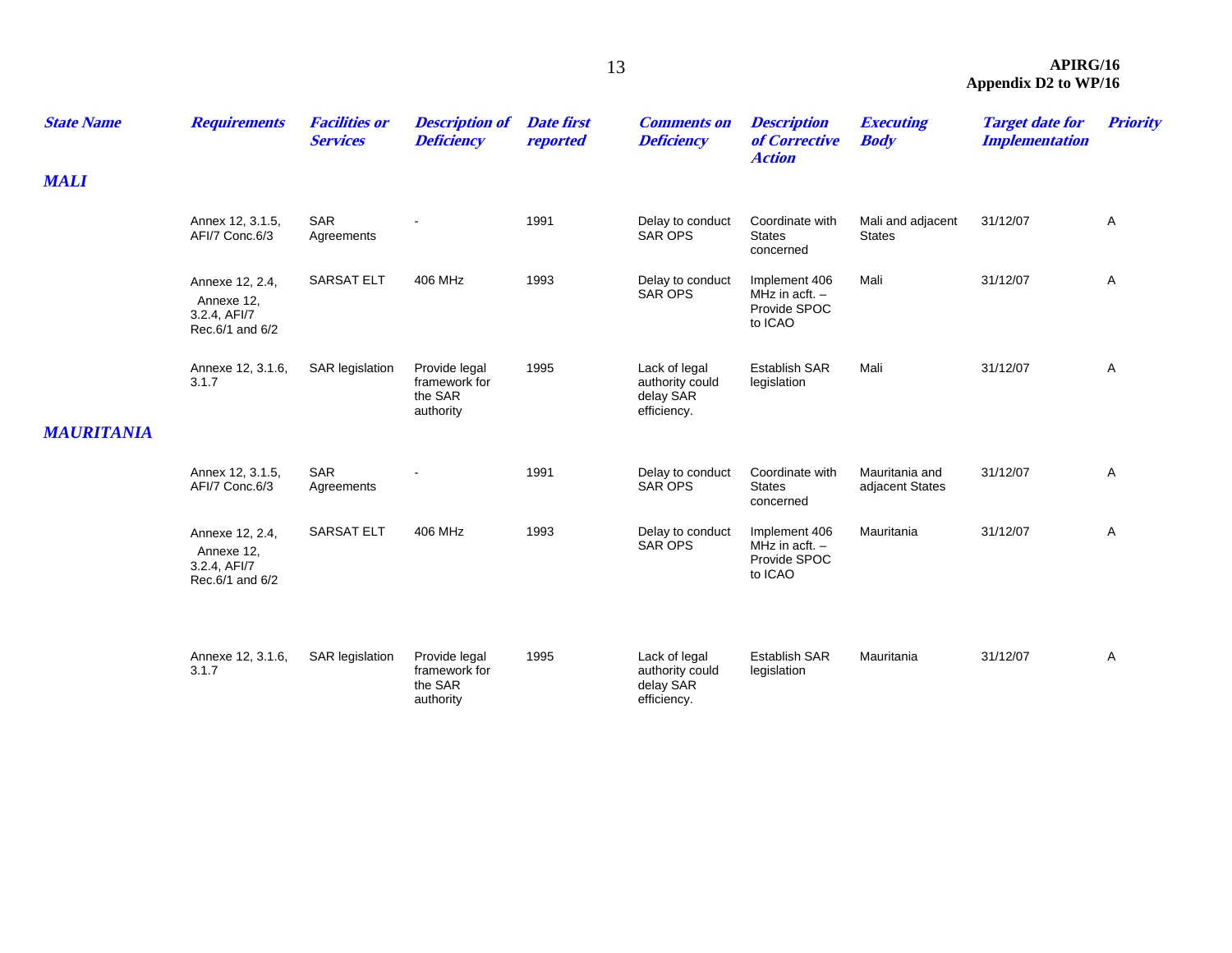| <b>State Name</b> | <b>Requirements</b>                                              | <b>Facilities or</b><br><b>Services</b> | <b>Description of</b><br><b>Deficiency</b>             | <b>Date first</b><br>reported | <b>Comments on</b><br><b>Deficiency</b>                      | <b>Description</b><br>of Corrective<br><b>Action</b>         | <b>Executing</b><br><b>Body</b>   | <b>Target date for</b><br><b>Implementation</b> | <b>Priority</b> |
|-------------------|------------------------------------------------------------------|-----------------------------------------|--------------------------------------------------------|-------------------------------|--------------------------------------------------------------|--------------------------------------------------------------|-----------------------------------|-------------------------------------------------|-----------------|
| <b>MAURITIUS</b>  |                                                                  |                                         |                                                        |                               |                                                              |                                                              |                                   |                                                 |                 |
|                   | Annex 12, 3.1.5,<br>AFI/7 Conc.6/3                               | SAR<br>Agreements                       |                                                        | 1991                          | Delay to conduct<br><b>SAR OPS</b>                           | Coordinate with<br><b>States</b><br>concerned                | Mauritius and<br>adjacent States  | 31/12/07                                        | Α               |
|                   | Annexe 12, 2.4,<br>Annexe 12,<br>3.2.4, AFI/7<br>Rec.6/1 and 6/2 | <b>SARSAT ELT</b>                       | 406 MHz                                                | 1993                          | Delay to conduct<br>SAR OPS                                  | Implement 406<br>MHz in $act. -$<br>Provide SPOC<br>to ICAO  | Mauritius                         | 31/12/07                                        | Α               |
|                   | Annexe 12, 3.1.6,<br>3.1.7                                       | <b>SAR</b> legislation                  | Provide legal<br>framework for<br>the SAR<br>authority | 1995                          | Lack of legal<br>authority could<br>delay SAR<br>efficiency. | <b>Establish SAR</b><br>legislation                          | <b>Mauritius</b>                  | 31/12/07                                        | Α               |
| <b>MOROCCO</b>    |                                                                  |                                         |                                                        |                               |                                                              |                                                              |                                   |                                                 |                 |
|                   | Annex 12, 3.1.5,<br>AFI/7 Conc.6/3                               | SAR<br>Agreements                       |                                                        | 1991                          | Delay to conduct<br><b>SAR OPS</b>                           | Coordinate with<br><b>States</b><br>concerned                | Morocco and<br>adjacent States    | 31/12/07                                        | Α               |
|                   | Annexe 12, 2.4,<br>Annexe 12,<br>3.2.4, AFI/7<br>Rec.6/1 and 6/2 | <b>SARSAT ELT</b>                       | 406 MHz                                                | 1993                          | Delay to conduct<br><b>SAR OPS</b>                           | Implement 406<br>MHz in acft. $-$<br>Provide SPOC<br>to ICAO | Morocco                           | 31/12/07                                        | Α               |
| <b>MOZAMBIQUE</b> | Annexe 12, 3.1.6,<br>3.1.7                                       | <b>SAR</b> legislation                  | Provide legal<br>framework for<br>the SAR<br>authority | 1995                          | Lack of legal<br>authority could<br>delay SAR<br>efficiency. | <b>Establish SAR</b><br>legislation                          | Morocco                           | 31/12/07                                        | Α               |
|                   | Annex 12, 3.1.5,<br>AFI/7 Conc.6/3                               | SAR<br>Agreements                       |                                                        | 1991                          | Delay to conduct<br><b>SAR OPS</b>                           | Coordinate with<br><b>States</b><br>concerned                | Mozambique and<br>adjacent States | 31/12/07                                        | Α               |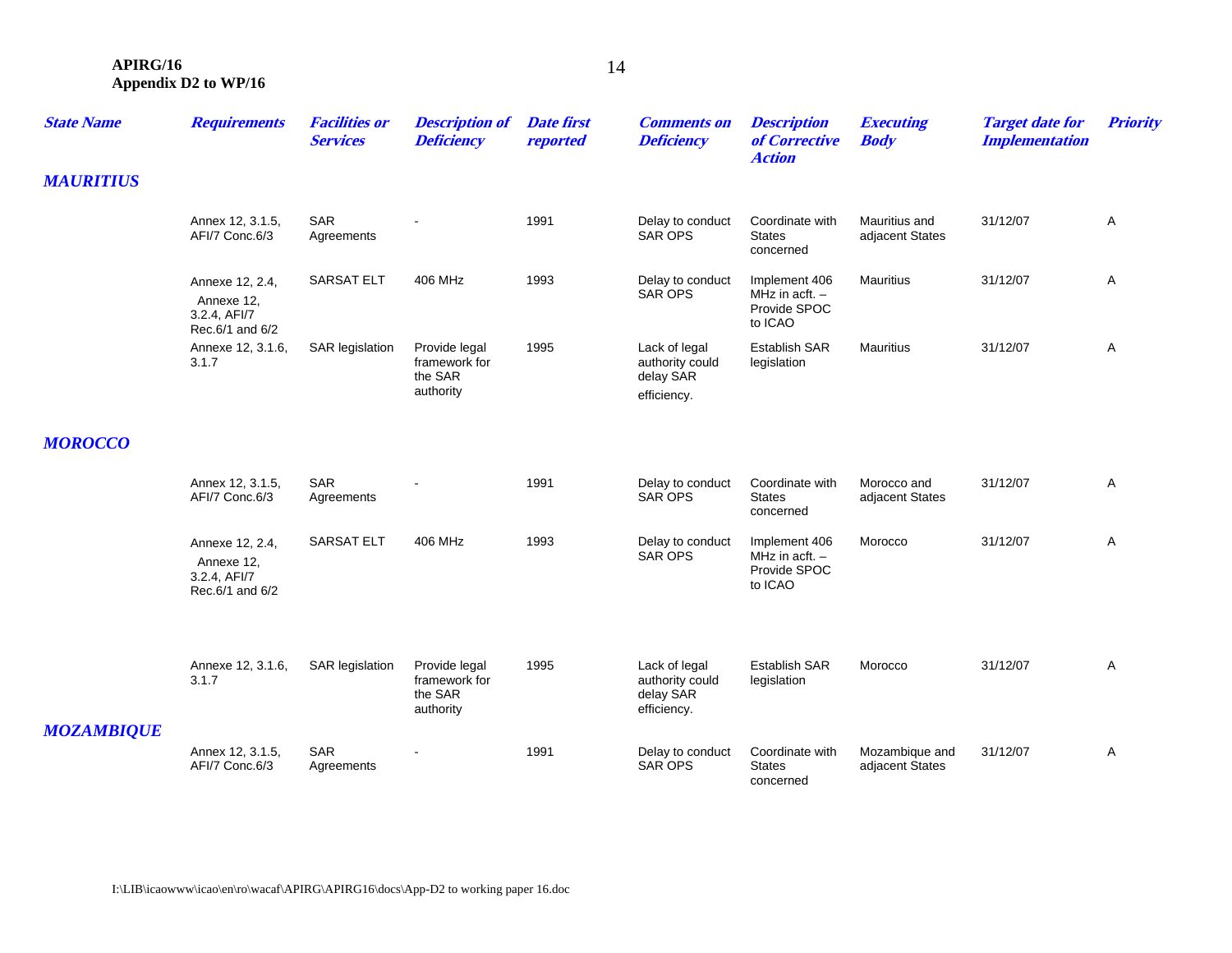| <b>State Name</b> | <b>Requirements</b>                                              | <b>Facilities or</b><br><b>Services</b> | <b>Description of</b><br><b>Deficiency</b>             | <b>Date first</b><br>reported | <b>Comments on</b><br><b>Deficiency</b>                      | <b>Description</b><br>of Corrective<br><b>Action</b>         | <b>Executing</b><br><b>Body</b>     | <b>Target date for</b><br><b>Implementation</b> | <b>Priority</b> |
|-------------------|------------------------------------------------------------------|-----------------------------------------|--------------------------------------------------------|-------------------------------|--------------------------------------------------------------|--------------------------------------------------------------|-------------------------------------|-------------------------------------------------|-----------------|
|                   | Annexe 12, 2.4,<br>Annexe 12,<br>3.2.4, AFI/7<br>Rec.6/1 and 6/2 | <b>SARSAT ELT</b>                       | 406 MHz                                                | 1993                          | Delay to conduct<br><b>SAR OPS</b>                           | Implement 406<br>MHz in $actt. -$<br>Provide SPOC<br>to ICAO | Mozambique                          | 31/12/07                                        | Α               |
|                   | Annexe 12, 3.1.6,<br>3.1.7                                       | SAR legislation                         | Provide legal<br>framework for<br>the SAR<br>authority | 1995                          | Lack of legal<br>authority could<br>delay SAR<br>efficiency. | <b>Establish SAR</b><br>legislation                          | Mozambique                          | 31/12/07                                        | Α               |
| <b>NAMIBIA</b>    |                                                                  |                                         |                                                        |                               |                                                              |                                                              |                                     |                                                 |                 |
|                   | Annex 12, 3.1.5,<br>AFI/7 Conc.6/3                               | SAR<br>Agreements                       |                                                        | 1991                          | Delay to conduct<br>SAR OPS                                  | Coordinate with<br><b>States</b><br>concerned                | Namibia and<br>adjacent States      | 31/12/07                                        | Α               |
|                   | Annexe 12, 2.4,<br>Annexe 12,<br>3.2.4, AFI/7<br>Rec.6/1 and 6/2 | <b>SARSAT ELT</b>                       | 406 MHz                                                | 1993                          | Delay to conduct<br><b>SAR OPS</b>                           | Implement 406<br>MHz in $actt. -$<br>Provide SPOC<br>to ICAO | Namibia                             | 31/12/07                                        | A               |
|                   | Annexe 12, 3.1.6,<br>3.1.7                                       | <b>SAR</b> legislation                  | Provide legal<br>framework for<br>the SAR<br>authority | 1995                          | Lack of legal<br>authority could<br>delay SAR<br>efficiency. | <b>Establish SAR</b><br>legislation                          | Namibia                             | 31/12/07                                        | Α               |
| <b>NIGER</b>      |                                                                  |                                         |                                                        |                               |                                                              |                                                              |                                     |                                                 |                 |
|                   | Annex 12, 3.1.5,<br>AFI/7 Conc.6/3                               | <b>SAR</b><br>Agreements                |                                                        | 1991                          | Delay to conduct<br>SAR OPS                                  | Coordinate with<br><b>States</b><br>concerned                | Niger and adjacent<br><b>States</b> | 31/12/07                                        | Α               |
|                   | Annexe 12, 2.4,<br>Annexe 12,<br>3.2.4, AFI/7<br>Rec.6/1 and 6/2 | <b>SARSAT ELT</b>                       | 406 MHz                                                | 1993                          | Delay to conduct<br><b>SAR OPS</b>                           | Implement 406<br>MHz in acft. $-$<br>Provide SPOC<br>to ICAO | Niger                               | 31/12/07                                        | Α               |
|                   | Annexe 12, 3.1.6,<br>3.1.7                                       | SAR legislation                         | Provide legal<br>framework for<br>the SAR<br>authority | 1995                          | Lack of legal<br>authority could<br>delay SAR<br>efficiency. | <b>Establish SAR</b><br>legislation                          | Niger                               | 31/12/07                                        | Α               |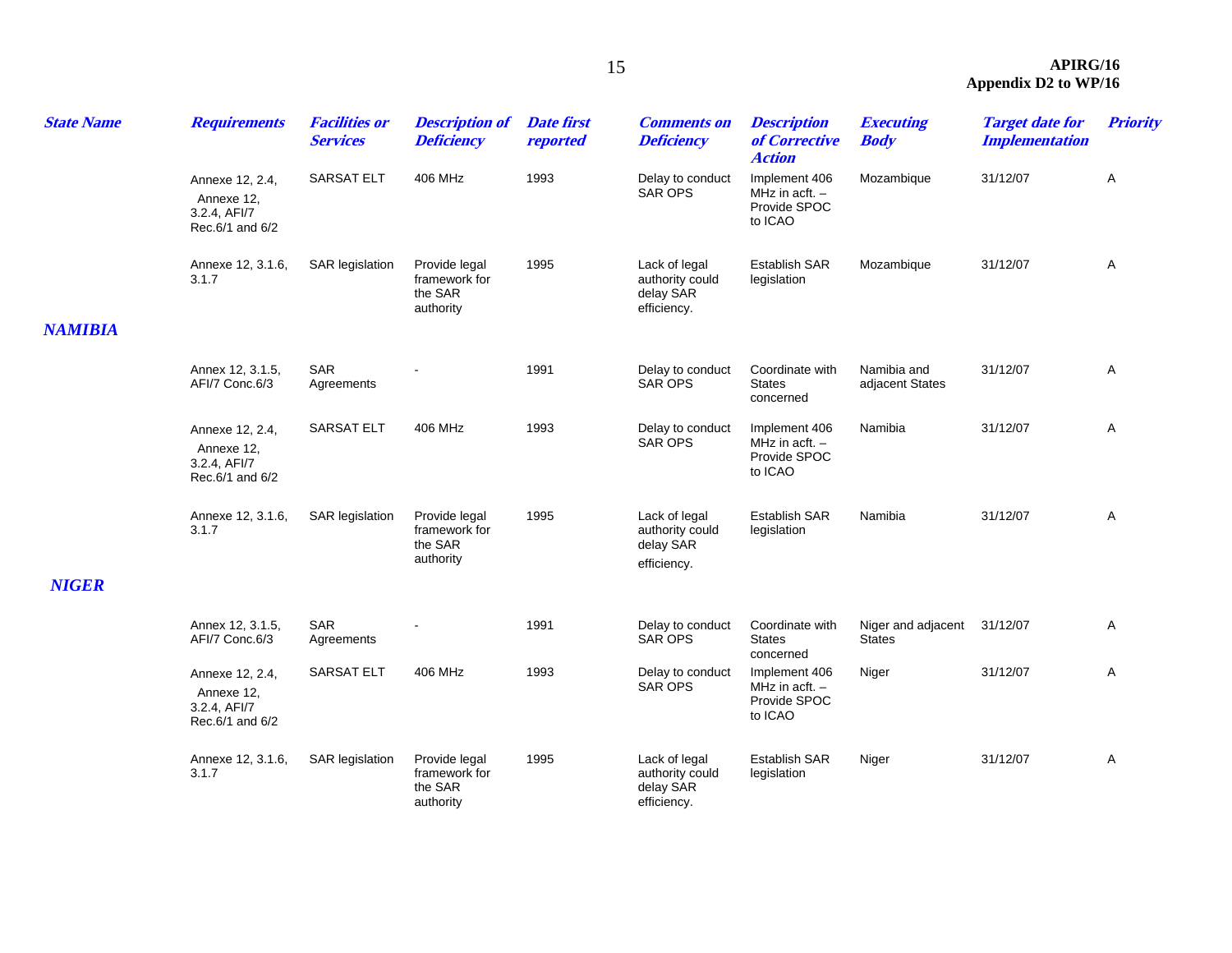| <b>State Name</b>     | <b>Requirements</b>                                              | <b>Facilities or</b><br><b>Services</b> | <b>Description of</b><br><b>Deficiency</b>             | <b>Date first</b><br>reported | <b>Comments on</b><br><b>Deficiency</b>                      | <b>Description</b><br>of Corrective<br><b>Action</b>         | <b>Executing</b><br><b>Body</b>              | <b>Target date for</b><br><b>Implementation</b> | <b>Priority</b> |
|-----------------------|------------------------------------------------------------------|-----------------------------------------|--------------------------------------------------------|-------------------------------|--------------------------------------------------------------|--------------------------------------------------------------|----------------------------------------------|-------------------------------------------------|-----------------|
| <b>NIGERIA</b>        |                                                                  |                                         |                                                        |                               |                                                              |                                                              |                                              |                                                 |                 |
| <b>RWANDA</b>         | Annex 12, 3.1.5,<br>AFI/7 Conc.6/3                               | SAR<br>Agreements                       |                                                        | 1991                          | Delay to conduct<br><b>SAR OPS</b>                           | Coordinate with<br><b>States</b><br>concerned                | Nigeria and<br>adjacent States               | 31/12/07                                        | Α               |
|                       | Annex 12, 3.1.5,<br>AFI/7 Conc.6/3                               | SAR<br>Agreements                       |                                                        | 1991                          | Delay to conduct<br><b>SAR OPS</b>                           | Coordinate with<br><b>States</b><br>concerned                | Rwanda and<br>adjacent States                | 31/12/07                                        | Α               |
|                       | Annexe 12, 2.4,<br>Annexe 12,<br>3.2.4, AFI/7<br>Rec.6/1 and 6/2 | <b>SARSAT ELT</b>                       | 406 MHz                                                | 1993                          | Delay to conduct<br><b>SAR OPS</b>                           | Implement 406<br>MHz in $actt. -$<br>Provide SPOC<br>to ICAO | Rwanda                                       | 31/12/07                                        | Α               |
| <b>SAO TOME &amp;</b> | Annexe 12, 3.1.6,<br>3.1.7                                       | SAR legislation                         | Provide legal<br>framework for<br>the SAR<br>authority | 1995                          | Lack of legal<br>authority could<br>delay SAR<br>efficiency. | <b>Establish SAR</b><br>legislation                          | Rwanda                                       | 31/12/07                                        | Α               |
| <b>PRINCIPE</b>       |                                                                  |                                         |                                                        |                               |                                                              |                                                              |                                              |                                                 |                 |
|                       | Annex 12, 3.1.5,<br>AFI/7 Conc.6/3                               | SAR<br>Agreements                       |                                                        | 1991                          | Delay to conduct<br>SAR OPS                                  | Coordinate with<br><b>States</b><br>concerned                | Sao Tome<br>&Principe and<br>adjacent States | 31/12/07                                        | Α               |
|                       | Annexe 12, 2.4,<br>Annexe 12,<br>3.2.4, AFI/7<br>Rec.6/1 and 6/2 | <b>SARSAT ELT</b>                       | 406 MHz                                                | 1993                          | Delay to conduct<br><b>SAR OPS</b>                           | Implement 406<br>MHz in acft. $-$<br>Provide SPOC<br>to ICAO | Sao Tome<br>&Pricipe                         | 31/12/07                                        | Α               |
|                       | Annexe 12, 3.1.6,<br>3.1.7                                       | <b>SAR</b> legislation                  | Provide legal<br>framework for<br>the SAR<br>authority | 1995                          | Lack of legal<br>authority could<br>delay SAR<br>efficiency. | <b>Establish SAR</b><br>legislation                          | Sao Tome<br>&Principe                        | 31/12/07                                        | A               |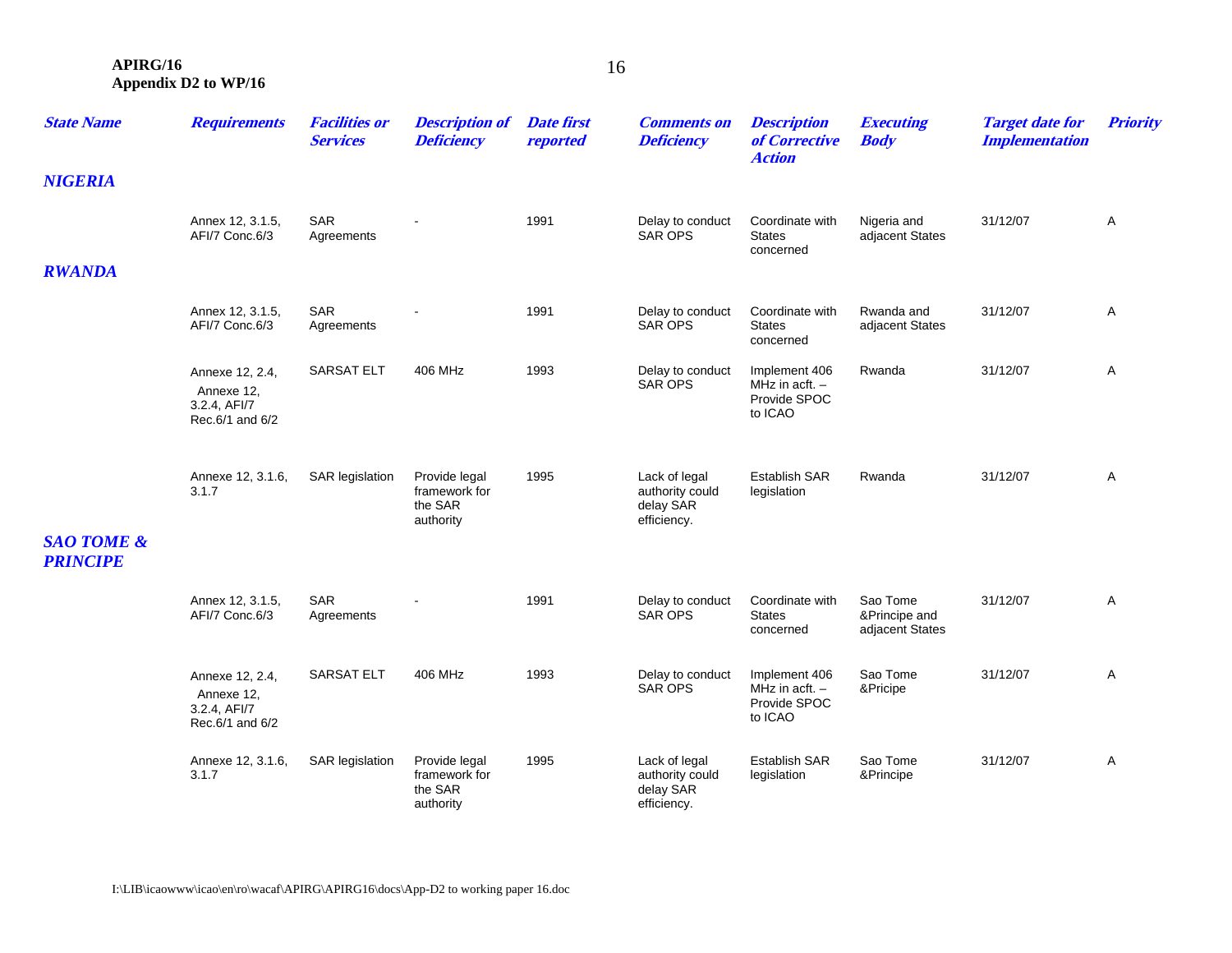| <b>State Name</b><br><b>SENEGAL</b> | <b>Requirements</b>                                              | <b>Facilities or</b><br><b>Services</b> | <b>Description of</b><br><b>Deficiency</b>             | <b>Date first</b><br>reported | <b>Comments on</b><br><b>Deficiency</b>                      | <b>Description</b><br>of Corrective<br><b>Action</b>         | <b>Executing</b><br><b>Body</b>   | <b>Target date for</b><br><b>Implementation</b> | <b>Priority</b> |
|-------------------------------------|------------------------------------------------------------------|-----------------------------------------|--------------------------------------------------------|-------------------------------|--------------------------------------------------------------|--------------------------------------------------------------|-----------------------------------|-------------------------------------------------|-----------------|
|                                     |                                                                  |                                         |                                                        |                               |                                                              |                                                              |                                   |                                                 |                 |
|                                     | Annex 12, 3.1.5,<br>AFI/7 Conc.6/3                               | SAR<br>Agreements                       |                                                        | 1991                          | Delay to conduct<br><b>SAR OPS</b>                           | Coordinate with<br><b>States</b><br>concerned                | Senegal and<br>adjacent States    | 31/12/07                                        | Α               |
|                                     | Annexe 12, 2.4,<br>Annexe 12,<br>3.2.4, AFI/7<br>Rec.6/1 and 6/2 | <b>SARSAT ELT</b>                       | 406 MHz                                                | 1993                          | Delay to conduct<br><b>SAR OPS</b>                           | Implement 406<br>MHz in $actt.$ –<br>Provide SPOC<br>to ICAO | Senegal                           | 31/12/07                                        | Α               |
|                                     | Annexe 12, 3.1.6,<br>3.1.7                                       | <b>SAR legislation</b>                  | Provide legal<br>framework for<br>the SAR<br>authority | 1995                          | Lack of legal<br>authority could<br>delay SAR<br>efficiency. | Establish SAR<br>legislation                                 | Senegal                           | 31/12/07                                        | Α               |
| <b>SEYCHELLES</b>                   |                                                                  |                                         |                                                        |                               |                                                              |                                                              |                                   |                                                 |                 |
|                                     | Annex 12, 3.1.5,<br>AFI/7 Conc.6/3                               | SAR<br>Agreements                       |                                                        | 1991                          | Delay to conduct<br><b>SAR OPS</b>                           | Coordinate with<br><b>States</b><br>concerned                | Seychelles and<br>adjacent States | 31/12/07                                        | Α               |
|                                     | Annexe 12, 2.4,<br>Annexe 12,<br>3.2.4, AFI/7<br>Rec.6/1 and 6/2 | <b>SARSAT ELT</b>                       | 406 MHz                                                | 1993                          | Delay to conduct<br><b>SAR OPS</b>                           | Implement 406<br>MHz in $actt.$ –<br>Provide SPOC<br>to ICAO | Seychelles                        | 31/12/07                                        | Α               |
| <b>SIERRA LEONE</b>                 | Annexe 12, 3.1.6,<br>3.1.7                                       | SAR legislation                         | Provide legal<br>framework for<br>the SAR<br>authority | 1995                          | Lack of legal<br>authority could<br>delay SAR<br>efficiency. | <b>Establish SAR</b><br>legislation                          | Seychelles                        | 31/12/07                                        | Α               |

This State has no deficiency in this field.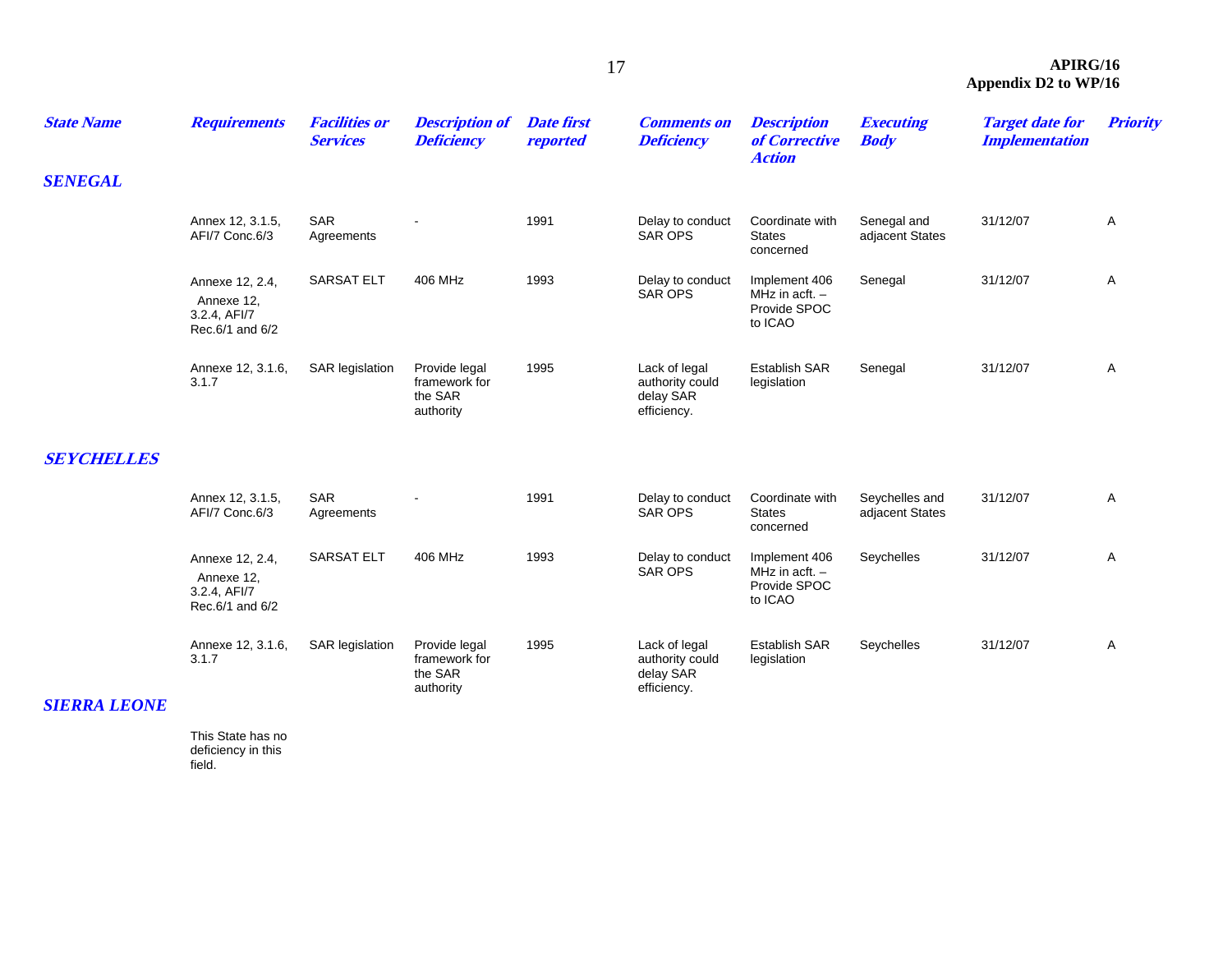| <b>State Name</b>           | <b>Requirements</b>                                              | <b>Facilities or</b><br><b>Services</b>      | <b>Description of</b><br><b>Deficiency</b>                | <b>Date first</b><br>reported | <b>Comments on</b><br><b>Deficiency</b>                            | <b>Description</b><br>of Corrective<br><b>Action</b>                            | <b>Executing</b><br><b>Body</b> | <b>Target date for</b><br><b>Implementation</b> | <b>Priority</b> |
|-----------------------------|------------------------------------------------------------------|----------------------------------------------|-----------------------------------------------------------|-------------------------------|--------------------------------------------------------------------|---------------------------------------------------------------------------------|---------------------------------|-------------------------------------------------|-----------------|
| <b>SOMALIA</b>              | AFI/7 Rec.5/21                                                   | Route UG207                                  | Mogadishu-<br>Karachi                                     | 1990                          | Aircraft<br>subjected to fly<br>non-economical<br>routes           | <b>States</b><br>concerned to<br>coordinate<br>common<br>implementation<br>date | Somalia                         | 31/12/07                                        | Α               |
|                             | AFI/7 Rec.5/21                                                   | Provision of<br><b>ATC 150 NM</b><br>concept | Non-provision of<br>ATC service 150<br>NM of<br>Mogadishu | 1994                          | Delayed descent<br>for arrival and<br>steep climb for<br>departure | No action due to<br>the present<br>situation                                    | Somalia                         | 31/12/07                                        | U               |
| <b>SOUTH AFRICA</b>         |                                                                  |                                              |                                                           |                               |                                                                    |                                                                                 |                                 |                                                 |                 |
|                             | This State has no<br>deficiency in this<br>field.                |                                              |                                                           |                               |                                                                    |                                                                                 |                                 |                                                 |                 |
| <b>SPAIN (CANARY</b><br>IS. |                                                                  |                                              |                                                           |                               |                                                                    |                                                                                 |                                 |                                                 |                 |
|                             | This State has no<br>deficiency in this<br>field.                |                                              |                                                           |                               |                                                                    |                                                                                 |                                 |                                                 |                 |
| <b>SUDAN</b>                |                                                                  |                                              |                                                           |                               |                                                                    |                                                                                 |                                 |                                                 |                 |
|                             | Annex 12, 3.1.5,<br>AFI/7 Conc.6/3                               | SAR<br>Agreements                            |                                                           | 1991                          | Delay to conduct<br><b>SAR OPS</b>                                 | Coordinate with<br><b>States</b><br>concerned                                   | Sudan and<br>adjacent States    | 31/12/07                                        | Α               |
|                             | Annexe 12, 2.4,<br>Annexe 12,<br>3.2.4, AFI/7<br>Rec.6/1 and 6/2 | <b>SARSAT ELT</b>                            | 406 MHz                                                   | 1993                          | Delay to conduct<br>SAR OPS                                        | Implement 406<br>MHz in $act. -$<br>Provide SPOC<br>to ICAO                     | Sudan                           | 31/12/07                                        | A               |
|                             | Annexe 12, 3.1.6,<br>3.1.7                                       | SAR legislation                              | Provide legal<br>framework for<br>the SAR<br>authority    | 1995                          | Lack of legal<br>authority could<br>delay SAR<br>efficiency.       | <b>Establish SAR</b><br>legislation                                             | Sudan                           | 31/12/07                                        | Α               |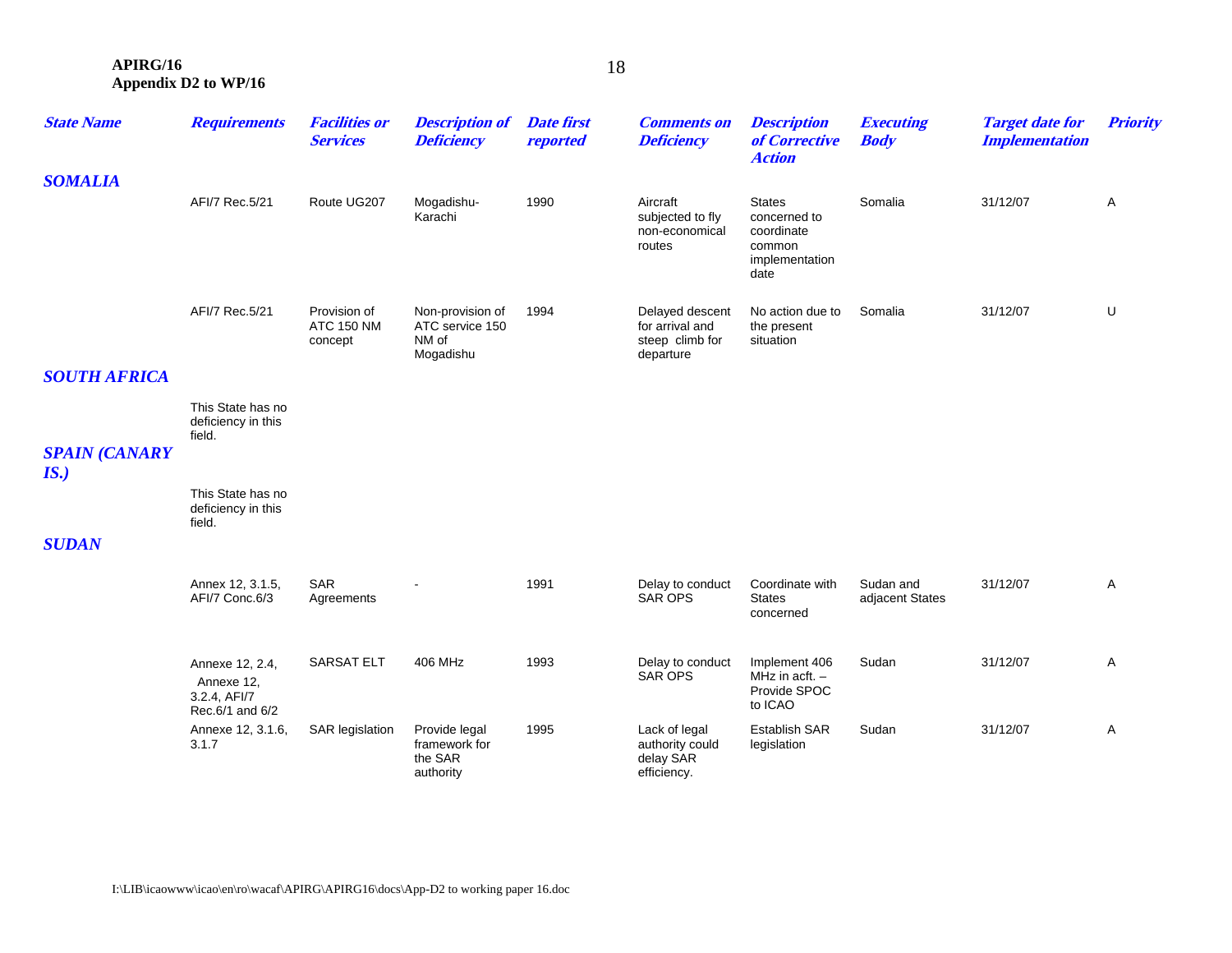| <b>State Name</b><br><b>SWAZILAND</b> | <b>Requirements</b>                           | <b>Facilities or</b><br><b>Services</b> | <b>Description of</b><br><b>Deficiency</b>             | <b>Date first</b><br>reported | <b>Comments on</b><br><b>Deficiency</b>                      | <b>Description</b><br>of Corrective<br><b>Action</b> | <b>Executing</b><br><b>Body</b>    | <b>Target date for</b><br><b>Implementation</b> | <b>Priority</b> |
|---------------------------------------|-----------------------------------------------|-----------------------------------------|--------------------------------------------------------|-------------------------------|--------------------------------------------------------------|------------------------------------------------------|------------------------------------|-------------------------------------------------|-----------------|
|                                       |                                               |                                         |                                                        |                               |                                                              |                                                      |                                    |                                                 |                 |
|                                       | Annex 12, 3.1.5,<br>AFI/7 Conc.6/3            | SAR<br>Agreements                       |                                                        | 1991                          | Delay to conduct<br><b>SAR OPS</b>                           | Coordinate with<br><b>States</b><br>concerned        | Swaziland and<br>adjacent States   | 31/12/07                                        | Α               |
|                                       | Annexe 12, 2.4,                               | <b>SARSAT ELT</b>                       | 406 MHz                                                | 1993                          | Delay to conduct                                             | Implement 406                                        | Swaziland                          | 31/12/07                                        | Α               |
|                                       | Annexe 12.<br>3.2.4, AFI/7<br>Rec.6/1 and 6/2 |                                         |                                                        |                               | <b>SAR OPS</b>                                               | MHz in $actt. -$<br>Provide SPOC<br>to ICAO          |                                    |                                                 |                 |
|                                       | Annexe 12, 3.1.6,<br>3.1.7                    | SAR legislation                         | Provide legal<br>framework for<br>the SAR<br>authority | 1995                          | Lack of legal<br>authority could<br>delay SAR<br>efficiency. | <b>Establish SAR</b><br>legislation                  | Swaziland                          | 31/12/07                                        | Α               |
| <b>TANZANIA</b>                       |                                               |                                         |                                                        |                               |                                                              |                                                      |                                    |                                                 |                 |
|                                       |                                               |                                         |                                                        |                               |                                                              |                                                      |                                    |                                                 |                 |
|                                       | Annex 12, 3.1.5,<br>AFI/7 Conc.6/3            | SAR<br>Agreements                       |                                                        | 1991                          | Delay to conduct<br><b>SAR OPS</b>                           | Coordinate with<br><b>States</b><br>concerned        | Tanzania and<br>adjacent States    | 31/12/07                                        | Α               |
| <b>TOGO</b>                           |                                               |                                         |                                                        |                               |                                                              |                                                      |                                    |                                                 |                 |
|                                       |                                               |                                         |                                                        |                               |                                                              |                                                      |                                    |                                                 |                 |
|                                       | Annex 12, 3.1.5,<br>AFI/7 Conc.6/3            | <b>SAR</b><br>Agreements                |                                                        | 1991                          | Delay to conduct<br><b>SAR OPS</b>                           | Coordinate with<br><b>States</b><br>concerned        | Togo and adjacent<br><b>States</b> | 31/12/07                                        | Α               |
|                                       | Annexe 12, 2.4,                               | <b>SARSAT ELT</b>                       | 406 MHz                                                | 1993                          | Delay to conduct                                             | Implement 406                                        | Togo                               | 31/12/07                                        | Α               |
|                                       | Annexe 12,<br>3.2.4, AFI/7<br>Rec.6/1 and 6/2 |                                         |                                                        |                               | <b>SAR OPS</b>                                               | MHz in $act. -$<br>Provide SPOC<br>to ICAO           |                                    |                                                 |                 |
|                                       | Annexe 12, 3.1.6,<br>3.1.7                    | <b>SAR</b> legislation                  | Provide legal<br>framework for<br>the SAR<br>authority | 1995                          | Lack of legal<br>authority could<br>delay SAR<br>efficiency. | <b>Establish SAR</b><br>legislation                  | Togo                               | 31/12/07                                        | Α               |
| <b>TUNISIA</b>                        |                                               |                                         |                                                        |                               |                                                              |                                                      |                                    |                                                 |                 |

This State has no deficiency in this field.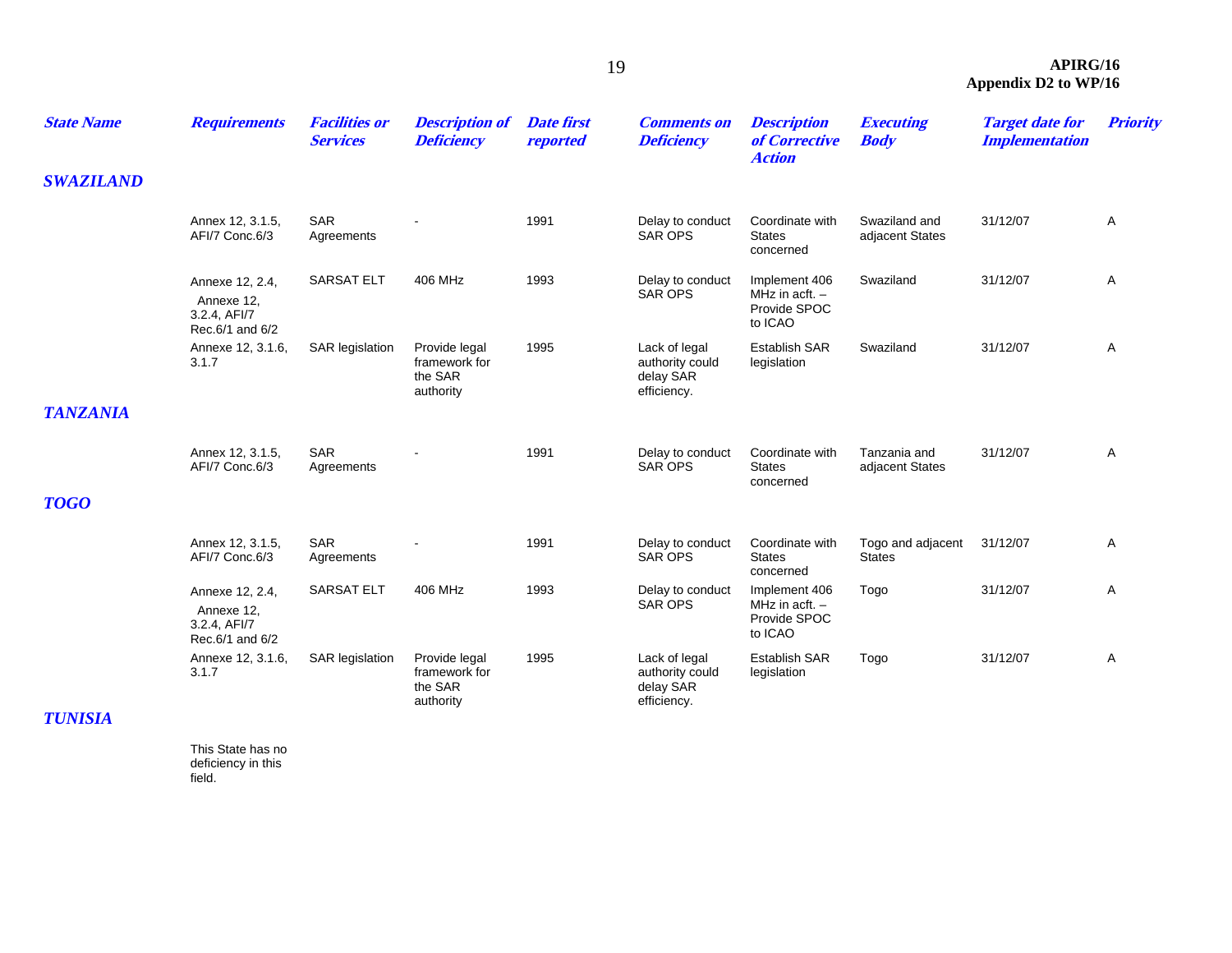| <b>State Name</b> | <b>Requirements</b>                                              | <b>Facilities or</b><br><b>Services</b> | <b>Description of</b><br><b>Deficiency</b>             | <b>Date first</b><br>reported | <b>Comments on</b><br><b>Deficiency</b>                      | <b>Description</b><br>of Corrective<br><b>Action</b>         | <b>Executing</b><br><b>Body</b>  | <b>Target date for</b><br><b>Implementation</b> | <b>Priority</b> |
|-------------------|------------------------------------------------------------------|-----------------------------------------|--------------------------------------------------------|-------------------------------|--------------------------------------------------------------|--------------------------------------------------------------|----------------------------------|-------------------------------------------------|-----------------|
| <b>UGANDA</b>     |                                                                  |                                         |                                                        |                               |                                                              |                                                              |                                  |                                                 |                 |
|                   | Annex 12, 3.1.5,<br>AFI/7 Conc.6/3                               | <b>SAR</b><br>Agreements                |                                                        | 1991                          | Delay to conduct<br><b>SAR OPS</b>                           | Coordinate with<br><b>States</b><br>concerned                | Uganda and<br>adjacent States    | 31/12/07                                        | Α               |
|                   | Annexe 12, 2.4,<br>Annexe 12,<br>3.2.4, AFI/7<br>Rec.6/1 and 6/2 | <b>SARSAT ELT</b>                       | 406 MHz                                                | 1993                          | Delay to conduct<br><b>SAR OPS</b>                           | Implement 406<br>MHz in acft. $-$<br>Provide SPOC<br>to ICAO | Uganda                           | 31/12/07                                        | A               |
|                   | Annexe 12, 3.1.6,<br>3.1.7                                       | <b>SAR</b> legislation                  | Provide legal<br>framework for<br>the SAR<br>authority | 1995                          | Lack of legal<br>authority could<br>delay SAR<br>efficiency. | <b>Establish SAR</b><br>legislation                          | Uganda                           | 31/12/07                                        | Α               |
| <b>ZAMBIA</b>     |                                                                  |                                         |                                                        |                               |                                                              |                                                              |                                  |                                                 |                 |
|                   | Annex 12, 3.1.5,<br>AFI/7 Conc.6/3                               | SAR<br>Agreements                       |                                                        | 1991                          | Delay to conduct<br><b>SAR OPS</b>                           | Coordinate with<br><b>States</b><br>concerned                | Zambia adjacent<br><b>States</b> | 31/12/07                                        | Α               |
|                   | Annexe 12, 2.4,<br>Annexe 12,<br>3.2.4, AFI/7<br>Rec.6/1 and 6/2 | <b>SARSAT ELT</b>                       | 406 MHz                                                | 1993                          | Delay to conduct<br><b>SAR OPS</b>                           | Implement 406<br>MHz in acft. $-$<br>Provide SPOC<br>to ICAO | Zambia                           | 31/12/07                                        | Α               |
|                   | Annexe 12, 3.1.6,<br>3.1.7                                       | <b>SAR</b> legislation                  | Provide legal<br>framework for<br>the SAR<br>authority | 1995                          | Lack of legal<br>authority could<br>delay SAR<br>efficiency. | <b>Establish SAR</b><br>legislation                          | Zambia                           | 31/12/07                                        | Α               |
| <b>ZIMBABWE</b>   |                                                                  |                                         |                                                        |                               |                                                              |                                                              |                                  |                                                 |                 |
|                   | Annex 12, 3.1.5,<br>AFI/7 Conc.6/3                               | <b>SAR</b><br>Agreements                |                                                        | 1991                          | Delay to conduct<br><b>SAR OPS</b>                           | Coordinate with<br><b>States</b><br>concerned                | Zimbabwe and<br>adjacent States  | 31/12/07                                        | Α               |
|                   | Annexe 12, 2.4,<br>Annexe 12,<br>3.2.4, AFI/7<br>Rec.6/1 and 6/2 | <b>SARSAT ELT</b>                       | 406 MHz                                                | 1993                          | Delay to conduct<br><b>SAR OPS</b>                           | Implement 406<br>MHz in $actt.$ –<br>Provide SPOC<br>to ICAO | Zimbabwe                         | 31/12/07                                        | Α               |
|                   | Annexe 12, 3.1.6,<br>3.1.7                                       | <b>SAR</b> legislation                  | Provide legal<br>framework for<br>the SAR<br>authority | 1995                          | Lack of legal<br>authority could<br>delay SAR<br>efficiency. | <b>Establish SAR</b><br>legislation                          | Zimbabwe                         | 31/12/07                                        | A               |

— — — — —

I:\LIB\icaowww\icao\en\ro\wacaf\APIRG\APIRG16\docs\App-D2 to working paper 16.doc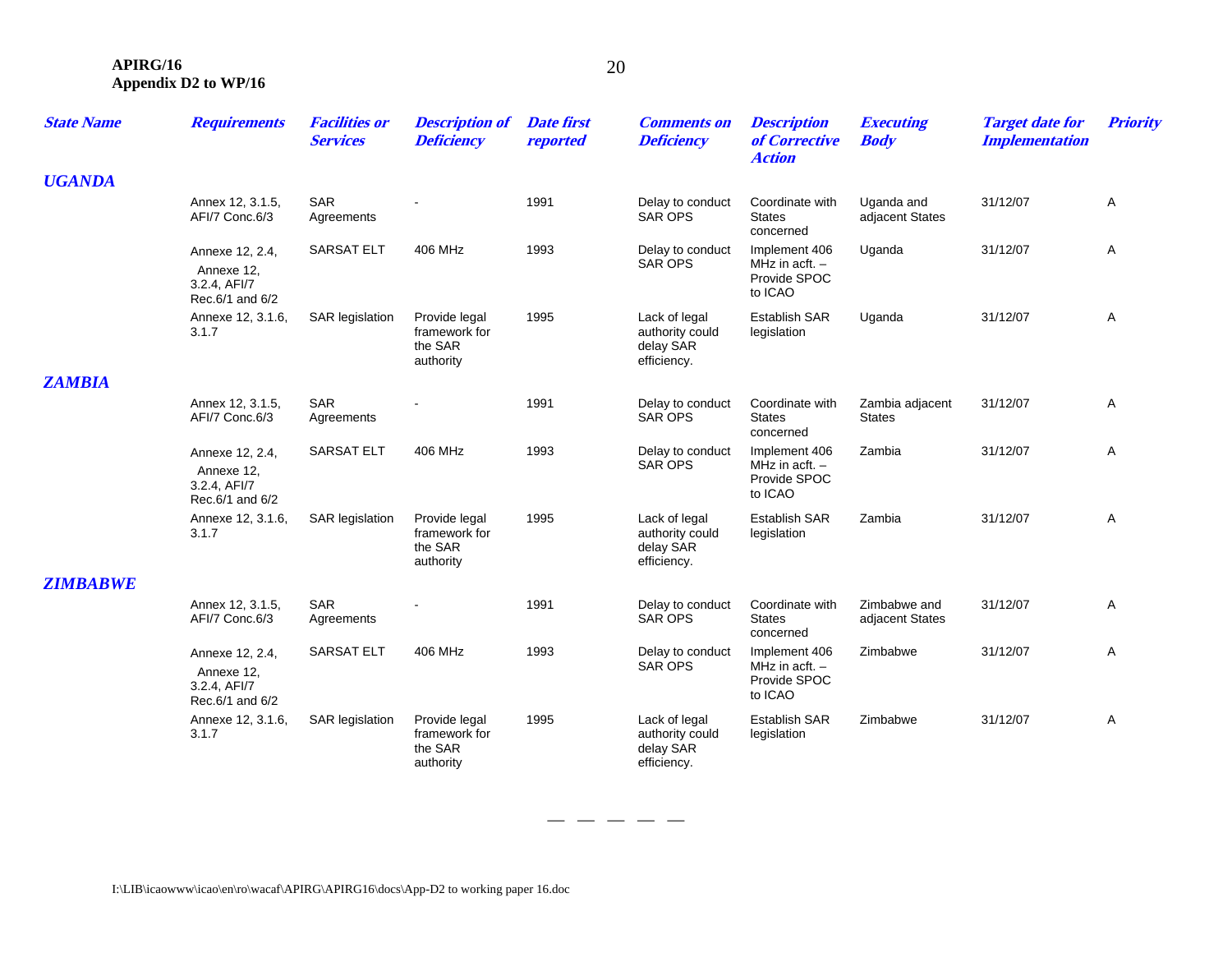# **English AIS Deficiencies**

| <b>State Name</b>            | <b>Requirements</b>                               | <b>Facilities or</b><br><b>Services</b> | <b>Description of</b> Date first<br><b>Deficiency</b> | reported | <b>Comments on</b><br><b>Deficiency</b> | <b>Description</b><br>of Corrective<br><b>Action</b> | <b>Executing</b><br><b>Body</b> | <b>Target date for</b><br><b>Implementation</b> | <b>Priority</b> |
|------------------------------|---------------------------------------------------|-----------------------------------------|-------------------------------------------------------|----------|-----------------------------------------|------------------------------------------------------|---------------------------------|-------------------------------------------------|-----------------|
| <b>AIS</b><br><b>ALGERIA</b> |                                                   |                                         |                                                       |          |                                         |                                                      |                                 |                                                 |                 |
|                              | This State has no<br>deficiency in this<br>field. |                                         |                                                       |          |                                         |                                                      |                                 |                                                 |                 |
| <b>ANGOLA</b>                |                                                   |                                         |                                                       |          |                                         |                                                      |                                 |                                                 |                 |
|                              | This State has no<br>deficiency in this<br>field. |                                         |                                                       |          |                                         |                                                      |                                 |                                                 |                 |
| <b>BENIN</b>                 |                                                   |                                         |                                                       |          |                                         |                                                      |                                 |                                                 |                 |
|                              | This State has no<br>deficiency in this<br>field. |                                         |                                                       |          |                                         |                                                      |                                 |                                                 |                 |
| <b>BOTSWANA</b>              |                                                   |                                         |                                                       |          |                                         |                                                      |                                 |                                                 |                 |
|                              | This State has no<br>deficiency in this<br>field. |                                         |                                                       |          |                                         |                                                      |                                 |                                                 |                 |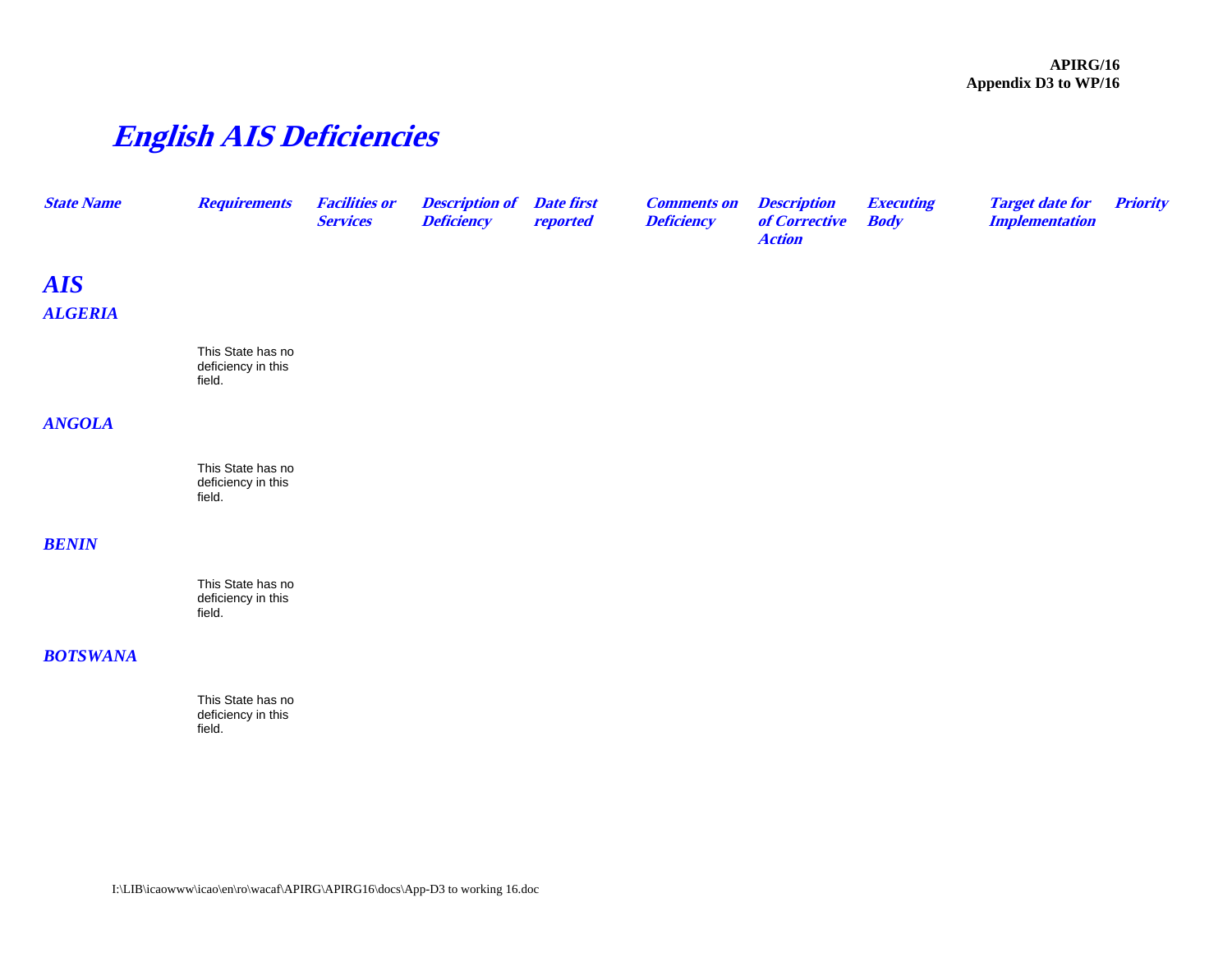| APIRG/16<br>Appendix D3 to WP/16 |                     |                                                |                                                              |                 |                                              |                                |                                 |                                                 |                        |
|----------------------------------|---------------------|------------------------------------------------|--------------------------------------------------------------|-----------------|----------------------------------------------|--------------------------------|---------------------------------|-------------------------------------------------|------------------------|
| <b>State Name</b>                | <b>Requirements</b> | <i><b>Facilities or</b></i><br><b>Services</b> | <b>Description of Date first</b><br><i><b>Deficiency</b></i> | <b>reported</b> | <b>Comments on Description</b><br>Deficiency | <i>of Corrective</i><br>Action | <b>Executing</b><br><b>Body</b> | <b>Target date for</b><br><b>Implementation</b> | <i><b>Priority</b></i> |

#### *BURKINA FASO*

| This State has no  |
|--------------------|
| deficiency in this |
| field.             |

#### *BURUNDI*

| This State has no  |
|--------------------|
| deficiency in this |
| field.             |

#### *CAMEROON*

| This State has no  |
|--------------------|
| deficiency in this |
| field.             |

#### *CAPE VERDE*

| This State has no  |
|--------------------|
| deficiency in this |
| field.             |

# *CENTRAL AFRICAN REPUBLIC*

| This State has no  |
|--------------------|
| deficiency in this |
| field.             |

#### *CHAD*

This State has no deficiency in this field.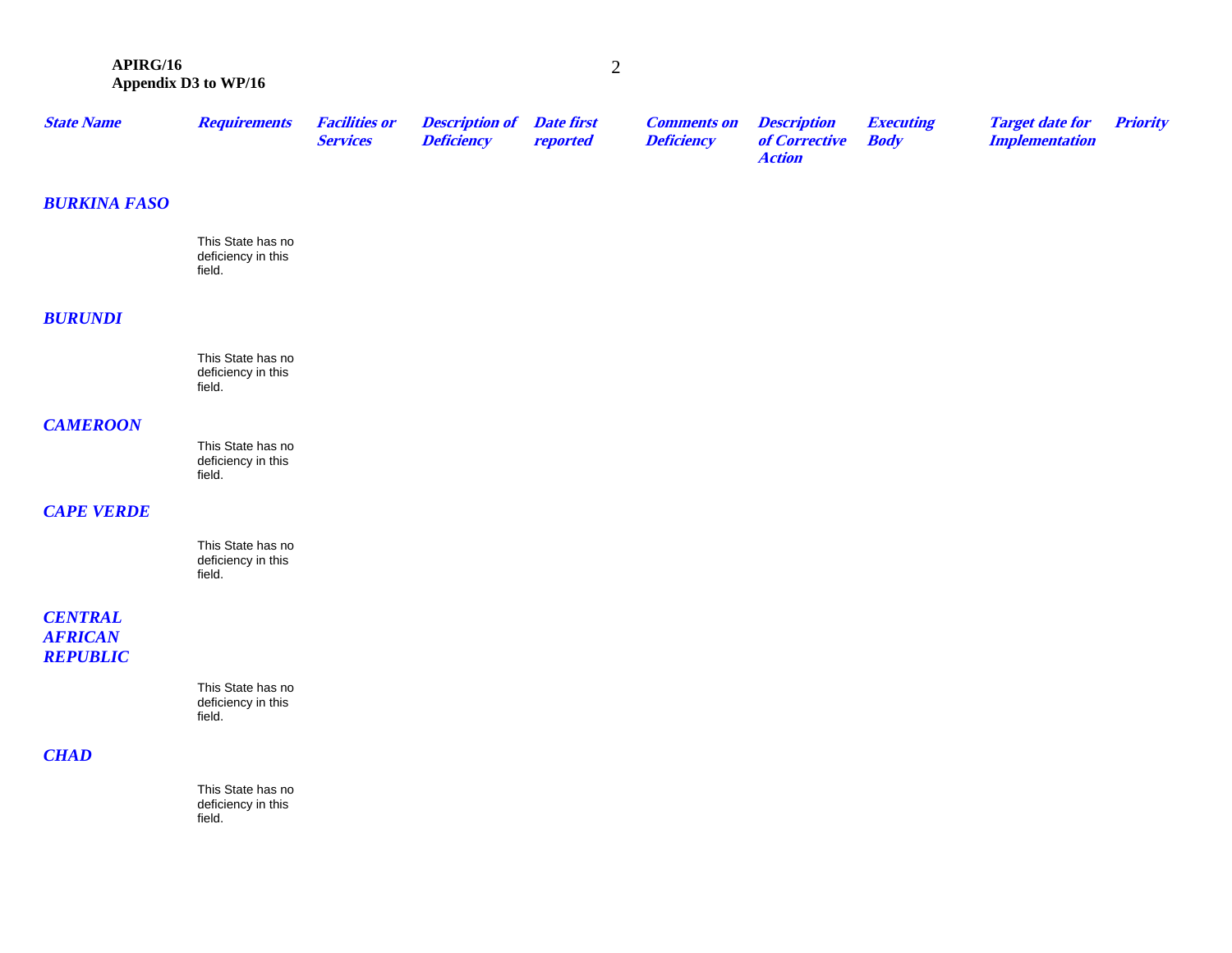|                                                         | 3                                                 |                                         |                                            |                               |                                         |                                                            |                                 | APIRG/16<br>Appendix D3 to WP/16                |                 |  |
|---------------------------------------------------------|---------------------------------------------------|-----------------------------------------|--------------------------------------------|-------------------------------|-----------------------------------------|------------------------------------------------------------|---------------------------------|-------------------------------------------------|-----------------|--|
| <b>State Name</b>                                       | <b>Requirements</b>                               | <b>Facilities or</b><br><b>Services</b> | <b>Description of</b><br><b>Deficiency</b> | <b>Date first</b><br>reported | <b>Comments on</b><br><b>Deficiency</b> | <b>Description</b><br>of Corrective<br><b>Action</b>       | <b>Executing</b><br><b>Body</b> | <b>Target date for</b><br><b>Implementation</b> | <b>Priority</b> |  |
| <b>COMOROS</b>                                          |                                                   |                                         |                                            |                               |                                         |                                                            |                                 |                                                 |                 |  |
|                                                         | This State has no<br>deficiency in this<br>field. |                                         |                                            |                               |                                         |                                                            |                                 |                                                 |                 |  |
| <b>CONGO</b>                                            |                                                   |                                         |                                            |                               |                                         |                                                            |                                 |                                                 |                 |  |
|                                                         | This State has no<br>deficiency in this<br>field. |                                         |                                            |                               |                                         |                                                            |                                 |                                                 |                 |  |
| <b>CÔTE D'IVOIRE</b>                                    |                                                   |                                         |                                            |                               |                                         |                                                            |                                 |                                                 |                 |  |
|                                                         | This State has no<br>deficiency in this<br>field. |                                         |                                            |                               |                                         |                                                            |                                 |                                                 |                 |  |
| <b>DEMOCRATIC</b><br><b>REPUBLIC OF</b><br><b>CONGO</b> |                                                   |                                         |                                            |                               |                                         |                                                            |                                 |                                                 |                 |  |
|                                                         | Annex 4, 13.2 and<br>AFI/7, Rec.12/31             | <b>ICAO</b><br>Mandatory<br>Charts      | Aerodrome<br>Charts outdated               | 1990                          | Non-updated<br>charts affects<br>safety | Publish new<br>charts. IAC and<br>VAC charts<br>published. | Congo (DRC)                     | 31/12/07                                        | U               |  |
| <b>DJIBOUTI</b>                                         |                                                   |                                         |                                            |                               |                                         |                                                            |                                 |                                                 |                 |  |
|                                                         | This State has no                                 |                                         |                                            |                               |                                         |                                                            |                                 |                                                 |                 |  |

deficiency in this field.

3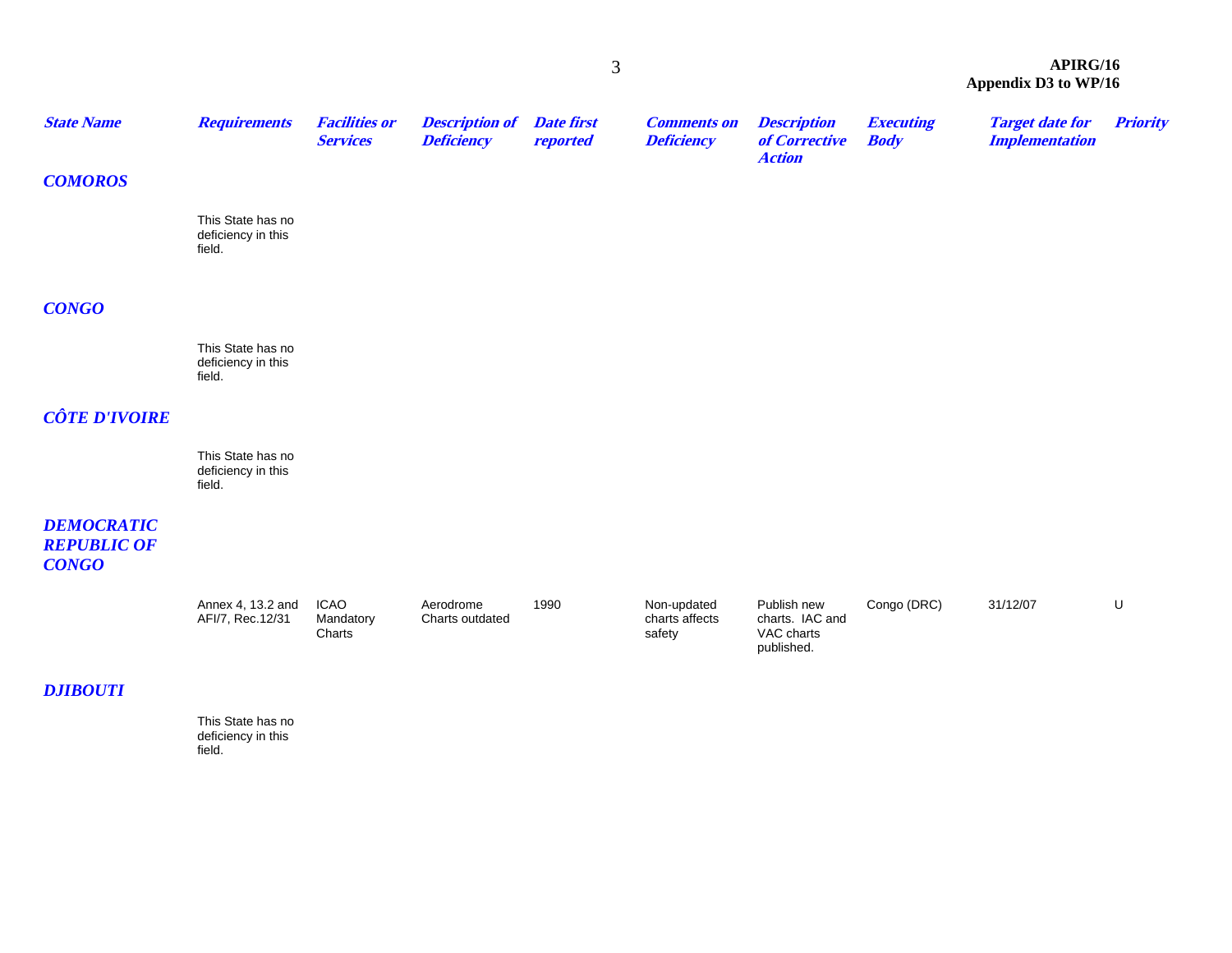| APIRG/16             |  |
|----------------------|--|
| Appendix D3 to WP/16 |  |

| <b>State Name</b>                  | <b>Requirements</b>                               | <b>Facilities or</b><br><b>Services</b> | <b>Description of</b><br><b>Deficiency</b> | <b>Date first</b><br>reported | <b>Comments on</b><br><b>Deficiency</b> | <b>Description</b><br>of Corrective<br><b>Action</b> | <b>Executing</b><br><b>Body</b> | <b>Target date for</b><br><b>Implementation</b> | <b>Priority</b> |
|------------------------------------|---------------------------------------------------|-----------------------------------------|--------------------------------------------|-------------------------------|-----------------------------------------|------------------------------------------------------|---------------------------------|-------------------------------------------------|-----------------|
| <b>EGYPT</b>                       |                                                   |                                         |                                            |                               |                                         |                                                      |                                 |                                                 |                 |
|                                    | This State has no<br>deficiency in this<br>field. |                                         |                                            |                               |                                         |                                                      |                                 |                                                 |                 |
| <b>EQUATORIAL</b><br><b>GUINEA</b> |                                                   |                                         |                                            |                               |                                         |                                                      |                                 |                                                 |                 |
|                                    | This State has no<br>deficiency in this<br>field. |                                         |                                            |                               |                                         |                                                      |                                 |                                                 |                 |
| <b>ERITREA</b>                     |                                                   |                                         |                                            |                               |                                         |                                                      |                                 |                                                 |                 |
|                                    | This State has no<br>deficiency in this<br>field. |                                         |                                            |                               |                                         |                                                      |                                 |                                                 |                 |
| <b>ETHIOPIA</b>                    |                                                   |                                         |                                            |                               |                                         |                                                      |                                 |                                                 |                 |
|                                    | This State has no<br>deficiency in this<br>field. |                                         |                                            |                               |                                         |                                                      |                                 |                                                 |                 |
| <b>FRANCE</b><br>(RÉUNION)         |                                                   |                                         |                                            |                               |                                         |                                                      |                                 |                                                 |                 |
|                                    | This State has no<br>deficiency in this<br>field. |                                         |                                            |                               |                                         |                                                      |                                 |                                                 |                 |
| <b>GABON</b>                       |                                                   |                                         |                                            |                               |                                         |                                                      |                                 |                                                 |                 |
|                                    | This State has no<br>deficiency in this           |                                         |                                            |                               |                                         |                                                      |                                 |                                                 |                 |

deficiency in this field.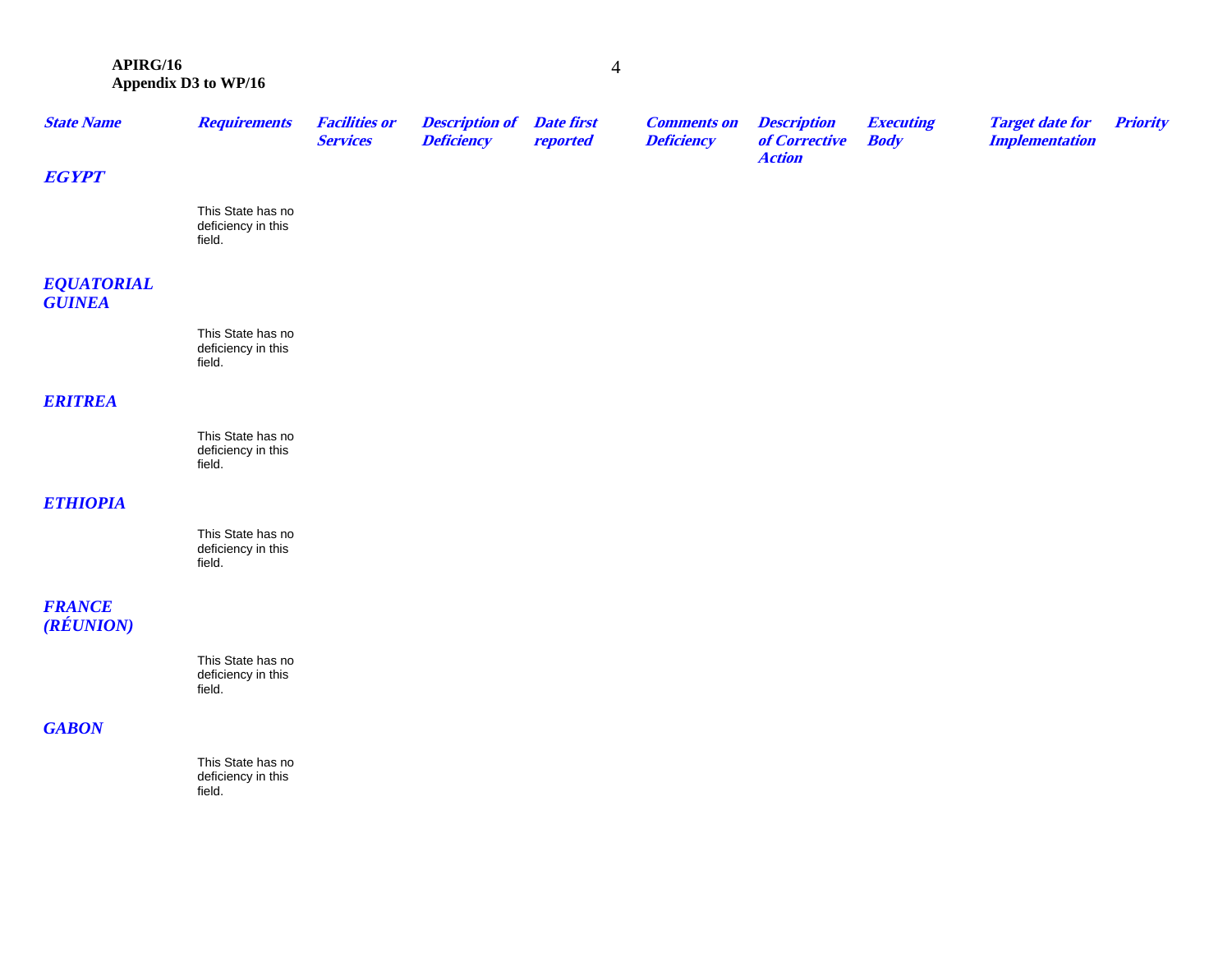|                          |                     |                                                |                                                       |                 |                                                     |                                     |                  | APIRG/16<br>Appendix D3 to WP/16                       |          |  |
|--------------------------|---------------------|------------------------------------------------|-------------------------------------------------------|-----------------|-----------------------------------------------------|-------------------------------------|------------------|--------------------------------------------------------|----------|--|
| <i><b>State Name</b></i> | <b>Requirements</b> | <i><b>Facilities or</b></i><br><b>Services</b> | <b>Description of Date first</b><br><b>Deficiency</b> | <i>reported</i> | <b>Comments on Description</b><br><b>Deficiency</b> | of Corrective Body<br><b>Action</b> | <b>Executing</b> | <b>Target date for</b><br><i><b>Implementation</b></i> | Priority |  |

#### *GHANA*

|                      | This State has no<br>deficiency in this<br>field. |  |  |  |
|----------------------|---------------------------------------------------|--|--|--|
|                      |                                                   |  |  |  |
| <b>GAMBIA</b>        |                                                   |  |  |  |
|                      | This State has no<br>deficiency in this<br>field. |  |  |  |
| <b>GUINEA</b>        |                                                   |  |  |  |
|                      | This State has no<br>deficiency in this<br>field. |  |  |  |
| <b>GUINEA BISSAU</b> |                                                   |  |  |  |
|                      | This State has no<br>deficiency in this<br>field. |  |  |  |
| <b>KENYA</b>         |                                                   |  |  |  |
|                      | This State has no<br>deficiency in this<br>field. |  |  |  |
| <b>LESOTHO</b>       |                                                   |  |  |  |
|                      | This State has no<br>deficiency in this<br>field. |  |  |  |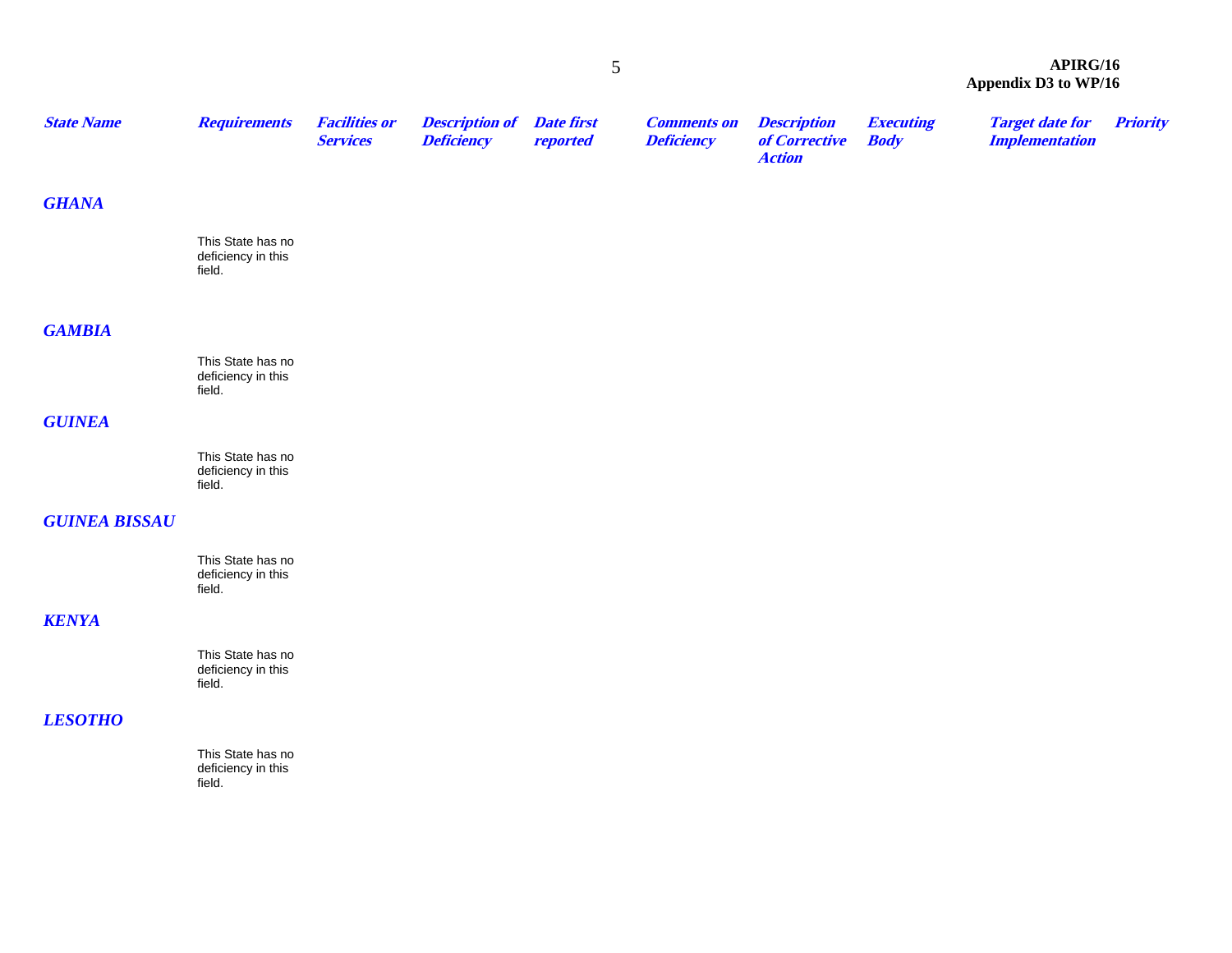| <b>State Name</b> | <b>Requirements</b>                               | <b>Facilities or</b><br><b>Services</b> | <b>Description of</b><br><b>Deficiency</b> | <b>Date first</b><br>reported | <b>Comments on</b><br><b>Deficiency</b> | <b>Description</b><br>of Corrective<br><b>Action</b> | <b>Executing</b><br><b>Body</b> | <b>Target date for</b><br><b>Implementation</b> | <b>Priority</b> |
|-------------------|---------------------------------------------------|-----------------------------------------|--------------------------------------------|-------------------------------|-----------------------------------------|------------------------------------------------------|---------------------------------|-------------------------------------------------|-----------------|
| <b>LIBYA</b>      |                                                   |                                         |                                            |                               |                                         |                                                      |                                 |                                                 |                 |
|                   | This State has no<br>deficiency in this<br>field. |                                         |                                            |                               |                                         |                                                      |                                 |                                                 |                 |
| <b>MADAGASCAR</b> |                                                   |                                         |                                            |                               |                                         |                                                      |                                 |                                                 |                 |
|                   | This State has no<br>deficiency in this<br>field. |                                         |                                            |                               |                                         |                                                      |                                 |                                                 |                 |
| <b>MALAWI</b>     |                                                   |                                         |                                            |                               |                                         |                                                      |                                 |                                                 |                 |
|                   | This State has no<br>deficiency in this<br>field. |                                         |                                            |                               |                                         |                                                      |                                 |                                                 |                 |
| <b>MALI</b>       |                                                   |                                         |                                            |                               |                                         |                                                      |                                 |                                                 |                 |
|                   | This State has no<br>deficiency in this<br>field. |                                         |                                            |                               |                                         |                                                      |                                 |                                                 |                 |
| <b>MAURITANIA</b> |                                                   |                                         |                                            |                               |                                         |                                                      |                                 |                                                 |                 |
|                   | This State has no<br>deficiency in this<br>field. |                                         |                                            |                               |                                         |                                                      |                                 |                                                 |                 |
| <b>MAURITIUS</b>  |                                                   |                                         |                                            |                               |                                         |                                                      |                                 |                                                 |                 |
|                   | This State has no<br>deficiency in this<br>field. |                                         |                                            |                               |                                         |                                                      |                                 |                                                 |                 |
| <b>MOROCCO</b>    |                                                   |                                         |                                            |                               |                                         |                                                      |                                 |                                                 |                 |
|                   | This Chata hoo no                                 |                                         |                                            |                               |                                         |                                                      |                                 |                                                 |                 |

This State has no deficiency in this field.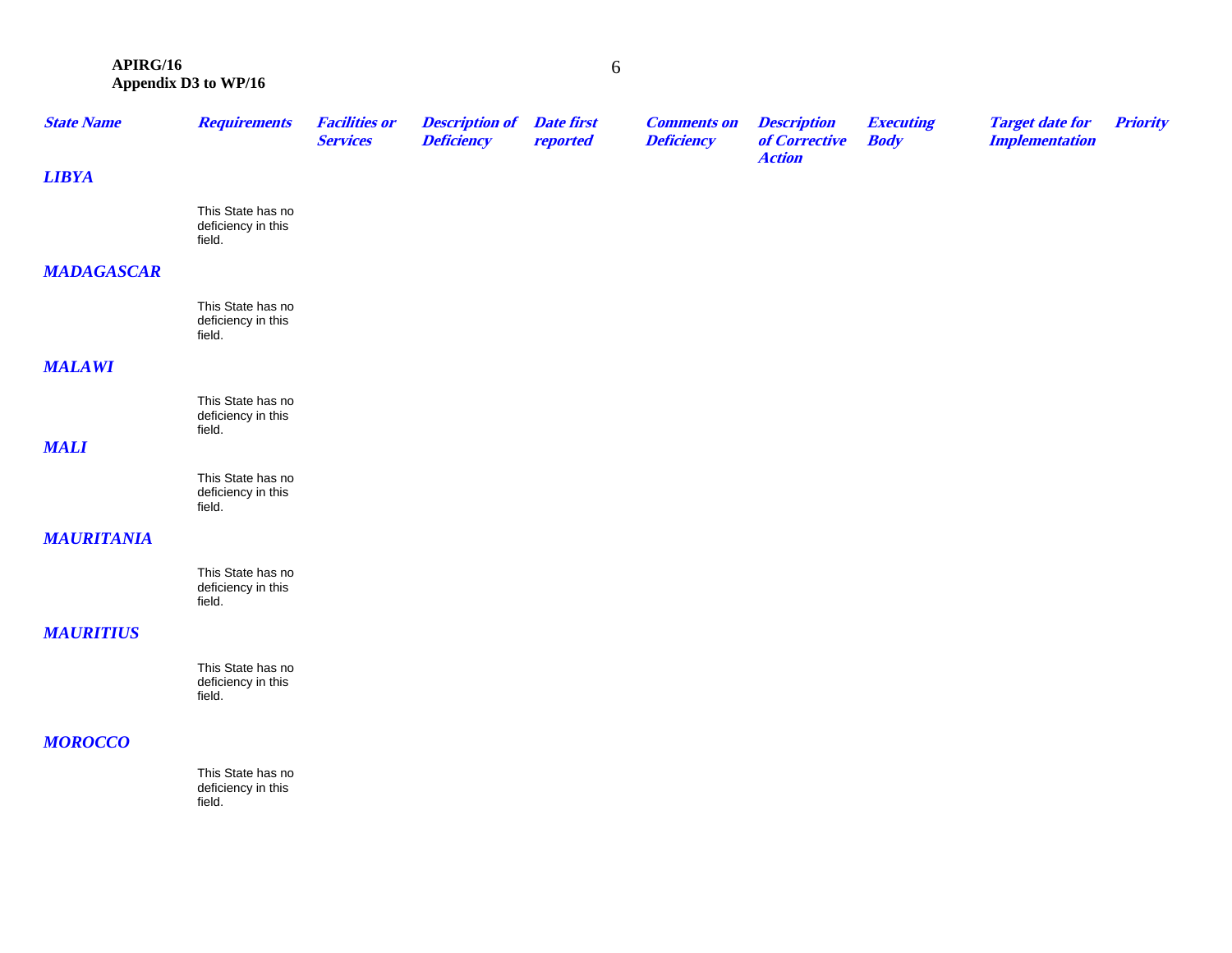|                   |                                                   |                                         |                                            |                               |                                         |                                                      |                                 | Appendix D3 to WP/16                            |                 |
|-------------------|---------------------------------------------------|-----------------------------------------|--------------------------------------------|-------------------------------|-----------------------------------------|------------------------------------------------------|---------------------------------|-------------------------------------------------|-----------------|
| <b>State Name</b> | <b>Requirements</b>                               | <b>Facilities or</b><br><b>Services</b> | <b>Description of</b><br><b>Deficiency</b> | <b>Date first</b><br>reported | <b>Comments on</b><br><b>Deficiency</b> | <b>Description</b><br>of Corrective<br><b>Action</b> | <b>Executing</b><br><b>Body</b> | <b>Target date for</b><br><b>Implementation</b> | <b>Priority</b> |
| <b>MOZAMBIQUE</b> |                                                   |                                         |                                            |                               |                                         |                                                      |                                 |                                                 |                 |
|                   | This State has no<br>deficiency in this<br>field. |                                         |                                            |                               |                                         |                                                      |                                 |                                                 |                 |
| NAMIBIA           |                                                   |                                         |                                            |                               |                                         |                                                      |                                 |                                                 |                 |
|                   | This State has no<br>deficiency in this<br>field. |                                         |                                            |                               |                                         |                                                      |                                 |                                                 |                 |
| <b>NIGER</b>      |                                                   |                                         |                                            |                               |                                         |                                                      |                                 |                                                 |                 |
|                   | This State has no<br>deficiency in this<br>field. |                                         |                                            |                               |                                         |                                                      |                                 |                                                 |                 |
| NIGERIA           |                                                   |                                         |                                            |                               |                                         |                                                      |                                 |                                                 |                 |
|                   | This State has no<br>deficiency in this<br>field. |                                         |                                            |                               |                                         |                                                      |                                 |                                                 |                 |
| <b>RWANDA</b>     |                                                   |                                         |                                            |                               |                                         |                                                      |                                 |                                                 |                 |
|                   | This State has no<br>deficiency in this<br>field. |                                         |                                            |                               |                                         |                                                      |                                 |                                                 |                 |
|                   |                                                   |                                         |                                            |                               |                                         |                                                      |                                 |                                                 |                 |
|                   |                                                   |                                         |                                            |                               |                                         |                                                      |                                 |                                                 |                 |
|                   |                                                   |                                         |                                            |                               |                                         |                                                      |                                 |                                                 |                 |

#### *SAO TOME & PRINCIPE*

This State has no deficiency in this field.

**APIRG/16**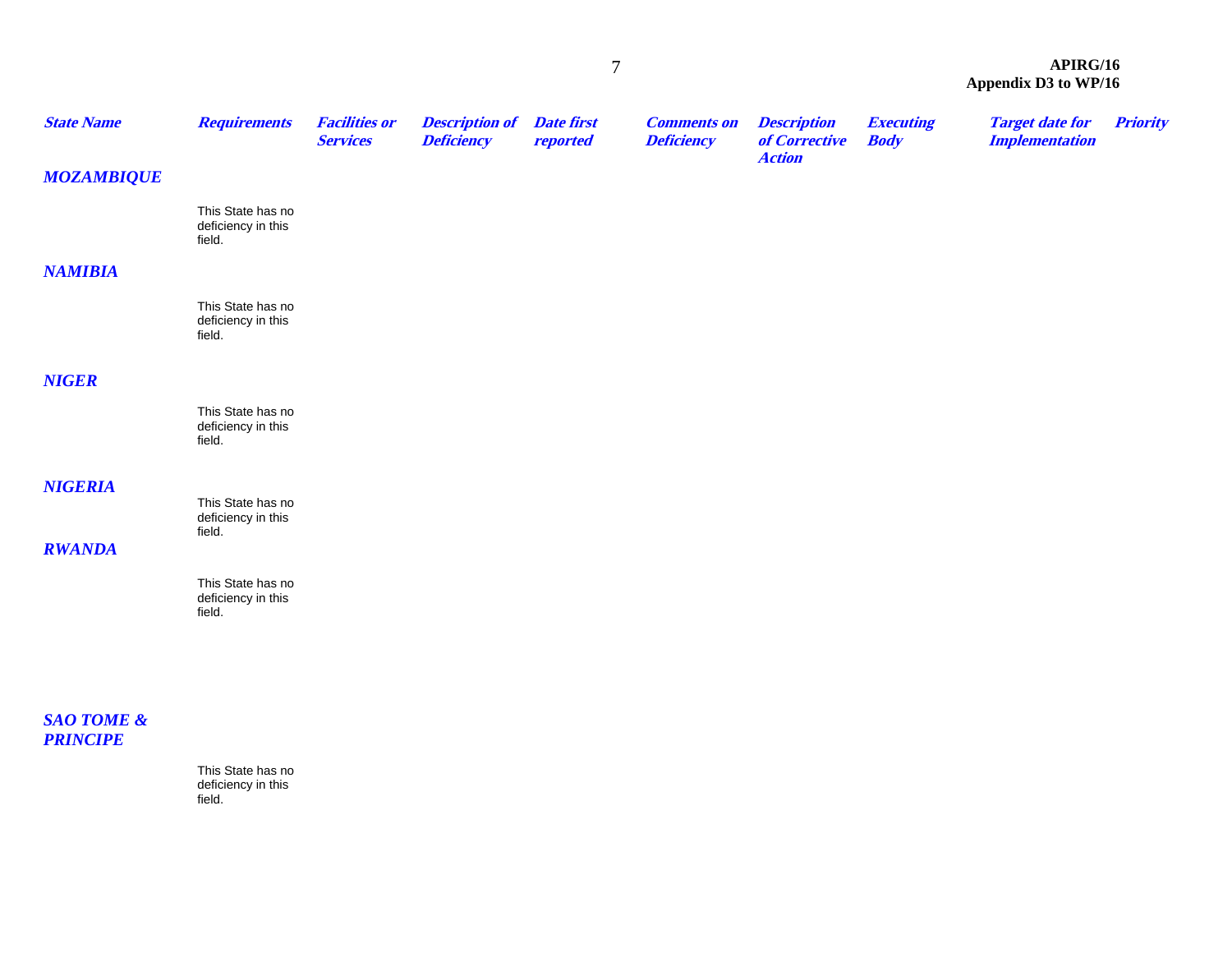| <b>State Name</b>   | <b>Requirements</b>                                | <b>Facilities or</b><br><b>Services</b>                                                                     | <b>Description of</b><br><b>Deficiency</b>                                                                                                                                                         | <b>Date first</b><br>reported | <b>Comments on</b><br><b>Deficiency</b>    | <b>Description</b><br>of Corrective<br><b>Action</b> | <b>Executing</b><br><b>Body</b> | <b>Target date for</b><br><b>Implementation</b> | <b>Priority</b> |
|---------------------|----------------------------------------------------|-------------------------------------------------------------------------------------------------------------|----------------------------------------------------------------------------------------------------------------------------------------------------------------------------------------------------|-------------------------------|--------------------------------------------|------------------------------------------------------|---------------------------------|-------------------------------------------------|-----------------|
| <b>SENEGAL</b>      | This State has no<br>deficiency in this<br>field.  |                                                                                                             |                                                                                                                                                                                                    |                               |                                            |                                                      |                                 |                                                 |                 |
| <b>SEYCHELLES</b>   |                                                    |                                                                                                             |                                                                                                                                                                                                    |                               |                                            |                                                      |                                 |                                                 |                 |
|                     | This State has no<br>deficiency in this<br>field.  |                                                                                                             |                                                                                                                                                                                                    |                               |                                            |                                                      |                                 |                                                 |                 |
| <b>SIERRA LEONE</b> |                                                    |                                                                                                             |                                                                                                                                                                                                    |                               |                                            |                                                      |                                 |                                                 |                 |
|                     | This State has no<br>deficiency in this<br>field.  |                                                                                                             |                                                                                                                                                                                                    |                               |                                            |                                                      |                                 |                                                 |                 |
| <b>SOMALIA</b>      |                                                    |                                                                                                             |                                                                                                                                                                                                    |                               |                                            |                                                      |                                 |                                                 |                 |
|                     | Annex 4, 3.2, 11.2<br>and 13.2, AFI/7<br>Rec.12/31 | <b>ICAO</b><br>Aerodrome<br>Chart and the<br><b>ICAO</b><br>Aerodrome<br><b>Obstacle Chart</b><br>- Type A. | Non-availability<br>of ICAO<br>Aerodrome<br>Chart, ICAO<br>Aerodrome<br><b>Obstacle Chart</b><br>type A and<br><b>ICAO</b> Instrument<br>Approach Chart<br>for Hargeisa,<br>Kismayu,<br>Mogadishu. | 1990                          | Lack of these<br>charts affects<br>safety. | Publish the<br>three Charts as<br>required           | Somalia                         | 31/12/07                                        | U               |
|                     | Annex 15, 3.6.4                                    | Coordinates<br>WGS84                                                                                        | Accuracy of<br>coordinates to<br>be established in<br>accordance with<br>Annexes 11 and<br>14.                                                                                                     | 01/01/98                      | Delay in<br>introduction of<br><b>GNSS</b> | Implementation<br>of WGS-84<br>coordinates           | Somalia                         | 31/12/07                                        | U               |

#### *SOUTH AFRICA*

This State has no deficiency in this field.

8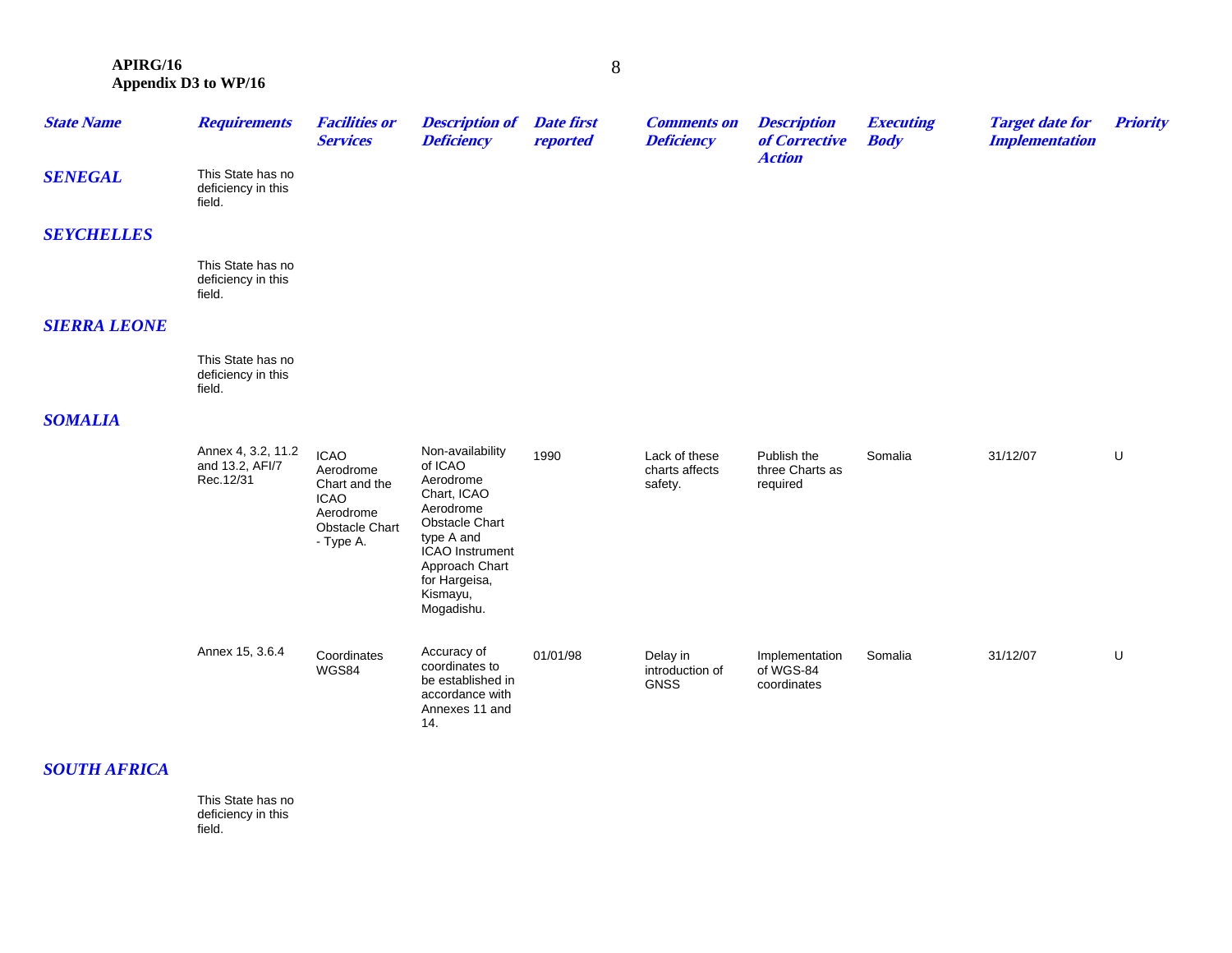|                             | Q                   |                                         |                                                       |                 |                                                | APIRG/16<br>Appendix D3 to WP/16                     |                                 |                                                 |                 |
|-----------------------------|---------------------|-----------------------------------------|-------------------------------------------------------|-----------------|------------------------------------------------|------------------------------------------------------|---------------------------------|-------------------------------------------------|-----------------|
| <b>State Name</b>           | <b>Requirements</b> | <b>Facilities or</b><br><b>Services</b> | <b>Description of</b> Date first<br><b>Deficiency</b> | <b>reported</b> | <i><b>Comments on</b></i><br><b>Deficiency</b> | <b>Description</b><br>of Corrective<br><b>Action</b> | <b>Executing</b><br><b>Body</b> | <b>Target date for</b><br><b>Implementation</b> | <b>Priority</b> |
| <b>SPAIN (CANARY</b><br>IS. |                     |                                         |                                                       |                 |                                                |                                                      |                                 |                                                 |                 |

*TUNISIA* 

*SUDAN* 

*SWAZILAND* 

*TANZANIA* 

*TOGO* 

This State has no deficiency in this field.

This State has no deficiency in this

This State has no deficiency in this field.

This State has no deficiency in this

This State has no deficiency in this field.

This State has no deficiency in this

field.

field.

field.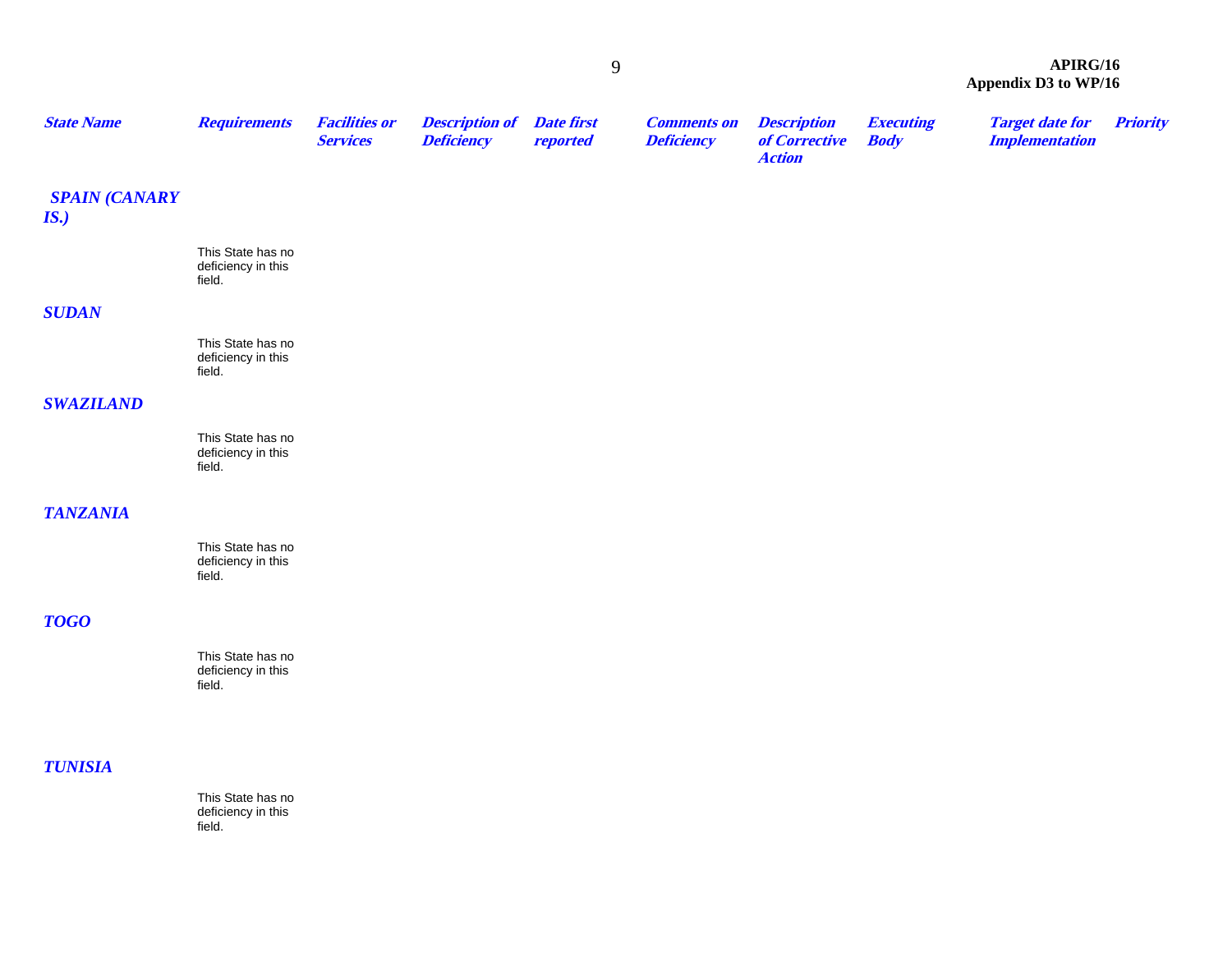| APIRG/16             |  |
|----------------------|--|
| Appendix D3 to WP/16 |  |

| <b>State Name</b>               | <b>Requirements</b>                               | <b>Facilities or</b><br><b>Services</b> | <b>Description of</b><br><b>Deficiency</b> | <b>Date first</b><br><i>reported</i> | <b>Comments on</b><br><b>Deficiency</b> | <b>Description</b><br>of Corrective<br><b>Action</b> | <b>Executing</b><br><b>Body</b> | <b>Target date for</b><br><b>Implementation</b> | <b>Priority</b> |
|---------------------------------|---------------------------------------------------|-----------------------------------------|--------------------------------------------|--------------------------------------|-----------------------------------------|------------------------------------------------------|---------------------------------|-------------------------------------------------|-----------------|
| <b>UGANDA</b>                   |                                                   |                                         |                                            |                                      |                                         |                                                      |                                 |                                                 |                 |
|                                 | This State has no<br>deficiency in this<br>field. |                                         |                                            |                                      |                                         |                                                      |                                 |                                                 |                 |
| <b>WESTERN</b><br><b>SAHARA</b> |                                                   |                                         |                                            |                                      |                                         |                                                      |                                 |                                                 |                 |
|                                 | This State has no<br>deficiency in this<br>field. |                                         |                                            |                                      |                                         |                                                      |                                 |                                                 |                 |
| <b>ZAMBIA</b>                   |                                                   |                                         |                                            |                                      |                                         |                                                      |                                 |                                                 |                 |
|                                 | This State has no<br>deficiency in this<br>field. |                                         |                                            |                                      |                                         |                                                      |                                 |                                                 |                 |

#### *ZIMBABWE*

| This State has no  |
|--------------------|
| deficiency in this |
| field.             |

--------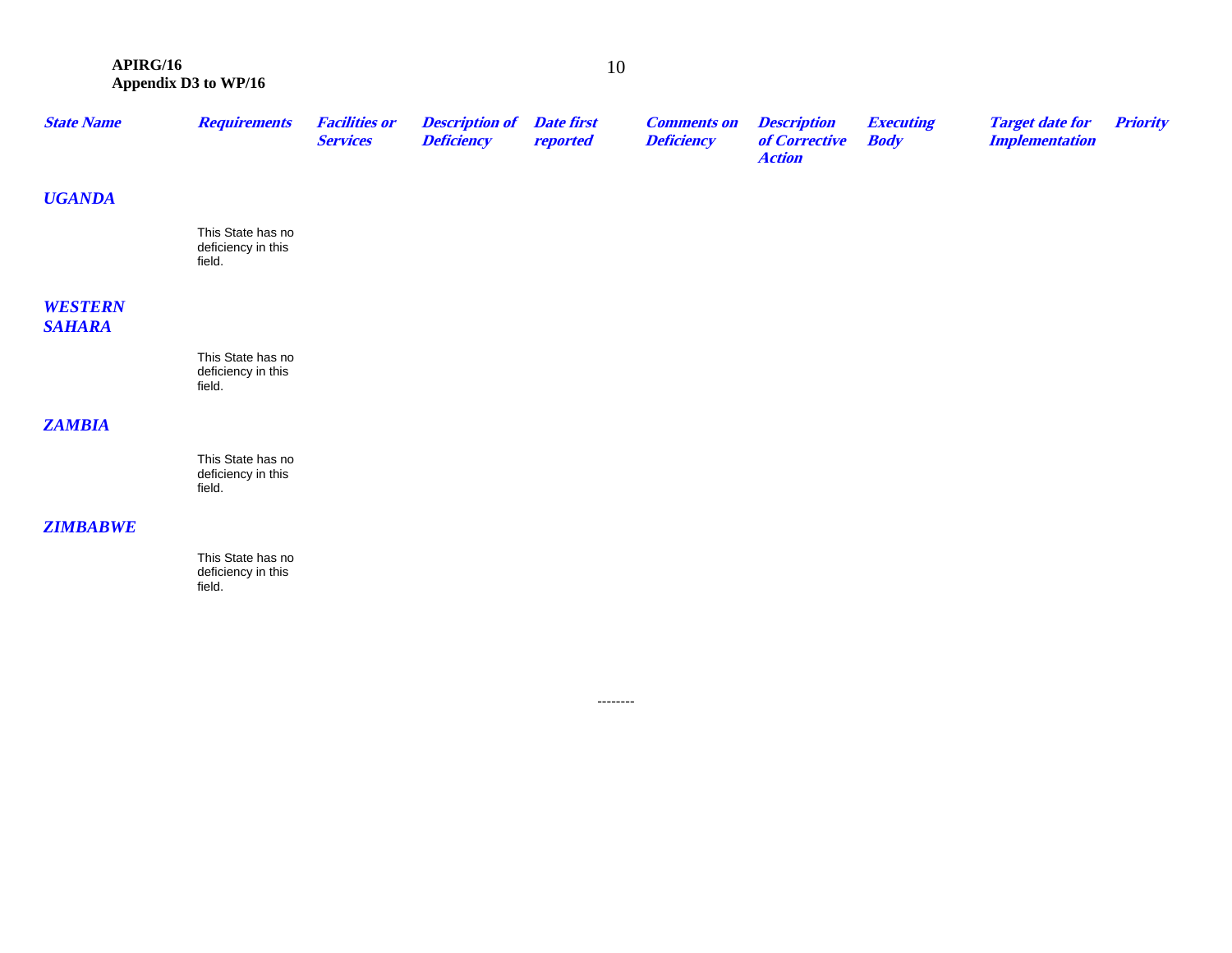# **TERMS OF REFERENCE, WORK PROGRAMME AND COMPOSITION OF THE ATS/AIS/SAR SUB/GROUP**

## **1. Terms of Reference**

- a) To identify State by State, those specific shortcomings and problems that constitute major obstacles to the provision of efficient Air Traffic Management, Aeronautical Information Services and Search and Rescue Services and recommend specific measures to eliminate them.
- b) To keep under review, the adequacy of requirements in the Air Traffic Management, Aeronautical Information Services and Search and Rescue fields, taking into account, *inter alia* changes to aircraft operations and new operational requirements or technological developments.

| No.            | <b>Task Description</b>                                                                                                                                                                                                                                                                                            | <b>Priority</b> | <b>Target</b><br><b>Date</b> |
|----------------|--------------------------------------------------------------------------------------------------------------------------------------------------------------------------------------------------------------------------------------------------------------------------------------------------------------------|-----------------|------------------------------|
| $\mathbf{1}$   | Analyse the operational implications of the introduction of ICAO<br>CNS/ATM Systems in the fields of ATS, SAR, AIS/MAP and MET<br>matters and propose any required actions with a view to ensuring their<br>smooth integration in the operational environment.                                                     | $\mathsf{A}$    | APIRG/16                     |
| $\overline{2}$ | Taking into account Human Factors, study problems and make specific<br>recommendations related to ATS and AIS personnel, with a view to ensure<br>the best services to users. (AFI/7 Rec 14/7)                                                                                                                     | B               | APIRG/16                     |
| $\overline{3}$ | Study the requirements for civil/military coordination procedures including<br>the promotion of the implementation of the concepts of joint use of<br>airspace, free flight, flexible tracks etc. and in addition consider reducing<br>and/or eliminating prohibited, restricted and danger areas. (AFI/7 Rec 5/3) | $\mathbf{A}$    | APIRG/16                     |
| $*4$           | Determine the framework within which air traffic data collection statistical<br>analysis and forecasting should be carried out.                                                                                                                                                                                    | $\overline{C}$  | APIRG/16                     |
| 5              | Review the requirements and monitor the programme of implementation of<br>area control service. (AFI/7 Rec 5/21)                                                                                                                                                                                                   | A               | APIRG/16                     |
| 6              | Review the existing ATS route network (including RNAV routes) on a<br>systematic basis with a view to achieving an optimum flow of air traffic<br>while keeping flight distances of individual flights to a minimum. (AFI/7<br>Rec 5/8)                                                                            | $\mathsf{A}$    | APIRG/16                     |
| $\overline{7}$ | Consider problems and make specific recommendations relating to ATS<br>interface routes with other regions.                                                                                                                                                                                                        | $\mathsf{A}$    | Continuing                   |
| $8\,$          | Monitor achievements and progress in the implementation of RNAV/RNP,<br>RSP and RTSP in the AFI Region and provide recommendations in the<br>light of acquired experience                                                                                                                                          | $\mathsf{A}$    | APIRG/16                     |
| 9              | Monitor developments in SSR planning criteria and review the allocation of<br>SSR codes in the region to ensure there is no duplication with adjacent<br>regions. (AFI/7 Rec 5/20)                                                                                                                                 | A               | Continuing                   |

#### **2. Work Programme**